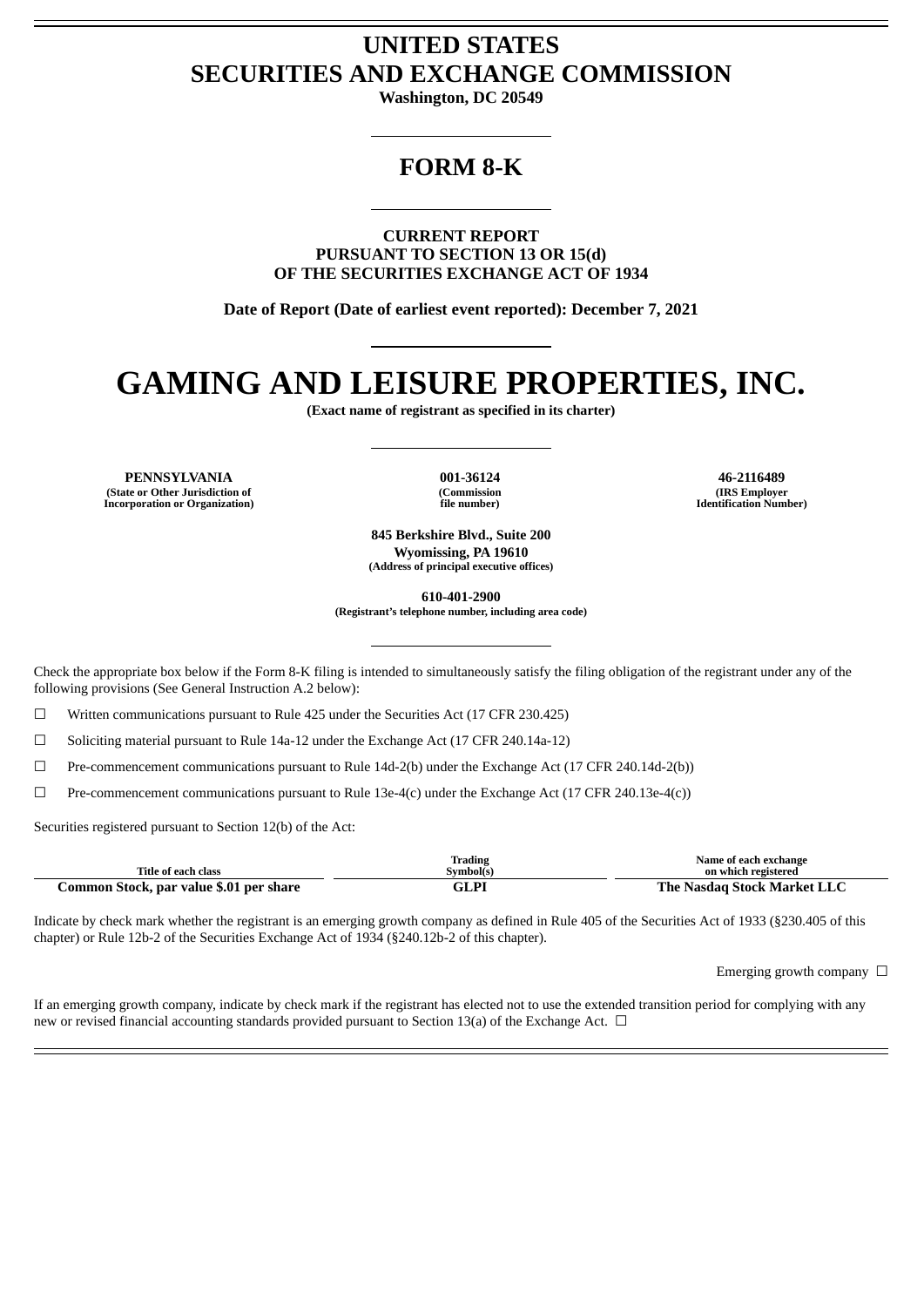# **Item 8.01. Other Events.**

On December 7, 2021, the operating partnership of Gaming and Leisure Properties, Inc., a Pennsylvania corporation (the "Company"), GLP Capital, L.P., a Pennsylvania limited partnership (the "Operating Partnership"), and GLP Financing II, Inc., a Delaware corporation and wholly owned subsidiary of the Operating Partnership (together with the Operating Partnership, the "Issuers"), as issuers, and the Company, as guarantor, entered into an underwriting agreement (the "Underwriting Agreement") with Wells Fargo Securities, LLC, BofA Securities, Inc., Fifth Third Securities, Inc. and J.P. Morgan Securities LLC, as representatives of the several underwriters named therein (collectively, the "Underwriters"), pursuant to which the Issuers agreed to issue and sell to the Underwriters \$800.0 million aggregate principal amount of the Issuers' 3.250% Senior Notes due 2032 (the "Notes"). The Notes will be fully and unconditionally guaranteed on an unsecured basis by the Company.

The offering of the Notes is expected to close on or about December 13, 2021, subject to customary closing conditions, with net proceeds to the Issuers expected to be approximately \$787.8 million, after deducting underwriting discounts and commissions and estimated expenses. The Issuers intend to use the net proceeds to partially fund the acquisition of the real property assets of Live! Casino & Hotel Maryland, Live! Casino & Hotel Philadelphia, and Live! Casino Pittsburgh, including applicable long-term ground leases (collectively, the "Cordish Acquisitions"), and to pay fees and expenses related to the offering of the Notes. Pending the closing of the Cordish Acquisitions, the Issuers intend to use the net proceeds from the offering to repay borrowings under the senior credit facility of the Operating Partnership or invest in interest-bearing accounts and short-term, interest-bearing securities consistent with their intention to maintain the qualification of Gaming and Leisure Properties, Inc. for taxation as a real estate investment trust ("REIT"), including, for example, government and governmental agency securities, certificates of deposit and interest-bearing bank deposits.

There is no assurance that the Cordish Acquisitions will be consummated on the anticipated schedule or at all. In the event the Issuers do not consummate the Cordish Acquisitions, the Issuers intend to use the net proceeds from the offering for working capital and general corporate purposes, which may include the acquisition, development and improvement of properties, the repayment of indebtedness, capital expenditures and other general business purposes.

The Underwriting Agreement contains customary representations, warranties and covenants by the Issuers and the Company. It also provides for customary indemnification by each of the Issuers and the Company for losses or damages arising out of, or in connection, with the sale of the Notes.

The offering and sale of the Notes were made pursuant to a preliminary prospectus supplement, free writing prospectus and final prospectus supplement under the Issuers' and the Company's effective registration statement on Form S-3 (File Nos. 333-233213, 333-233213-01 and 333-233213-02), each of which has been filed with the Securities and Exchange Commission (the "SEC").

The foregoing is a summary description of certain terms of the Underwriting Agreement and is qualified in its entirety by the text of the Underwriting Agreement attached as Exhibit 1.1 to this Current Report on Form 8-K (the "Report") and incorporated herein by reference.

This Report does not constitute an offer to sell, or a solicitation of an offer to buy, any securities of the Company or the Issuers, including, without limitation, the Notes proposed to be offered and sold pursuant to the preliminary prospectus supplement, free writing prospectus, final prospectus supplement and registration statement described above.

## **Forward-Looking Statements**

This Report includes "forward-looking statements" within the meaning of Section 27A of the Securities Act of 1933, as amended, and Section 21E of the Securities Exchange Act of 1934, as amended (the "Exchange Act"), including our expectations regarding our ability to complete the offering and apply the net proceeds as indicated, and to complete the Cordish Acquisitions and related transactions and the accretive impact of such transactions. Forward-looking statements can be identified by the use of forward-looking terminology, such as "expects", "believes", "estimates", "intends", "may", "will", "should" or "anticipates" or the negative or other variation of these or similar words, or by discussions of future events, strategies or risks and uncertainties. Such forward looking statements are inherently subject to risks, uncertainties and assumptions about the Company and its subsidiaries, including risks related to the following: (i) our ability to successfully consummate the offering and the Cordish Acquisitions and related transactions, including the ability of the parties to satisfy various closing conditions, receipt of required regulatory approvals, or other delays or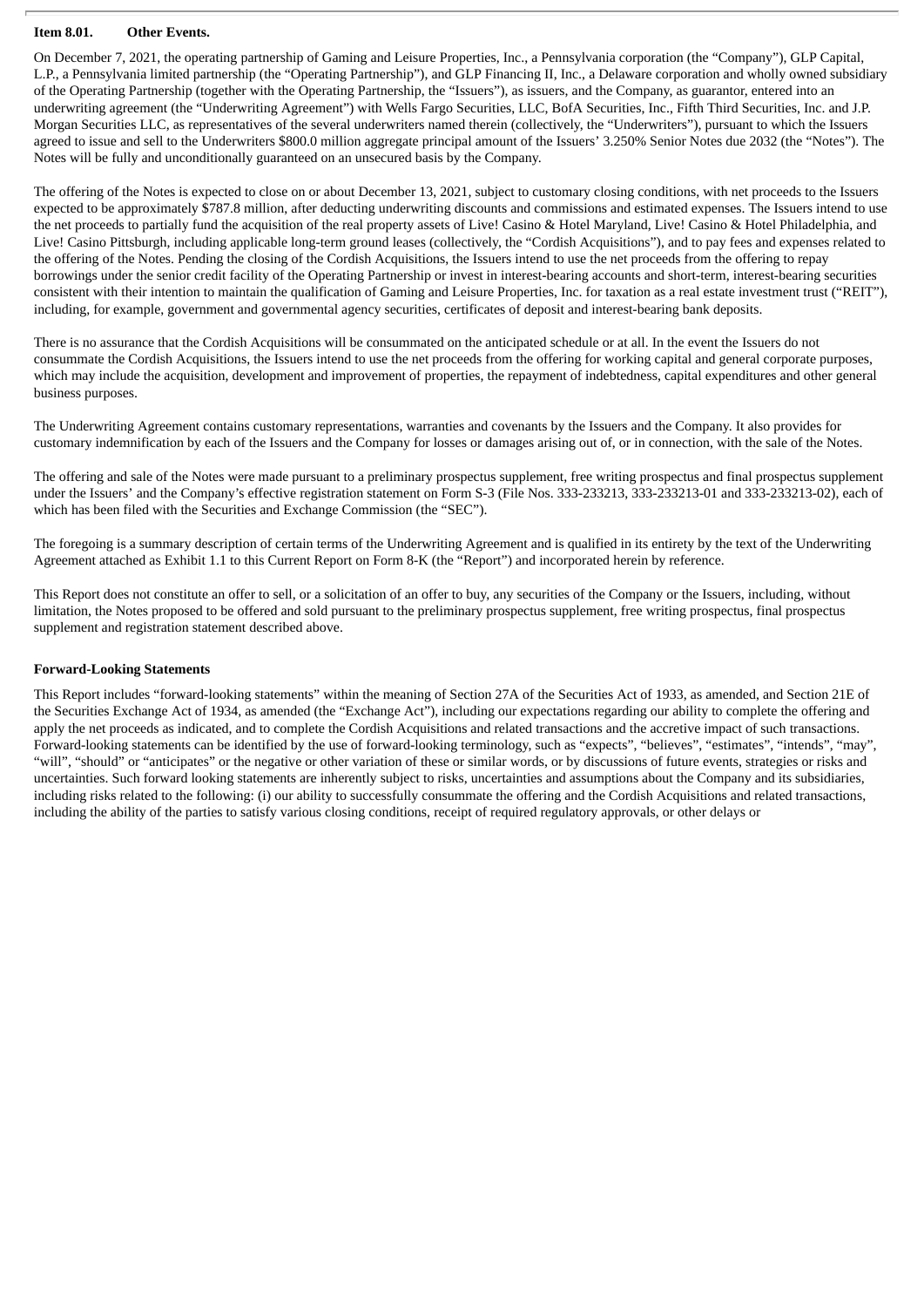impediments to completing the proposed transactions; (ii) the effect of pandemics, such as the COVID-19 pandemic, on us as a result of the impact of such pandemics on the business operations of our tenants and their continued ability to pay rent in a timely manner or at all; (iii) our ability to receive, or delays in obtaining, the regulatory approvals required to own and/or operate our properties; (iv) the Company's ability to maintain its status as a REIT; (v) our ability to access capital through debt and equity markets in amounts and at rates and costs acceptable to us; (vi) the impact of substantial indebtedness on our future operations; (vii) changes in the U.S. tax law and other state, federal or local laws, whether or not specific to REITs or to the gaming or lodging industries; and (viii) other factors described in the Company's Annual Report on Form 10-K for the year ended December 31, 2020, Quarterly Reports on Form 10-Q and Current Reports on Form 8-K, each as filed with the SEC. All subsequent written and oral forward-looking statements attributable to us or persons acting on our behalf are expressly qualified in their entirety by the cautionary statements included in this Report. We undertake no obligation to publicly update or revise any forward-looking statements, whether as a result of new information, future events or otherwise, except as required by law. In light of these risks, uncertainties and assumptions, the forward-looking events discussed in this Report may not occur as presented or at all.

# **Item 9.01. Financial Statements and Exhibits.**

(d) Exhibits

| <b>Exhibit</b><br>No. | <b>Description</b>                                                                                                                                                                                                                                                                                                                                         |
|-----------------------|------------------------------------------------------------------------------------------------------------------------------------------------------------------------------------------------------------------------------------------------------------------------------------------------------------------------------------------------------------|
| $1.1\,$               | Underwriting Agreement, dated December 7, 2021, among GLP Capital, L.P. and GLP Financing II, Inc., as issuers, Gaming and Leisure<br>Properties, Inc., as guarantor, and Wells Fargo Securities, LLC, BofA Securities, Inc., Fifth Third Securities, Inc. and J.P. Morgan Securities<br>LLC, as representatives of the several underwriters named therein |
| 5.1                   | <b>Opinion of Ballard Spahr LLP</b>                                                                                                                                                                                                                                                                                                                        |
| 5.2                   | <b>Opinion of Goodwin Procter LLP</b>                                                                                                                                                                                                                                                                                                                      |

- 23.1 Consent of Ballard Spahr LLP [\(included](#page-39-0) in Exhibit 5.1)
- 23.2 Consent of Goodwin Procter LLP [\(included](#page-44-0) in Exhibit 5.2)
- 104 Cover Page Interactive Data File (embedded within the Inline XBRL document)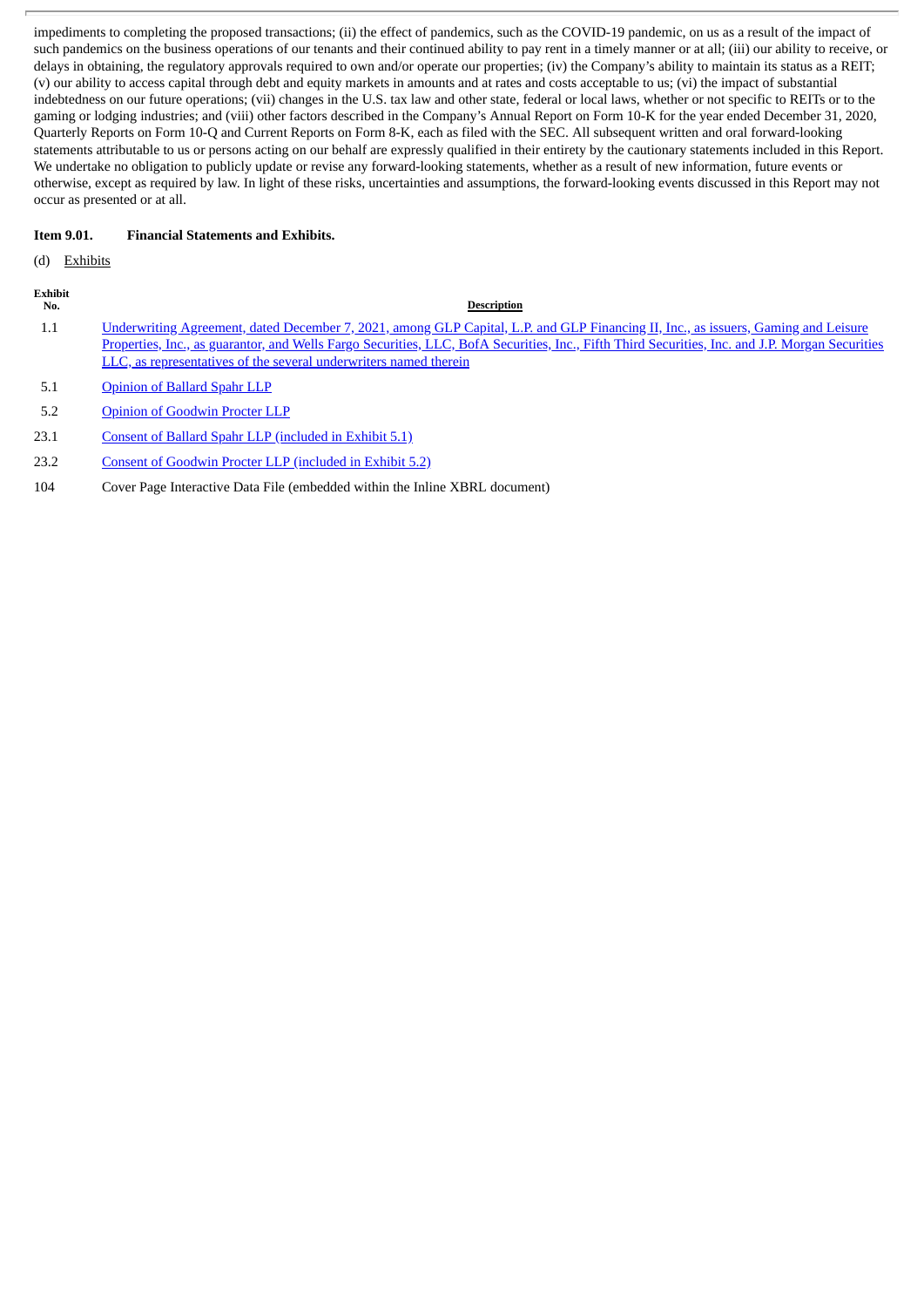**SIGNATURES**

Pursuant to the requirements of the Exchange Act, the registrant has duly caused this report to be signed on its behalf by the undersigned thereunto duly authorized.

# Dated: December 10, 2021 GAMING AND LEISURE PROPERTIES, INC.

By: /s/ Peter M. Carlino

Name: Peter M. Carlino<br>Title: Chairman of the l

Chairman of the Board and Chief Executive Officer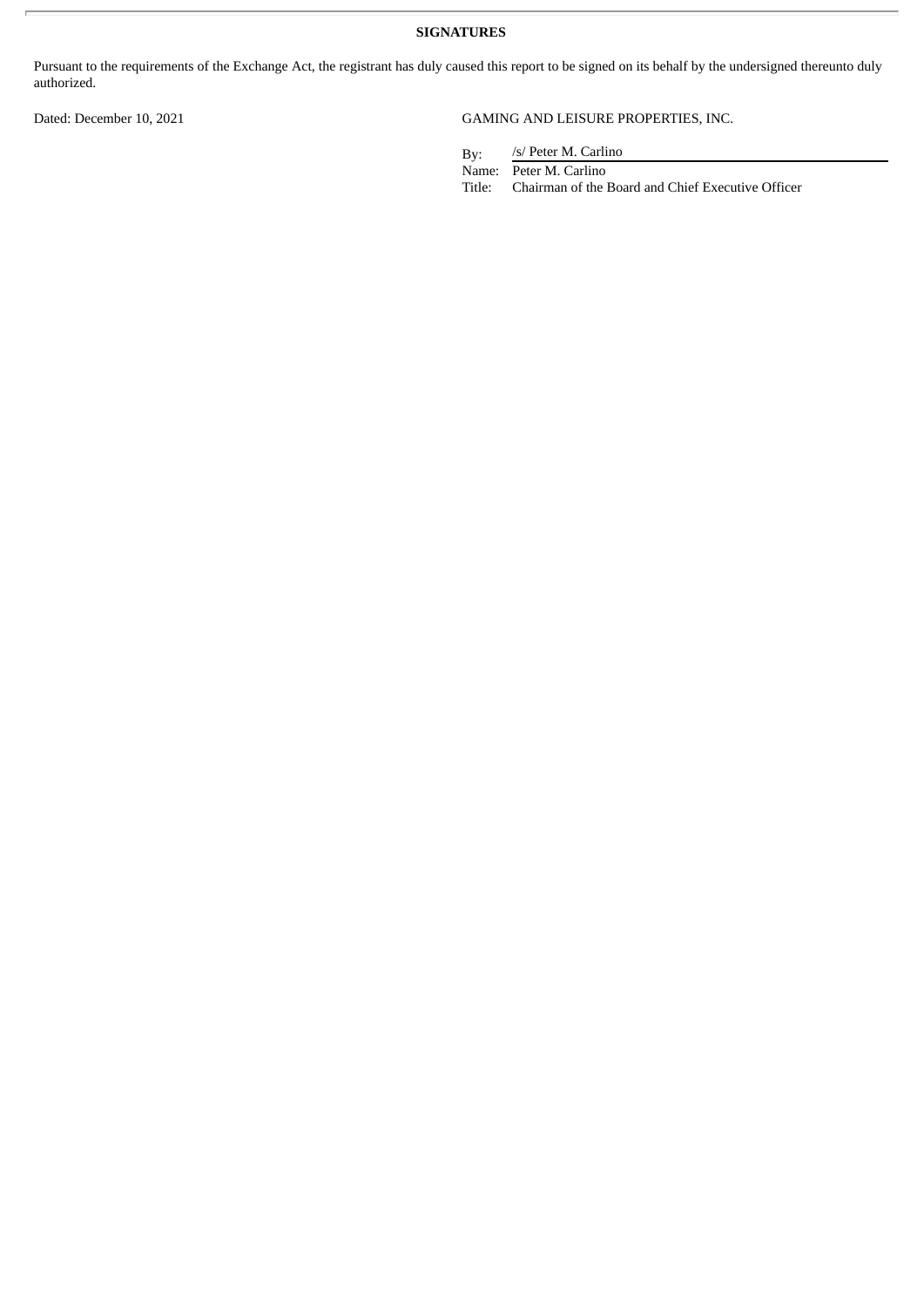*Execution Version*

\$800,000,000

# GLP CAPITAL, L.P. GLP FINANCING II, INC.

\$800,000,000 3.250% Senior Notes due 2032

Underwriting Agreement

December 7, 2021

<span id="page-4-0"></span>Wells Fargo Securities, LLC 550 South Tryon Street, 5th Floor Charlotte, North Carolina 28202

BofA Securities, Inc. One Bryant Park New York, New York 10036

Fifth Third Securities, Inc. 38 Fountain Square Plaza Cincinnati, Ohio 45263

J.P. Morgan Securities LLC 383 Madison Avenue New York, New York 10179

As Representatives of the several Underwriters listed in Schedule 1 hereto

#### Ladies and Gentlemen:

GLP Capital, L.P., a Pennsylvania limited partnership (the "Operating Partnership"), and GLP Financing II, Inc., a Delaware corporation and a direct wholly owned subsidiary of the Operating Partnership ("Capital Corp." and, together with the Operating Partnership, the "Companies"), propose to issue and sell to the several underwriters listed in Schedule 1 hereto (the "Underwriters"), for whom Wells Fargo Securities, LLC, BofA Securities, Inc., Fifth Third Securities, Inc. and J.P. Morgan Securities LLC are acting as representatives (collectively, the "Representatives"), \$800,000,000 principal amount of their 3.250% Senior Notes due 2032 (the "Notes"). The Notes will be guaranteed (the "Guarantee" and, together with the Notes, the "Securities") by Gaming and Leisure Properties, Inc., a Pennsylvania corporation and the sole general partner of the Operating Partnership (the "Guarantor"), on a senior unsecured basis, and will be issued pursuant to an Indenture, dated as of October 30, 2013 (as amended by the First Supplemental Indenture, dated as of March 28, 2016, the "Base Indenture"), by and among the Companies, the Guarantor and Wells Fargo Bank, National Association, as trustee (the "Trustee"), as supplemented by the Eleventh Supplemental Indenture to be dated as of the Closing Date (as defined below) (the "Eleventh Supplemental Indenture" and, together with the Base Indenture, the "Indenture").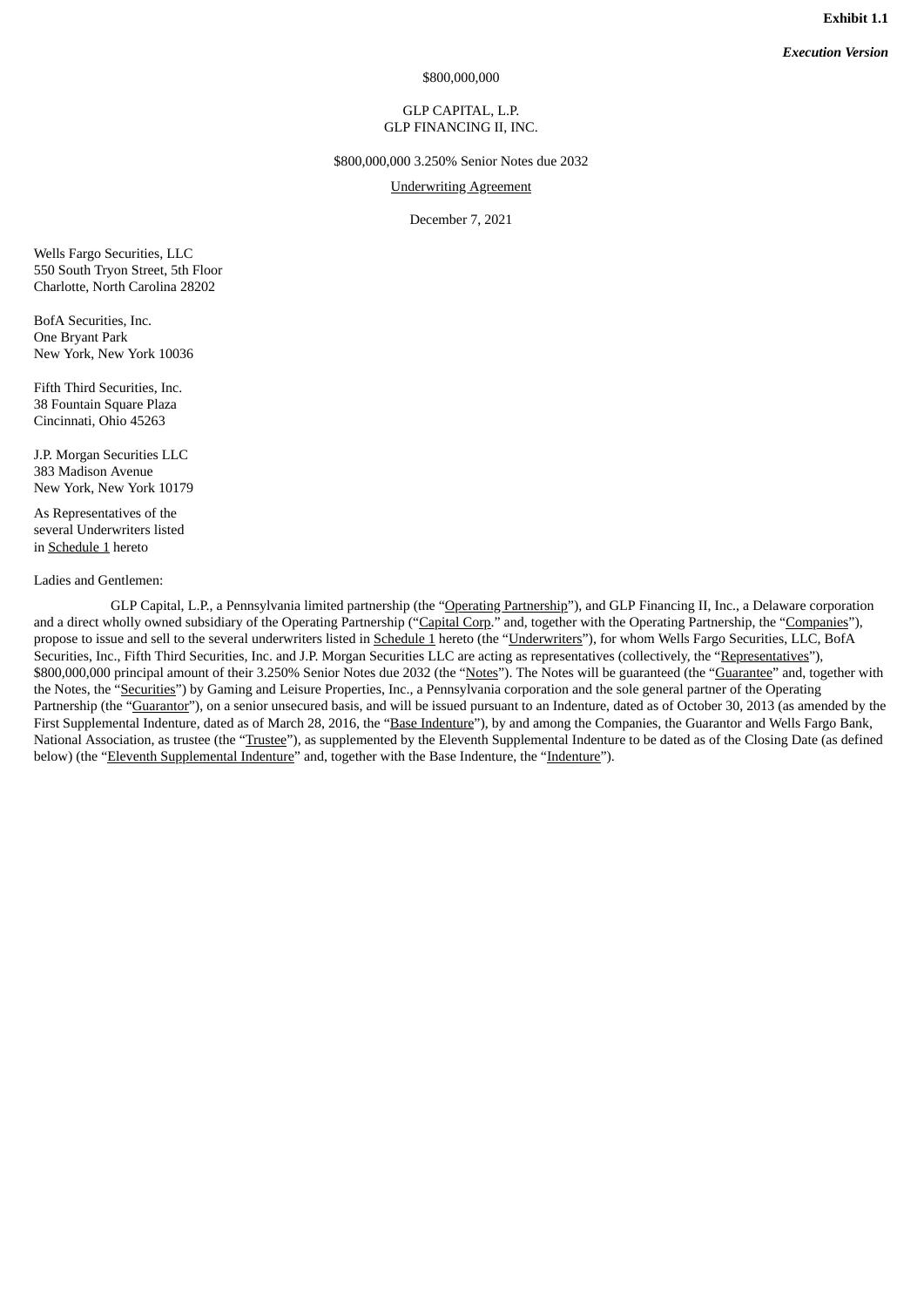The Companies and the Guarantor hereby confirm their agreement with the several Underwriters concerning the purchase and sale of the Securities, as follows:

## 1. Registration Statement.

(a) The Companies and the Guarantor have prepared and filed with the Securities and Exchange Commission (the "Commission") an automatic shelf registration statement on Form S-3, File No. 333-233213, including a base prospectus (the "Base Prospectus") to be used in connection with the public offering and sale of certain securities, including the Securities. Such registration statement (the "Registration Statement"), as of any time, means such registration statement as amended by any post-effective amendments thereto to such time, including the financial statements, exhibits and schedules thereto at such time and the documents incorporated or deemed to be incorporated by reference therein pursuant to Rule 430A or 430B under the Securities Act of 1933, as amended, and the rules and regulations promulgated thereunder (collectively, the "Securities Act"). The preliminary prospectus supplement dated December 7, 2021 describing the Securities and the offering thereof (the "Preliminary Prospectus Supplement"), together with the Base Prospectus, is called the "Preliminary Prospectus", and the Preliminary Prospectus and any other prospectus supplement to the Base Prospectus in preliminary form that describes the Securities and the offering thereof and is used prior to the filing of the Prospectus (as defined below), together with the Base Prospectus, is called a "preliminary prospectus". As used herein, the term "Prospectus" shall mean the final prospectus supplement to the Base Prospectus that describes the Securities and the offering thereof (the "Final Prospectus Supplement"), together with the Base Prospectus, in the form first used by the Underwriters to confirm sales of the Securities or in the form first made available to the Underwriters by the Companies to meet requests of purchasers pursuant to Rule 173 under the Securities Act. References in this underwriting agreement (this "Agreement") to the Preliminary Prospectus, any preliminary prospectus and the Prospectus shall refer to both the prospectus supplement and the Base Prospectus components of such prospectus. References in this Agreement to the Registration Statement, the Preliminary Prospectus and the Prospectus shall be deemed to refer to and include the documents incorporated by reference therein pursuant to Item 12 of Form S-3 under the Securities Act as of the effective date of the Registration Statement or the date of such Preliminary Prospectus or the Prospectus, as the case may be, and any reference to "amend", "amendment" or "supplement" with respect to the Registration Statement, any Preliminary Prospectus or the Prospectus shall be deemed to refer to and include any documents filed after such date under the Securities Exchange Act of 1934, as amended, and the rules and regulations of the Commission thereunder (collectively, the "Exchange Act") that are deemed to be incorporated by reference therein. Capitalized terms used but not defined herein shall have the meanings given to such terms in the Registration Statement and the Prospectus.

(b) The "Pricing Disclosure Package" shall mean, collectively: (i) the Preliminary Prospectus, as amended or supplemented prior to the Applicable Time (as defined below) and (ii) each "free writing prospectus" (as defined pursuant to Rule 405 under the Securities Act) listed on Annex A hereto.

(c) "Applicable Time" means 3:00 P.M., New York City time on December 7, 2021, the time when sales of Securities were first made.

### 2. Purchase of the Securities by the Underwriters.

(a) The Companies agree to issue and sell the Notes to the several Underwriters as provided in this Agreement, and each Underwriter, on the basis of the representations, warranties and agreements set forth herein and subject to the conditions set forth herein, agrees, severally and not jointly, to purchase from the Companies the respective principal amount of Notes set forth opposite such Underwriter's name in Schedule 1 hereto at a price equal to 98.726% of the principal amount thereof plus accrued interest, if any, from December 13, 2021 to the Closing Date.

 $-2$ -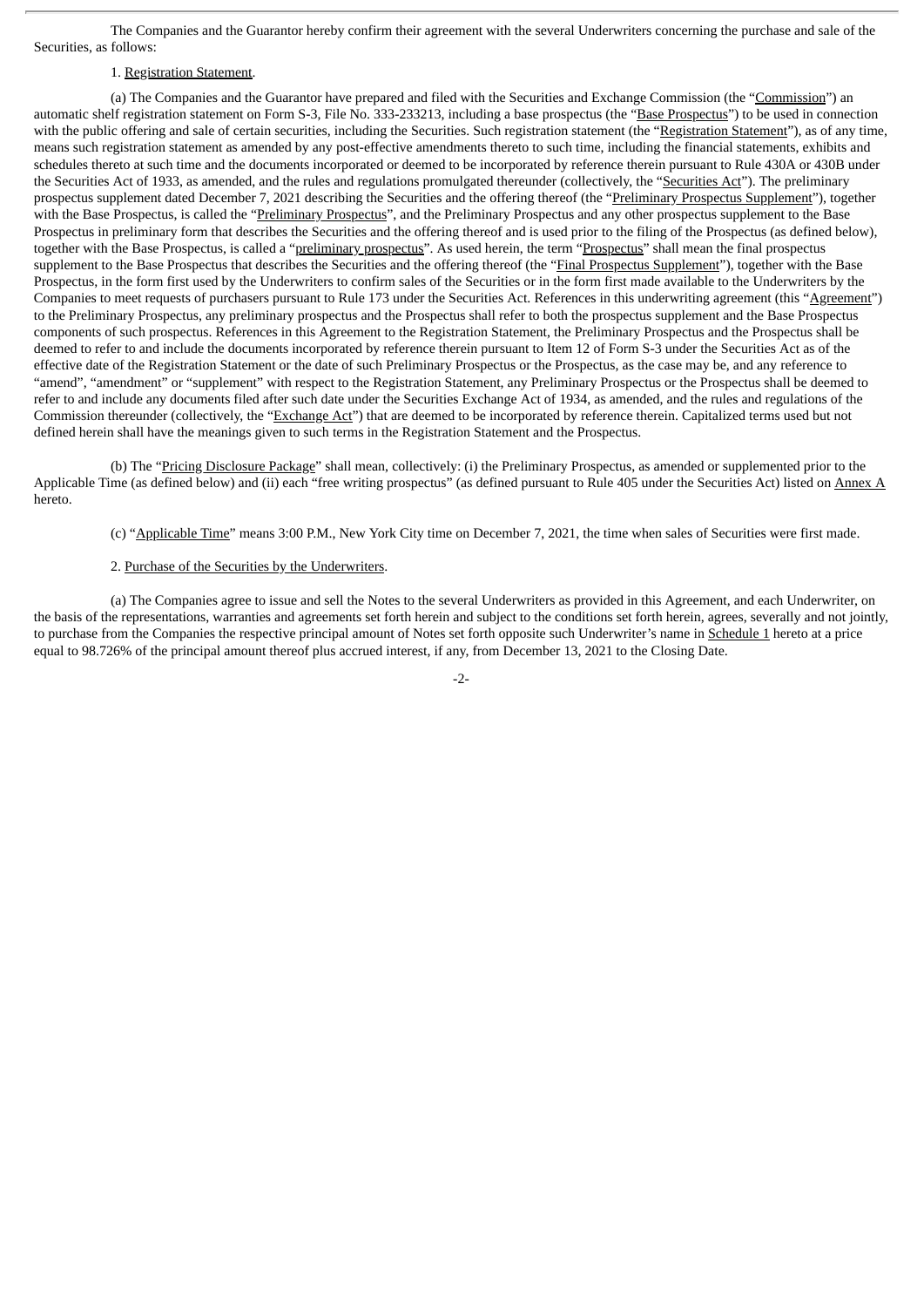(b) The Companies will not be obligated to deliver any of the Securities except upon payment for all of the Securities to be purchased as provided herein.

(c) The Representatives hereby advise the Companies and the Companies understand that the Underwriters intend to make a public offering of the Securities as soon after the effectiveness of this Agreement as in the judgment of the Representatives is advisable, and initially to offer the Securities on the terms set forth in the Pricing Disclosure Package.

(d) The Companies acknowledge and agree that the Underwriters may offer and sell Securities to or through any affiliate of an Underwriter and that any such affiliate may offer and sell Securities purchased by it to or through any Underwriter.

(e) Payment for and delivery of the Notes will be made at the offices of Cahill, Gordon & Reindel LLP at 10:00 A.M., New York City time, on December 13, 2021, or at such other time or place on the same or such other date, not later than the fifth business day thereafter, as the Representatives and the Companies may agree upon in writing. The time and date of such payment and delivery is referred to herein as the "Closing Date".

(f) Payment for the Notes shall be made by wire transfer in immediately available funds to the account(s) specified by the Operating Partnership to the Representatives against delivery to the nominee of The Depository Trust Company ("DTC"), for the account of the Underwriters, of one or more global notes representing the Notes (collectively, the "Global Notes"), with any transfer taxes payable in connection with the sale of the Notes duly paid by the Companies. The Global Notes representing the Notes will be made available for inspection by the Representatives not later than 1:00 P.M., New York City time, on the business day prior to the Closing Date.

(g) The Companies and the Guarantor acknowledge and agree that each Underwriter is acting solely in the capacity of an arm's length contractual counterparty to the Companies and the Guarantor with respect to the offering of Securities contemplated hereby (including in connection with determining the terms of the offering) and not as a financial advisor or a fiduciary to, or an agent of, the Companies, the Guarantor or any other person. Additionally, neither the Representatives nor any other Underwriter is advising the Companies, the Guarantor or any other person as to any legal, tax, investment, accounting or regulatory matters in any jurisdiction. The Companies and the Guarantor shall consult with their own advisors concerning such matters and shall be responsible for making their own independent investigation and appraisal of the transactions contemplated hereby, and neither the Representatives nor any other Underwriter shall have any responsibility or liability to the Companies or the Guarantor with respect thereto. Any review by the Representatives or any Underwriter of the Companies, the Guarantor, and the transactions contemplated hereby or other matters relating to such transactions will be performed solely for the benefit of the Representatives or such Underwriter, as the case may be, and shall not be on behalf of the Companies, the Guarantor or any other person.

3. Representations and Warranties of the Companies and the Guarantor. The Companies and the Guarantor jointly and severally represent and warrant to each Underwriter, as of the date of this Agreement and as of the Closing Date that:

(a) *Preliminary Prospectus.* No order preventing or suspending the use of any Preliminary Prospectus has been issued by the Commission, and each Preliminary Prospectus, at the time of filing thereof, complied in all material respects with the Securities Act and did not contain any untrue statement of a material fact or omitted to state a material fact necessary in order to make the statements therein, in the light of the circumstances under which they were made, not misleading; provided that the Companies and the Guarantor make no representation and warranty

-3-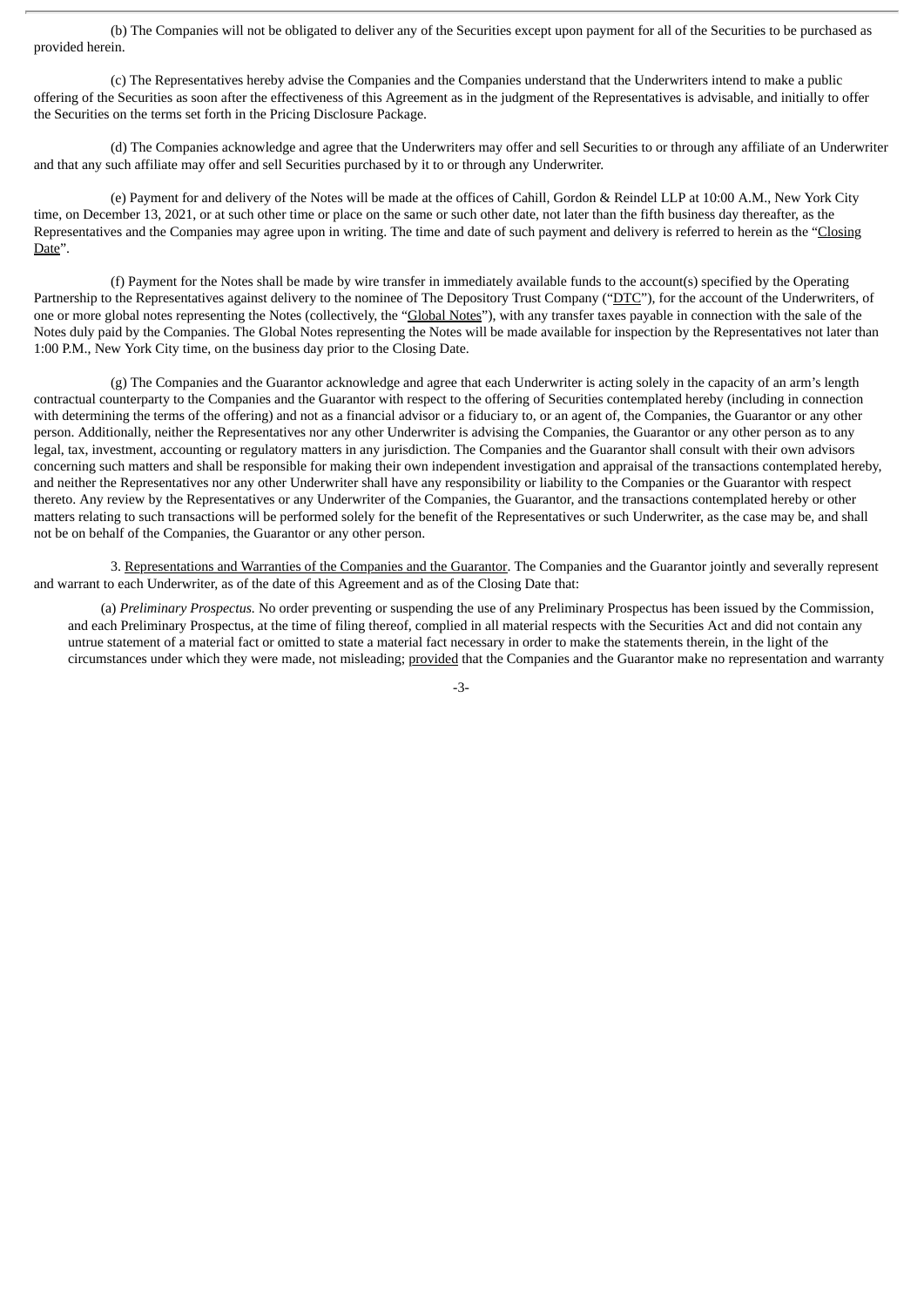with respect to any statements or omissions made in reliance upon and in conformity with information relating to any Underwriter furnished to the Companies and the Guarantor in writing by such Underwriter through the Representatives expressly for use in any Preliminary Prospectus, it being understood and agreed that the only such information furnished by any Underwriter consists of the information described as such in Section 7(b) hereof.

(b) *Pricing Disclosure Package.* The Pricing Disclosure Package, as of the Applicable Time did not, and as of the Closing Date will not, contain any untrue statement of a material fact or omit to state a material fact necessary in order to make the statements therein, in the light of the circumstances under which they were made, not misleading; provided that the Companies and the Guarantor make no representation or warranty with respect to any statements or omissions made in reliance upon and in conformity with information relating to any Underwriter furnished to the Companies in writing by such Underwriter through the Representatives expressly for use in the Pricing Disclosure Package, it being understood and agreed that the only such information furnished by any Underwriter consists of the information described as such in Section 7(b) hereof. No statement of material fact included in the Prospectus has been omitted from the Pricing Disclosure Package and no statement of material fact included in the Pricing Disclosure Package that is required to be included in the Prospectus has been omitted therefrom.

(c) *Issuer Free Writing Prospectus.* The Companies and the Guarantor (including their respective agents and representatives, other than the Underwriters in their capacity as such) have not prepared, made, used, authorized, approved or referred to and will not prepare, make, use, authorize, approve or refer to any "written communication" (as defined in Rule 405 under the Securities Act) that constitutes an offer to sell or solicitation of an offer to buy the Securities (each such communication by the Companies and the Guarantor or their agents and representatives (other than a communication referred to in clauses (i), (ii) and (iii) below) an "Issuer Free Writing Prospectus") other than (i) any document not constituting a prospectus pursuant to Section 2(a)(10)(a) of the Securities Act or Rule 134 under the Securities Act, (ii) the Preliminary Prospectus, (iii) the Prospectus, (iv) the documents listed on Annex A hereto, if any, which constitute part of the Pricing Disclosure Package and (v) any electronic road show or other written communications, in each case approved in writing in advance by the Representatives. Each such Issuer Free Writing Prospectus complies in all material respects with the Securities Act, has been or will be (within the time period specified in Rule 433) filed in accordance with the Securities Act (to the extent required thereby) and when taken together with the Preliminary Prospectus accompanying, or delivered, prior to the delivery of, such Issuer Free Writing Prospectus did not at the Applicable Time, and as of the Closing Date will not, contain any untrue statement of a material fact or omit to state a material fact necessary in order to make the statements therein, in the light of the circumstances under which they were made, not misleading; provided that the Companies and the Guarantor make no representation or warranty with respect to any statements or omissions made in each such Issuer Free Writing Prospectus in reliance upon and in conformity with information relating to any Underwriter furnished to the Companies and the Guarantor in writing by such Underwriter through the Representatives expressly for use in any Issuer Free Writing Prospectus, it being understood and agreed that the only such information furnished by any Underwriter consists of the information described as such in Section 7(b) hereof.

(d) *Registration Statement and Prospectus*. The Registration Statement is an "automatic shelf registration statement" as defined under Rule 405 of the Securities Act that has been filed with the Commission not earlier than three years prior to the date hereof; and no notice of objection of the Commission to the use of such registration statement or any post-effective amendment thereto pursuant to Rule  $401(g)(2)$  under the Securities Act has been received by the Companies. No order suspending the effectiveness of the Registration Statement has been issued

 $-4-$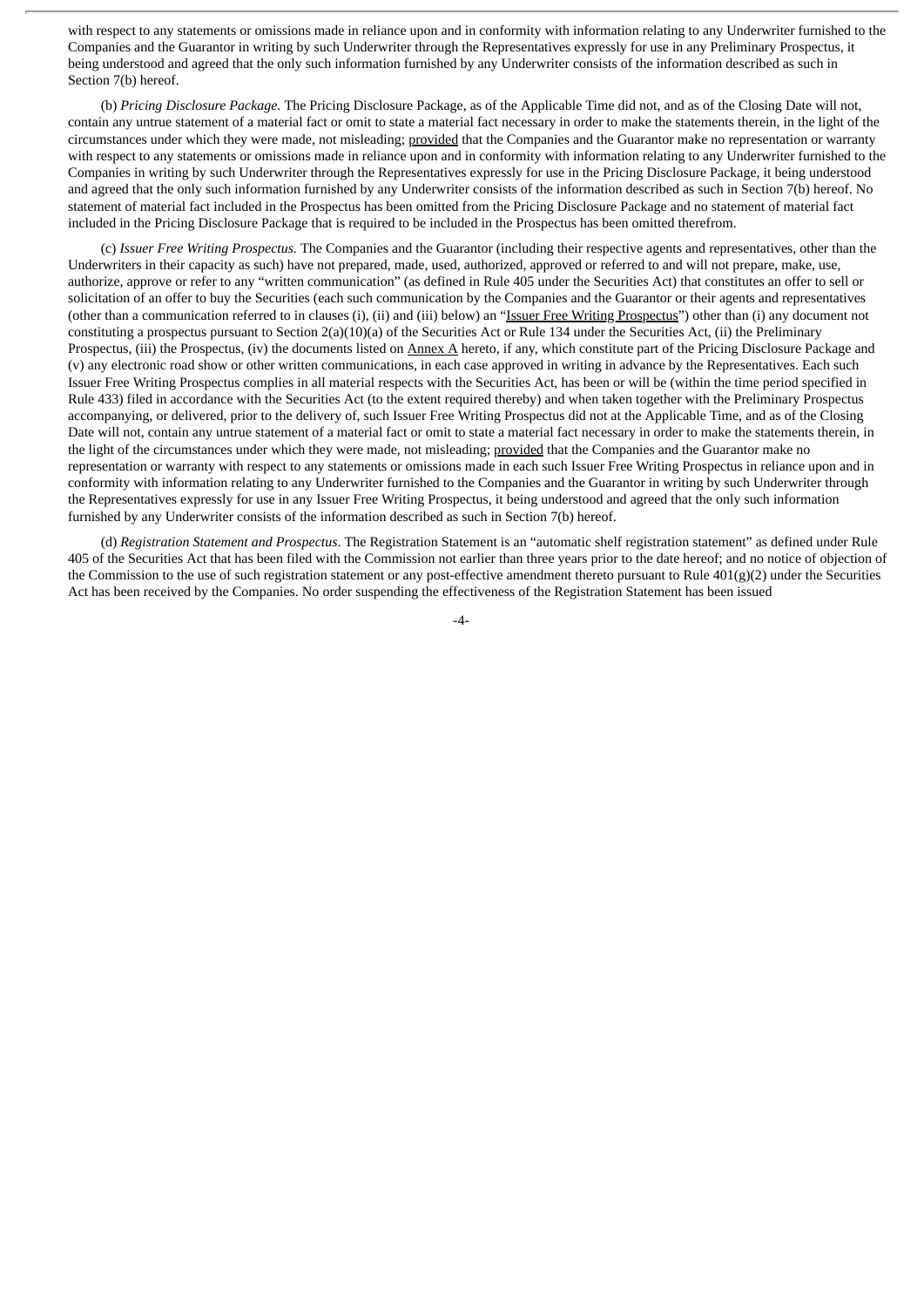by the Commission and no proceeding for that purpose or pursuant to Section 8A of the Securities Act against the Companies or related to the offering of the Notes has been initiated or, to the knowledge of the Companies and the Guarantor, threatened by the Commission. As of the applicable effective date of the Registration Statement and any post-effective amendment thereto, the Registration Statement and any such posteffective amendment complied and will comply in all material respects with the Securities Act and the Trust Indenture Act of 1939, as amended, and the rules and regulations of the Commission thereunder (collectively, the "Trust Indenture Act"), and did not and will not contain any untrue statement of a material fact or omit to state a material fact required to be stated therein or necessary in order to make the statements therein not misleading. As of the date of the Prospectus and any amendment or supplement thereto and as of the Closing Date, the Prospectus does not and will not contain any untrue statement of a material fact or omit to state a material fact necessary in order to make the statements therein, in the light of the circumstances under which they were made, not misleading; provided that the Companies and the Guarantor make no representation or warranty with respect to (i) that part of the Registration Statement that constitutes the Statement of Eligibility and Qualification (Form T-1) of the Trustee under the Trust Indenture Act or (ii) any statements or omissions made in reliance upon and in conformity with information relating to any Underwriter furnished to the Companies in writing by such Underwriter through the Representatives expressly for use in the Registration Statement and the Prospectus and any amendment or supplement thereto, it being understood and agreed that the only such information furnished by any Underwriter consists of the information described as such in Section 7(b) hereof.

(e) *Incorporated Documents.* The documents incorporated by reference in each of the Registration Statement, the Prospectus and the Pricing Disclosure Package, when they were filed with the Commission or amended, as the case may be, conformed in all material respects to the requirements of the Securities Act or the Exchange Act, as applicable, and none of such documents contained any untrue statement of a material fact or omitted to state a material fact necessary in order to make the statements therein, in the light of the circumstances under which they were made, not misleading; and any further documents so filed and incorporated by reference in the Registration Statement, the Prospectus or the Pricing Disclosure Package, when such documents become effective or are filed with the Commission, as the case may be, will conform in all material respects to the requirements of the Securities Act or the Exchange Act, as applicable, and will not contain any untrue statement of a material fact or omit to state a material fact necessary in order to make the statements therein, in the light of the circumstances under which they were made, not misleading.

(f) *Financial Statements.* The financial statements and the related notes thereto of the Guarantor and its consolidated subsidiaries included or incorporated by reference in the Registration Statement, the Pricing Disclosure Package and the Prospectus comply in all material respects with the applicable requirements of the Securities Act and the Exchange Act, as applicable, and present fairly in all material respects the consolidated financial position of the Guarantor and its consolidated subsidiaries as of the dates indicated and the results of their respective operations and the changes in their cash flows for the periods specified; such financial statements have been prepared in conformity with U.S. generally accepted accounting principles applied on a consistent basis throughout the periods covered thereby, and the supporting schedules included or incorporated by reference in the Registration Statement, the Pricing Disclosure Package and the Prospectus present fairly in all material respects the information required to be stated therein; and the other financial information included or incorporated by reference in the Registration Statement, the Pricing Disclosure Package and the Prospectus has been derived from the accounting records of the Companies and the Guarantor and their respective subsidiaries, and presents fairly in all material respects the information shown thereby.

-5-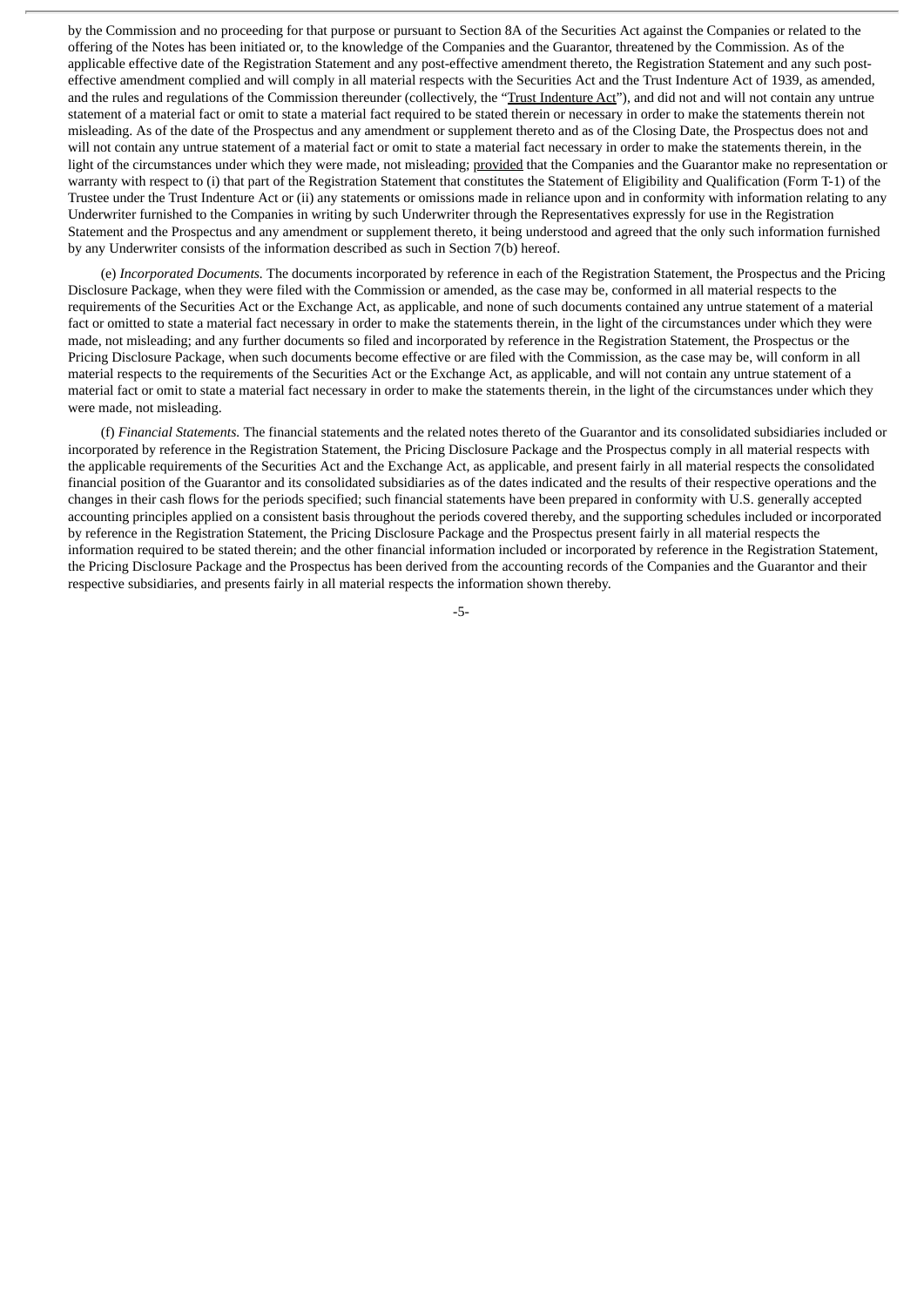(g) *eXtensible Business Reporting Language*. The interactive data in eXtensible Business Reporting Language included or incorporated by reference in the Registration Statement, the Prospectus and the Pricing Disclosure Package presents fairly the information called for in all material respects and is prepared in accordance with the Commission's rules and guidelines applicable thereto.

(h) *No Material Adverse Change.* Since the date of the most recent financial statements included or incorporated by reference in the Registration Statement, the Pricing Disclosure Package and the Prospectus, there has not been (i) any material change in the capital stock or other equity interests, or any material increase in long-term debt of the Companies, the Guarantor or any of their respective subsidiaries, (ii) any dividend or distribution of any kind declared, set aside for payment, paid or made by the Companies or the Guarantor on any class of capital stock or other equity interests (other than dividends that have been publicly disclosed in the Registration Statement, the Pricing Disclosure Package and the Prospectus, if applicable) or (iii) any material adverse change, or any development involving a prospective material adverse change, in or affecting the business, properties, management, condition (financial or otherwise), results of operations or business prospects of the Companies, the Guarantor and their respective subsidiaries, taken as a whole; except in each case as otherwise disclosed in the Registration Statement, the Pricing Disclosure Package and the Prospectus.

(i) *Organization and Good Standing.* The Companies, the Guarantor and each of their respective subsidiaries have been duly incorporated or formed, as applicable, and are validly existing and in good standing under the laws of their respective jurisdictions of incorporation or formation, as applicable, are duly qualified to do business as described in the Registration Statement, the Pricing Disclosure Package and the Prospectus and are in good standing (where such concept is recognized under the laws of the respective jurisdictions in which they are incorporated or formed, as applicable) in each jurisdiction in which their respective ownership or lease of property or the conduct of their respective businesses requires such qualification, and have requisite corporate, limited liability company or limited partnership, as applicable, power and authority necessary to own or lease their respective properties and to conduct the businesses described in the Registration Statement, the Pricing Disclosure Package and the Prospectus, except where the failure to be so qualified, in good standing or have such power or authority would not, individually or in the aggregate, reasonably be expected to have a material adverse effect on the business, properties, management, condition (financial or otherwise), results of operations or business prospects of the Companies, the Guarantor and their respective subsidiaries, taken as a whole, or on the performance by the Companies and the Guarantor of their obligations under this Agreement (a "Material Adverse Effect"). Neither of the Companies nor the Guarantor owns or controls, directly or indirectly, any corporation, association or other entity other than the subsidiaries listed in Exhibit 21 to the Registration Statement, except for entities that have been omitted pursuant to Item 601(b)(21) of Regulation S-K.

(j) *Capitalization.* As of September 30, 2021, the Guarantor has the capitalization as set forth in the Registration Statement, the Pricing Disclosure Package and the Prospectus under the heading "Capitalization" in the column "Actual"; all the outstanding shares of capital stock or other equity interests of the Companies and their respective subsidiaries have been duly and validly authorized and issued, are fully paid and non-assessable (to the extent that these concepts apply in the case of non-corporate subsidiaries) and are owned directly or indirectly by the Guarantor, free and clear of any lien, charge, encumbrance, security interest, restriction on voting or transfer or any other claim of any third party (collectively, "Liens"), except for Liens securing indebtedness as disclosed in the Registration Statement, the Pricing Disclosure Package and the Prospectus (including Liens pursuant to, or not prohibited by, that certain Credit Agreement, dated as of

-6-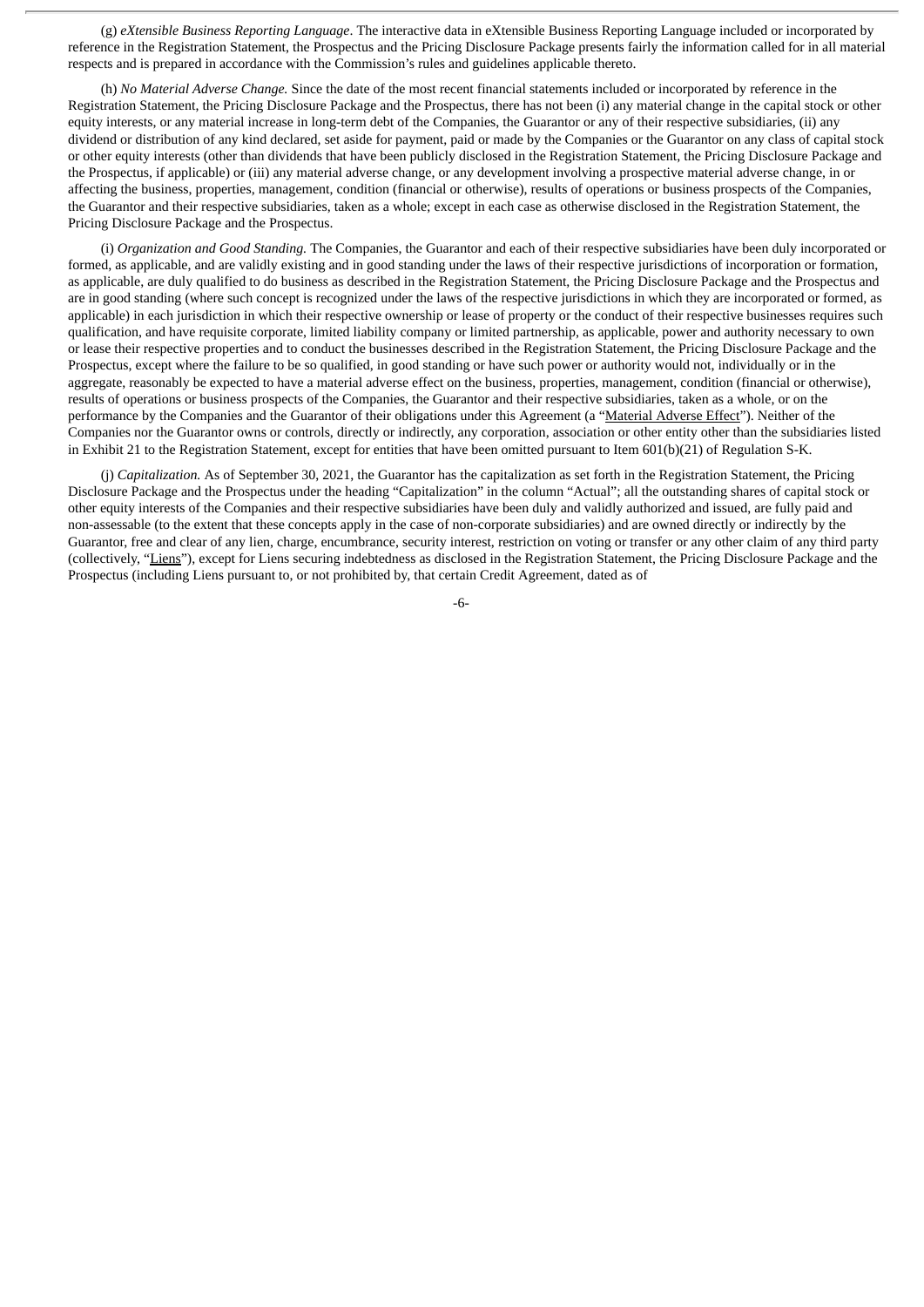October 28, 2013 (as amended, restated, amended and restated or otherwise from time to time prior to the date hereof, the "Credit Agreement"), among the Companies, each lender from time to time party thereto, JPMorgan Chase Bank, N.A., as administrative agent, and the other parties thereto), and are not subject to any pre-emptive or similar rights.

(k) *Due Authorization of Underwriting Agreement.* Each of the Companies and the Guarantor has all requisite corporate or limited partnership power and authority to execute and deliver this Agreement and to perform their respective obligations hereunder.

(l) *Underwriting Agreement.* This Agreement has been duly authorized, executed and delivered by the Companies and the Guarantor.

(m) *The Indenture*. On or prior to the effectiveness of the Registration Statement, the Base Indenture was duly qualified under the Trust Indenture Act. The Base Indenture has been duly authorized, executed and delivered by the Companies and the Guarantor, and, assuming due authorization, execution and delivery by the Trustee, constitutes a valid and legally binding agreement of the Companies and the Guarantor, enforceable against the Companies and the Guarantor in accordance with its terms, except as enforceability may be limited by applicable (i) bankruptcy, insolvency (including, without limitation, all laws relating to fraudulent transfers), reorganization, moratorium or other similar laws now or hereafter in effect relating to creditors' rights generally, and (ii) general principles of equity (regardless of whether enforcement is considered in a proceeding in equity or at law) and the discretion of the court before which any proceeding therefor may be brought (collectively, the "Enforceability Exceptions"); and the Eleventh Supplemental Indenture has been duly authorized by the Companies and the Guarantor and, when duly authorized by the Trustee and executed and delivered in accordance with its terms by each of the parties thereto, will constitute valid and legally binding agreements of the Companies and the Guarantor, enforceable against the Companies and the Guarantor in accordance with their terms, except as enforceability may be limited by the Enforceability Exceptions.

(n) *The Notes and the Guarantee.* The Notes have been duly authorized by the Companies and, when duly executed, authenticated, issued and delivered as provided in the Indenture and paid for as provided herein, will constitute valid and legally binding obligations of the Companies, enforceable against the Companies in accordance with their terms, subject to the Enforceability Exceptions, and will be entitled to the benefits of the Indenture; and the Guarantee has been duly authorized by the Guarantor and, when the Notes have been duly executed, authenticated, issued and delivered as provided in the Indenture and paid for as provided herein, will constitute the valid and legally binding obligation of the Guarantor, enforceable against the Guarantor in accordance with its terms, subject to the Enforceability Exceptions, and will be entitled to the benefits of the Indenture.

# (o) [*Reserved*].

(p) *Descriptions of the Underwriting Agreement*. This Agreement conforms in all material respects to the description thereof contained in each of the Registration Statement, the Pricing Disclosure Package and the Prospectus.

(q) *No Violation or Default.* None of the Companies, the Guarantor or any of their respective significant subsidiaries, as defined in Rule 1-02(w) of Regulation S-X under the Exchange Act (each, a "Significant Subsidiary") is (i) in violation of its respective charter or bylaws or similar organizational documents, as the case may be; (ii) in default, and no event has occurred that, with notice or lapse of time or both, would constitute such a default, in the due performance

-7-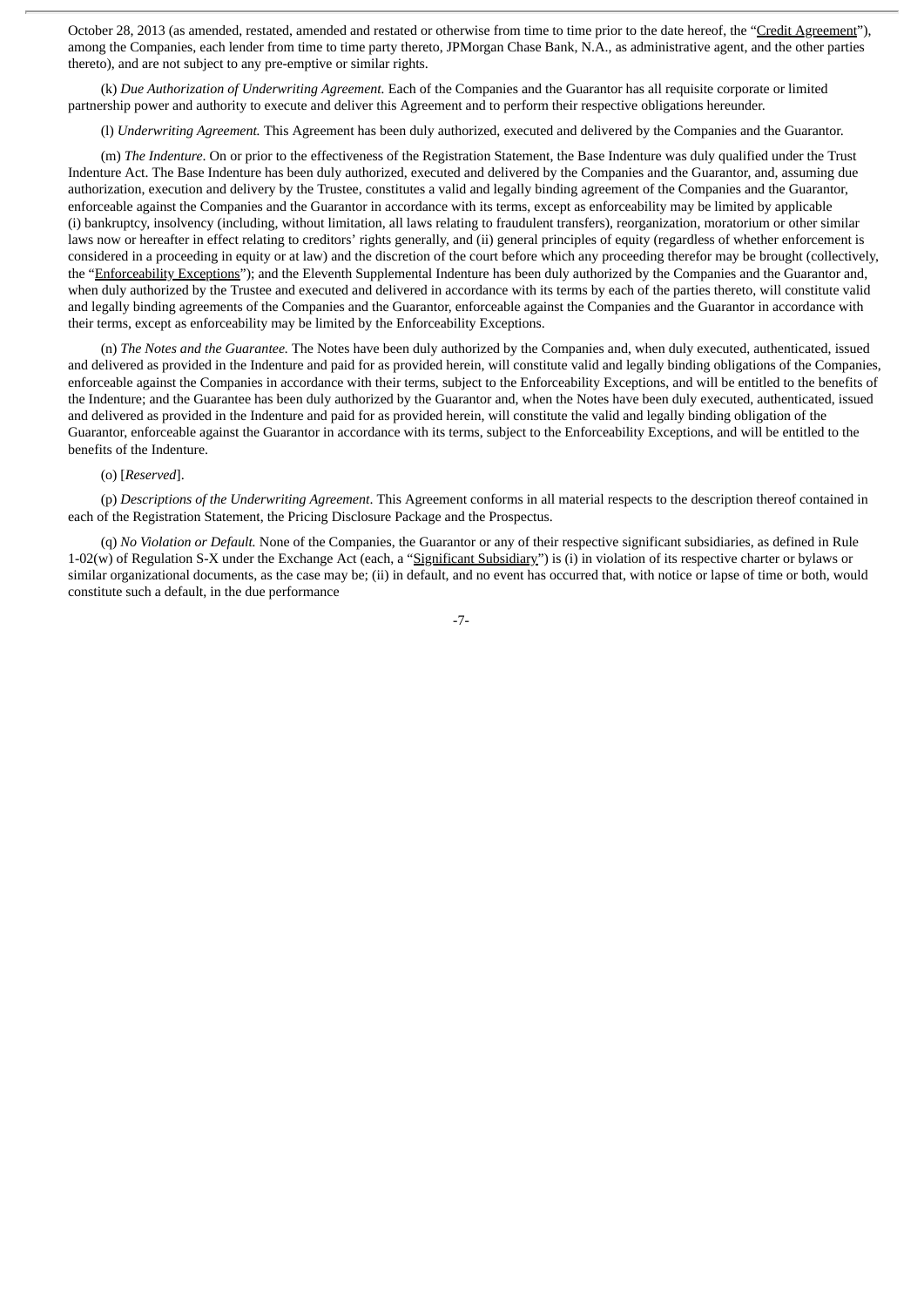or observance of any term, covenant or condition contained in any indenture, mortgage, deed of trust, loan agreement or other agreement or instrument to which the Companies, the Guarantor or any of their respective subsidiaries are a party or by which the Companies, the Guarantor or any of their respective subsidiaries are bound or to which any property or asset of the Companies, the Guarantor or any of their respective subsidiaries are subject; or (iii) in violation of any law or statute or any judgment, order, rule or regulation applicable to the Companies, the Guarantor or any of their respective subsidiaries of any court or arbitrator or governmental or regulatory authority having jurisdiction over the Companies, the Guarantors or any of their respective subsidiaries, except, in the case of clauses (ii) and (iii) above, for any such default or violation that would not, individually or in the aggregate, reasonably be expected to have a Material Adverse Effect.

(r) *No Conflicts*. The execution, delivery and performance by the Companies and the Guarantor of this Agreement, the issuance and sale of the Notes by the Companies (and the issuance of the related Guarantee by the Guarantor), compliance by the Companies and the Guarantor with the terms of this Agreement, the consummation of the transactions contemplated by this Agreement will not conflict with, result in a breach of or a default under (or an event that with notice or passage of time or both would constitute a default under) or violation of, or imposition of any lien, charge or encumbrance upon any property or assets of the Guarantor, the Companies or any of their respective subsidiaries, as applicable, pursuant to (i) any provision of the charter or bylaws or similar organizational documents of the Guarantor, the Companies or any of their respective Significant Subsidiaries, (ii) any provision of the charter or bylaws or similar organizational documents of any of the Companies' or the Guarantors' respective subsidiaries (other than their respective Significant Subsidiaries), (iii) the terms or provisions of any indenture, mortgage, deed of trust, loan agreement, note, lease, license, franchise agreement, permit, certificate, contract or other agreement or instrument to which the Guarantor, the Companies or any of their respective Significant Subsidiaries is a party or to which any of their respective properties or assets is subject (with the exception of any lien, charge or encumbrance pursuant to, or not prohibited by, the Credit Agreement), (iv) any law or statute or any judgment, order, rule or regulation of any court or arbitrator or governmental or regulatory authority having jurisdiction over the Companies, the Guarantor or any of their respective subsidiaries, except, in the case of clauses (ii), (iii) or (iv) above, for such conflicts, breaches, default, violations, liens, charges or encumbrances that would not, individually or in the aggregate, reasonably be expected to have a Material Adverse Effect.

(s) *No Consents Required*. No consent, approval, authorization, order, registration or qualification of or with any court or arbitrator or governmental or regulatory authority is required by or with respect to the Companies or the Guarantor for the execution, delivery and performance by the Companies and the Guarantor of this Agreement, the issuance and sale of the Notes by the Companies and the issuance of the Guarantee by the Guarantor and compliance by the Companies and the Guarantor with the terms of this Agreement and the consummation of the transactions contemplated by this Agreement, except (i) such filings as may be required under the rules of the Financial Industry Regulatory Authority, Inc., (ii) the registration of the Securities under the Securities Act, (iii) the qualification of the Indenture under the Trust Indenture Act, (iv) such consents, approvals, authorizations, orders and registrations or qualifications as have been obtained or the absence of which would not, individually or in the aggregate, reasonably be expected to have a Material Adverse Effect or prohibit or prevent the consummation of the transactions contemplated by this Agreement, (v) post-closing notices to certain state regulatory bodies that the transactions contemplated by this Agreement have been consummated, (vi) such approvals, registrations, notices and qualifications as may be required under applicable state securities or "blue sky" laws in connection with the purchase and distribution of the Notes by the Underwriters and (vii) filings with, notices to or approvals from the applicable gaming authorities, which have been made or obtained or will be obtained at or prior to the Closing Date.

-8-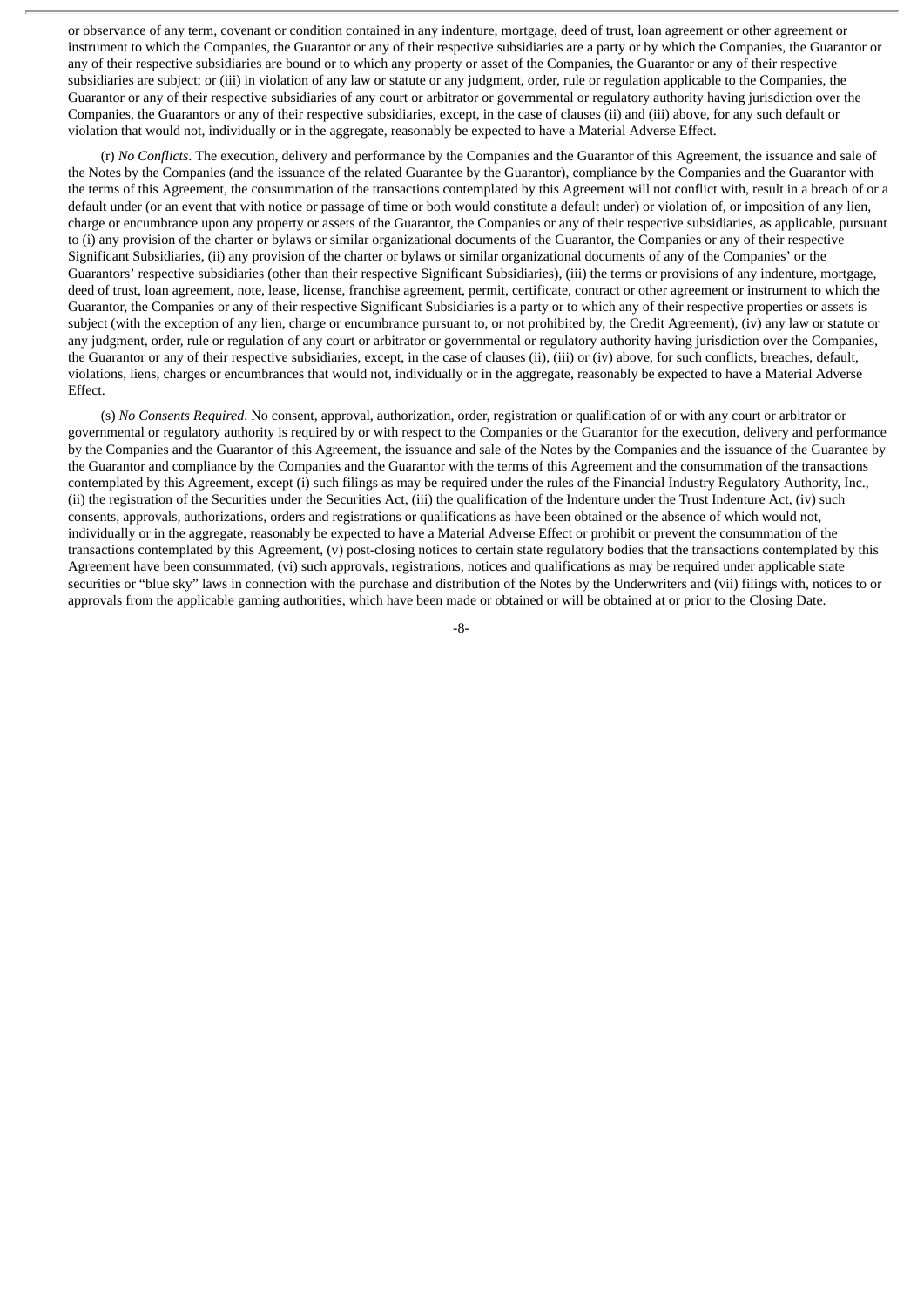(t) *Legal Proceedings.* Except as described in the Registration Statement, the Pricing Disclosure Package and the Prospectus, there are no legal, governmental or regulatory investigations, actions, demands, claims, suits, arbitrations, inquiries or proceedings ("Actions") pending to which the Companies, the Guarantor or any of their respective subsidiaries is a party, or of which any property, right or asset of the Companies, the Guarantor or any of their respective subsidiaries is the subject, that, individually or in the aggregate, if determined adversely to the Companies, the Guarantor or any of their respective subsidiaries, would reasonably be expected to have a Material Adverse Effect; and, to the knowledge of the Companies and the Guarantor, no such Actions are threatened by any governmental or regulatory authority or by others.

(u) *Independent Accountants.* Deloitte & Touche LLP ("Deloitte"), which has certified certain financial statements of the Guarantor and its subsidiaries that are incorporated by reference in the Registration Statement, the Pricing Disclosure Package and the Prospectus, is an independent public accountant with respect to the Guarantor and its subsidiaries within the applicable rules and regulations adopted by the Commission and the Public Company Accounting Oversight Board (United States) and as required by the Securities Act.

(v) *Title to Real Property.* The Companies, the Guarantor and their respective subsidiaries have good and marketable title in fee simple to, or have valid rights to lease or otherwise use, all items of real property that are material to the respective businesses of the Companies, the Guarantor and their respective subsidiaries, in each case free and clear of all liens, encumbrances and claims except those that (i) are described in the Registration Statement, Pricing Disclosure Package and the Prospectus, (ii) do not materially interfere with the use made and proposed to be made of such property by the Companies, the Guarantor and their respective subsidiaries or (iii) would not, individually or in the aggregate, reasonably be expected to have a Material Adverse Effect.

(w) *Intellectual Property.* (i) The Companies, the Guarantor and each of their respective subsidiaries own or have sufficient rights to use (A) to its knowledge, all patents and patent applications, and (B) all trademarks, service marks, trade names, trademark registrations, service mark registrations, domain names and other source indicators, copyrights and copyrightable works, know-how, trade secrets, systems, procedures, proprietary or confidential information and all other worldwide intellectual property, industrial property and proprietary rights (collectively, "Intellectual Property") used in the operation of their respective businesses as described in the Registration Statement, the Pricing Disclosure Package and the Prospectus; (ii) to the knowledge of the Companies and the Guarantor, the Companies', the Guarantor's and each of their respective subsidiaries' conduct of their respective businesses as described in the Registration Statement, the Pricing Disclosure Package and the Prospectus does not infringe, misappropriate or otherwise violate any Intellectual Property of any person; (iii) the Companies, the Guarantor and each of their respective subsidiaries have not received any written notice of any infringement claim relating to Intellectual Property; and (iv) to the knowledge of the Companies and the Guarantor, the Intellectual Property of the Companies, the Guarantor and each of their respective subsidiaries is not being infringed, misappropriated or otherwise violated by any person, except in the case of each of clauses (i)-(iv) where the failure to own or have the right to use such Intellectual Property or such infringement, misappropriation or violation (if the subject of an unfavorable ruling or decision as to the Companies, the Guarantor or any of their respective subsidiaries) would not reasonably be expected to have a Material Adverse Effect.

(x) *No Undisclosed Relationships.* No relationship, direct or indirect, exists between or among the Companies or the Guarantor or any of their respective subsidiaries, on the one hand, and the directors, officers, stockholders, or other affiliates of the Companies or the Guarantor or any of their respective subsidiaries, on the other, that is required by the Securities Act to be described in the Registration Statement and the Prospectus and that is not so described in such documents and in the Pricing Disclosure Package.

-9-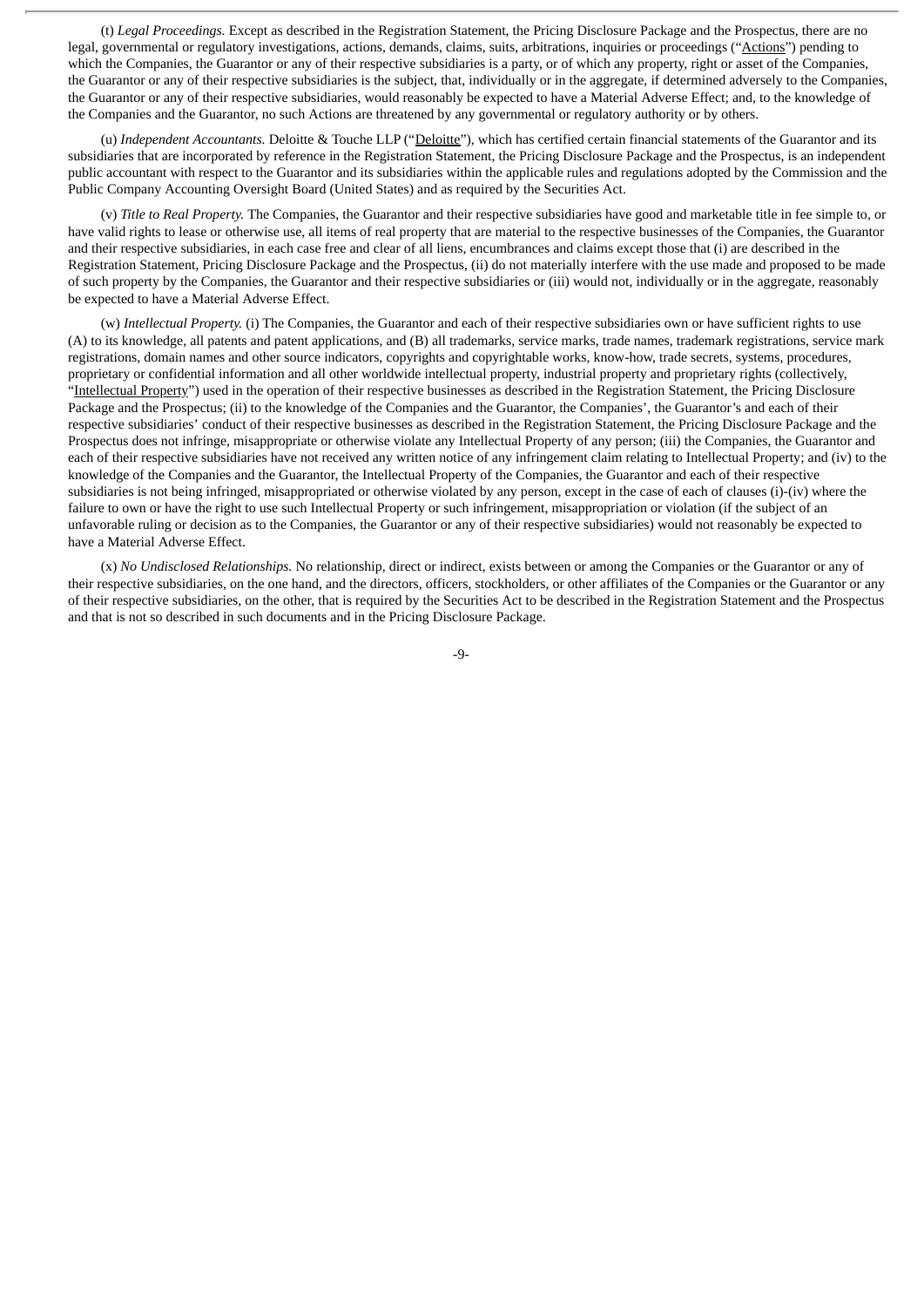(y) *Investment Company Act.* Neither of the Companies nor the Guarantor is, or, after giving effect to the issuance, offering and sale of the Notes, the issuance of the Guarantee and the application of the proceeds thereof as described in each of the Registration Statement, the Pricing Disclosure Package and the Prospectus, will be, required to register as an "investment company" or an entity "controlled" by an "investment company" within the meaning of the Investment Company Act of 1940, as amended, and the rules and regulations of the Commission thereunder (collectively, the "Investment Company Act").

(z) *Taxes*. The Companies, the Guarantor and each of their respective subsidiaries have paid all federal, state, local and foreign taxes and timely filed all tax returns required to be paid or filed through the date hereof (taking into account all permitted extensions), except where the failure to so pay or file would not, individually or in the aggregate, reasonably be expected to have a Material Adverse Effect; and except as otherwise disclosed in the Registration Statement, the Pricing Disclosure Package and the Prospectus, there is no tax deficiency that has been, or would reasonably be expected to be, asserted against the Companies, the Guarantor or any of their respective subsidiaries or any of their respective properties or assets which would, individually or in the aggregate, reasonably be expected to have a Material Adverse Effect.

(aa) *Licenses and Permits.* Except as described in the Registration Statement, the Pricing Disclosure Package and the Prospectus, the Companies, the Guarantor and their respective subsidiaries possess all licenses, sub-licenses, certificates, permits and other authorizations issued by, and have made all declarations and filings with, the appropriate federal, state, local or foreign governmental or regulatory authorities that are necessary for the ownership or lease of their respective properties or the conduct of their respective businesses as described in each of the Registration Statement, the Pricing Disclosure Package and the Prospectus, except where the failure to possess or make the same would not, individually or in the aggregate, reasonably be expected to have a Material Adverse Effect; and except as described in each of the Registration Statement, the Pricing Disclosure Package and the Prospectus, none of the Companies, the Guarantor or any of their respective subsidiaries has received notice of any revocation or modification of any such license, sub-license, certificate, permit or authorization which, individually or in the aggregate, if the subject of an unfavorable ruling or decision as to the Companies, the Guarantor or any of their respective subsidiaries, would reasonably be expected to have a Material Adverse Effect.

(bb) *No Labor Disputes.* Except as described in each of the Registration Statement, the Pricing Disclosure Package and the Prospectus, no labor disturbance by or dispute with employees of the Companies, the Guarantor or any of their respective subsidiaries exists or, to the knowledge of the Companies and the Guarantor, is threatened which would, individually or in the aggregate, reasonably be expected to have a Material Adverse Effect.

(cc) *Compliance With Environmental Laws.* Except as described in the Registration Statement, the Pricing Disclosure Package and the Prospectus and except such matters as would not, individually or in the aggregate, reasonably be expected to have a Material Adverse Effect, (i) the Companies, the Guarantor and each of their respective subsidiaries (x) to the knowledge of the Companies and the Guarantor, are, and at all prior times were, in compliance with any and all applicable federal, state, local and foreign laws, rules, regulations, requirements, decisions and orders relating to the protection of human health or safety, the environment, natural resources, hazardous or toxic substances or wastes, pollutants or contaminants (collectively, "Environmental

-10-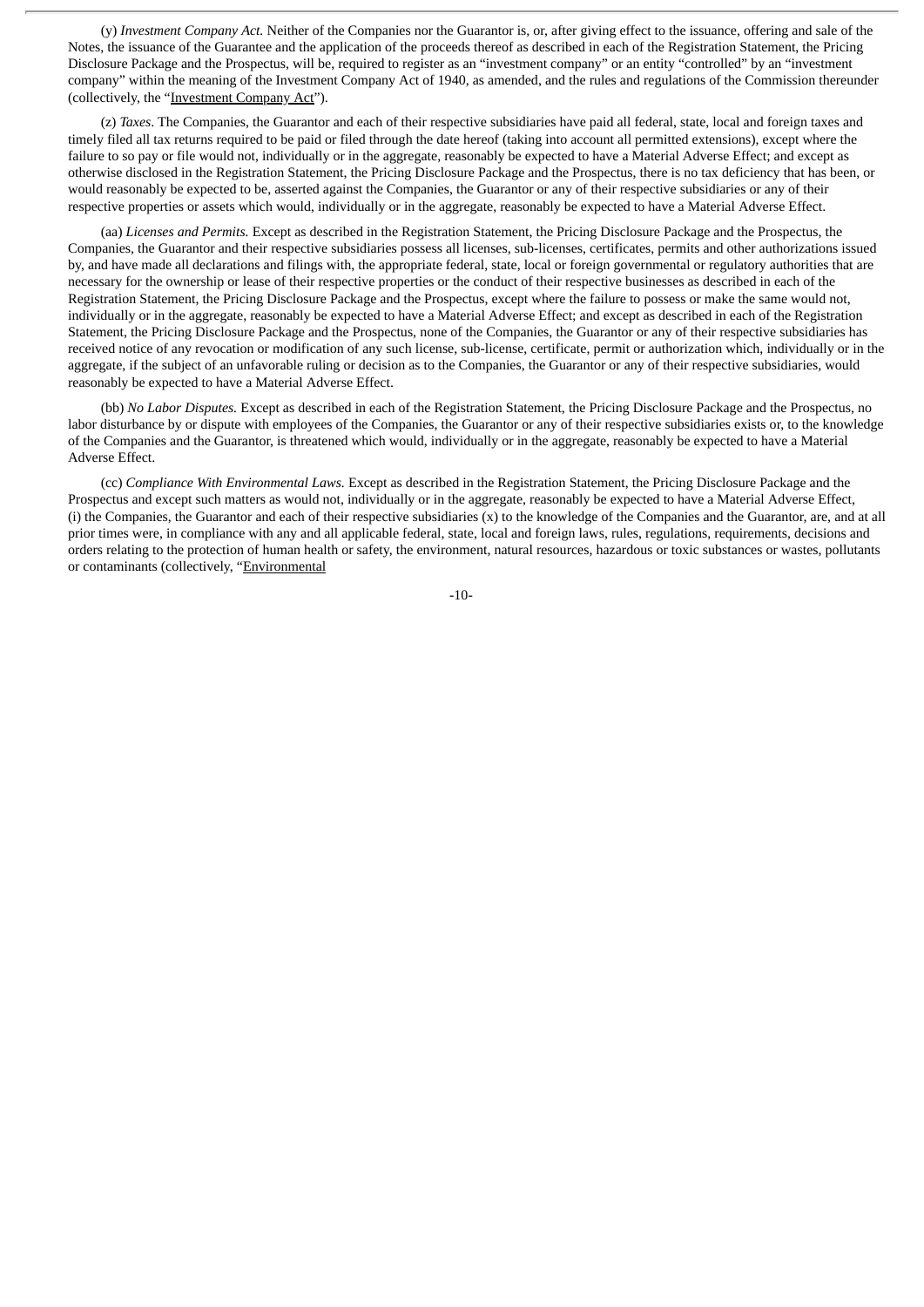Laws"), (y) to the knowledge of the Companies and the Guarantor, have received and are in compliance with all permits, licenses, certificates or other authorizations or approvals required of them under applicable Environmental Laws to conduct their respective businesses, and (z) to the knowledge of the Companies and the Guarantor, have not received notice of any actual or potential liability under or relating to any Environmental Laws, including for the investigation or remediation of any disposal or release of hazardous or toxic substances or wastes, pollutants or contaminants, and have no knowledge of any event or condition that would reasonably be expected to result in any such notice, and (ii) there are no costs or liabilities associated with Environmental Laws of or relating to the Companies, the Guarantor or their respective subsidiaries; and (iii) to the knowledge of the Companies and the Guarantor, there are no proceedings that are pending, or that are known to be contemplated, against the Companies, the Guarantor or any of their respective subsidiaries under any Environmental Laws in which a governmental entity is also a party, other than such proceedings regarding which it is reasonably believed no monetary sanctions of \$100,000 or more will be imposed.

(dd) *Compliance with ERISA.* (i) Each employee benefit plan, within the meaning of Section 3(3) of the Employee Retirement Income Security Act of 1974, as amended ("ERISA"), for which the Companies, the Guarantor or any member of their "Controlled Group" (defined as any organization which is a member of a controlled group of corporations within the meaning of Section 414 of the Internal Revenue Code of 1986, as amended (the "Code")) would have any liability (each, a "Plan") has been maintained in compliance with its terms and the requirements of any applicable statutes, orders, rules and regulations, including but not limited to ERISA and the Code, except for noncompliance that would not reasonably be expected to result in material liability to the Companies, the Guarantor or their respective subsidiaries; (ii) no prohibited transaction, within the meaning of Section 406 of ERISA or Section 4975 of the Code, has occurred with respect to any Plan excluding transactions effected pursuant to a statutory or administrative exemption, and except for noncompliance that would not reasonably be expected to result in material liability to the Companies, the Guarantor or their respective subsidiaries; (iii) for each Plan that is subject to the funding rules of Section 412 of the Code or Section 302 of ERISA, no Plan has failed (whether or not waived), or is reasonably expected to fail, to satisfy the minimum funding standards (within the meaning of Section 302 of ERISA or Section 412 of the Code) applicable to such Plan; (iv) no Plan is, or is reasonably expected to be, in "at risk status" (within the meaning of Section 303(i) of ERISA) or "endangered status" or "critical status" (within the meaning of Section 305 of ERISA); (v) the fair market value of the assets of each Plan exceeds the present value of all benefits accrued under such Plan (determined based on those assumptions used to fund such Plan); (vi) no "reportable event" (within the meaning of Section 4043(c) of ERISA) has occurred or is reasonably expected to occur; (vii) each Plan that is intended to be qualified under Section 401(a) of the Code has been determined by the Internal Revenue Service to be so qualified and nothing has occurred, whether by action or by failure to act, which would reasonably be expected to have caused the loss of such qualification and (viii) none of the Companies, the Guarantor or any member of the Controlled Group has incurred, nor reasonably expects to incur, any liability under Title IV of ERISA (other than contributions to the Plan or premiums to the Pension Benefit Guarantee Corporation, in the ordinary course and without default) in respect of a Plan (including a "multiemployer plan", within the meaning of Section 4001(a)(3) of ERISA), except in each case with respect to the events or conditions set forth in (i) through (viii) hereof, as would not, individually or in the aggregate, have a Material Adverse Effect.

(ee) *REIT Status*. The Guarantor is organized in conformity with the requirements for qualification as a real estate investment trust ("REIT") under the Code, and the Guarantor's current and proposed method of operation enables it to meet the requirements for qualification and taxation as a REIT under the Code. The Guarantor has qualified and continues to qualify and has taken all

-11-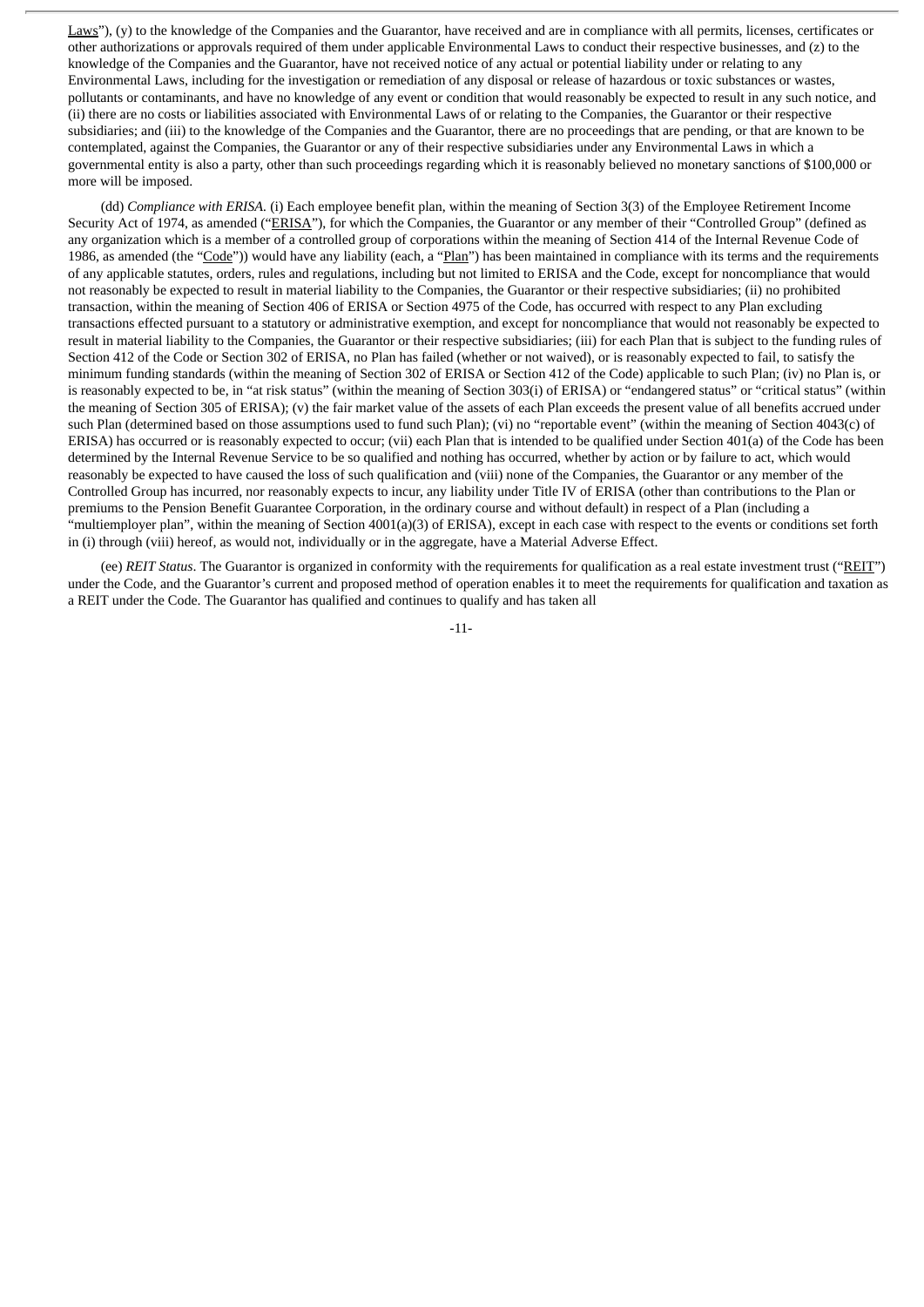necessary action to be treated, effective beginning with the year ended December 31, 2014 as a REIT under the Code, and the Guarantor's organization and current and proposed method of operation will enable it to continue to qualify as a REIT for its taxable year ending December 31, 2021, and in the foreseeable future (based on current law).

(ff) *Disclosure Controls*. The Guarantor maintains a system of "disclosure controls and procedures" (as defined in Rule 13a-15(e) of the Exchange Act) that is designed to ensure that information required to be disclosed by the Guarantor in reports that it files or submits under the Exchange Act is recorded, processed, summarized and reported within the time periods specified in the Commission's rules and forms, including controls and procedures designed to ensure that such information is accumulated and communicated to the Guarantor's management as appropriate to allow timely decisions regarding required disclosure. The Guarantor has carried out evaluations of the effectiveness of its disclosure controls and procedures as required by Rule 13a-15 of the Exchange Act.

(gg) *Accounting Controls.* The Guarantor maintains systems of "internal control over financial reporting" (as defined in Rule 13a-15(f) of the Exchange Act) that comply with the requirements of the Exchange Act and have been designed by, or under the supervision of, its principal executive and principal financial officers, or persons performing similar functions, to provide reasonable assurance regarding the reliability of financial reporting and the preparation of financial statements for external purposes in accordance with U.S. generally accepted accounting principles, including, but not limited to internal accounting controls sufficient to provide reasonable assurance that (i) transactions will be executed in accordance with management's general or specific authorizations; (ii) transactions will be recorded as necessary to permit preparation of financial statements in conformity with generally accepted accounting principles and to maintain asset accountability; (iii) access to assets is permitted only in accordance with management's general or specific authorization; (iv) the recorded accountability for assets will be compared with the existing assets at reasonable intervals and appropriate action is taken with respect to any differences and (v) interactive data in eXtensible Business Reporting Language included or incorporated by reference in the Registration Statement, the Prospectus and the Pricing Disclosure Package fairly presents the information called for in all material respects and is prepared in accordance with the Commission's rules and guidelines applicable thereto. Based on the Guarantor's most recent evaluation of its internal controls over reporting pursuant to Rule 13a-15(c) of the Exchange Act, there are no material weaknesses or significant deficiencies in the Guarantor's internal controls.

(hh) *Insurance.* The Companies, the Guarantor and their respective subsidiaries are, in the reasonable judgment of the Companies and the Guarantor, insured by insurers of recognized financial responsibility (determined as of the date such insurance was obtained) against such losses and risks (other than wind and flood damage) and in such amounts as are prudent and customary in the reasonable judgment of the Companies and the Guarantor in the businesses in which they are engaged.

(ii) *No Unlawful Payments.* None of the Companies, the Guarantor or any of their respective subsidiaries, nor, to the knowledge of the Companies and the Guarantor, any director, officer, agent, employee, affiliate or other person while acting on behalf of the Companies, the Guarantor or any of their respective subsidiaries (i) has used any corporate funds for any unlawful contribution, gift, entertainment or other unlawful expense relating to political activity; (ii) has made any direct or indirect unlawful payment to any foreign or domestic government official or employee from corporate funds; (iii) has violated or is in violation of any provision of the Foreign Corrupt Practices Act of 1977 (the "FCPA"), the Bribery Act 2010 of the United Kingdom (the

-12-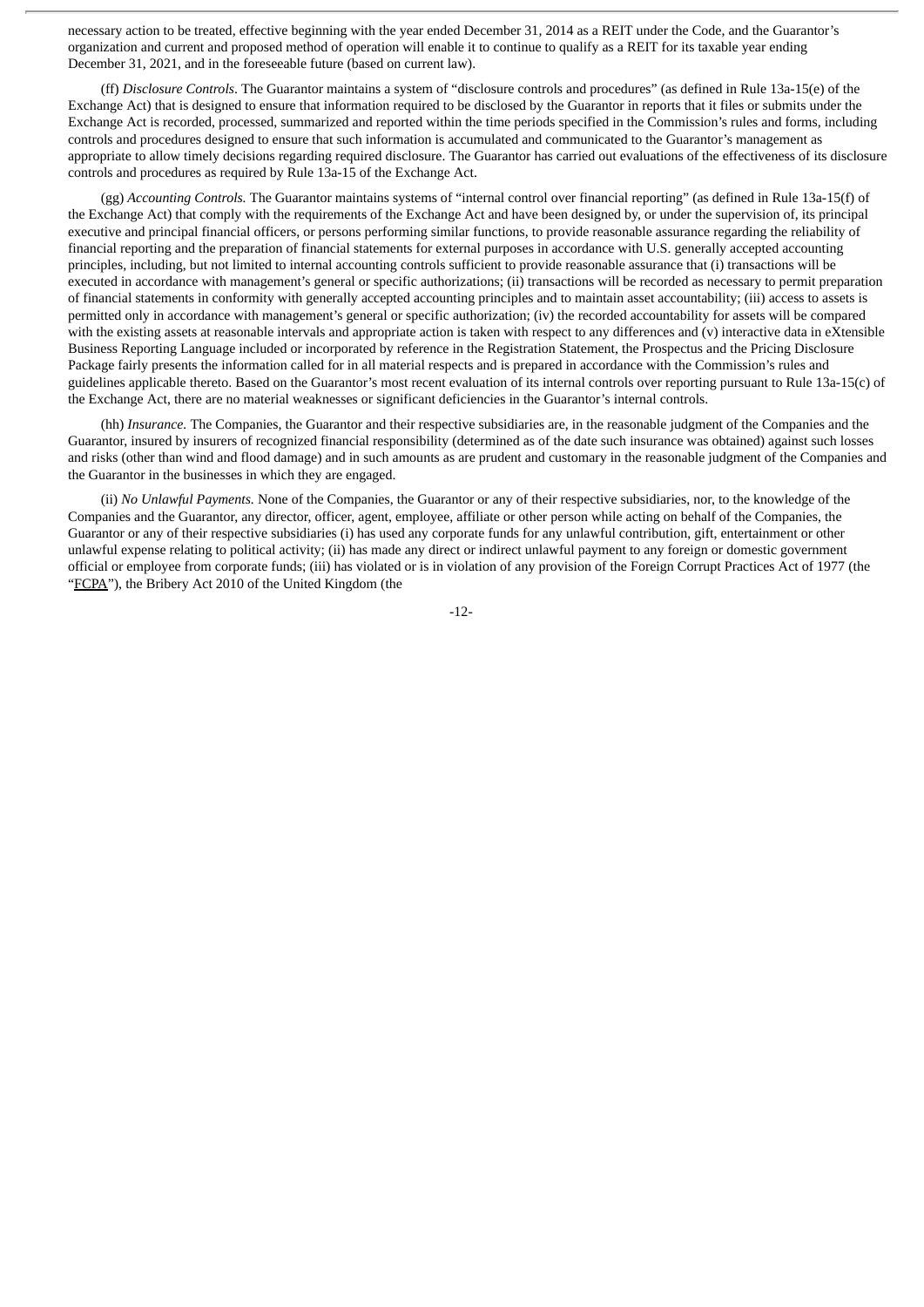"Bribery Act") or similar laws in other jurisdictions in which the Companies, the Guarantor or their respective subsidiaries conduct operations; or (iv) has made any bribe, rebate, payoff, influence payment, kickback or other unlawful payment. The Companies, the Guarantor, each of their respective subsidiaries, and to the knowledge of the Companies and the Guarantor, their controlled affiliates have instituted and maintain policies and procedures designed to ensure, and which are reasonably expected to continue to ensure, continued compliance with the FCPA and the Bribery Act and similar laws in other jurisdictions in which the Companies, the Guarantor or their respective subsidiaries conduct operations.

(jj) *Compliance with Money Laundering Laws*. The operations of the Companies, the Guarantor and each of their respective subsidiaries are conducted and have been conducted for the prior five years (or, if later, since the date of formation) in compliance in all material respects with applicable financial recordkeeping and reporting requirements of the Currency and Foreign Transactions Reporting Act of 1970, as amended, and applicable money laundering statutes of all jurisdictions in which the Companies, the Guarantor or their respective subsidiaries conduct operations and the rules and regulations thereunder (collectively, the "Money Laundering Laws") and no action, suit or proceeding by or before any court or governmental agency, authority or body or any arbitrator involving the Companies, the Guarantor or any of their respective subsidiaries with respect to the Money Laundering Laws is pending or, to the knowledge of the Companies and the Guarantor, threatened.

(kk) *No Conflicts with Sanctions Laws*. None of the Companies, the Guarantor, or any of their respective subsidiaries nor, to the knowledge of the Companies or the Guarantor, any director, officer, agent, employee or affiliate of either Company, the Guarantor or any of their respective subsidiaries is currently the subject of any sanctions administered or enforced by the U.S. Government (including, without limitation, the Office of Foreign Assets Control of the U.S. Department of the Treasury), the United Nations Security Council, the European Union, Her Majesty's Treasury, or other relevant sanctions authority (collectively, "Sanctions"), and none of the Companies, the Guarantor or any of their respective subsidiaries is located, organized or in a country or territory that is the subject of Sanctions; and neither the Companies nor the Guarantor will directly or indirectly use the proceeds of the offering of the Notes hereunder, or lend, contribute or otherwise make available such proceeds to any subsidiary, joint venture partner or other person or entity (i) to fund any activities of or business with any person, or in any country or territory, that, at the time of such funding, is the subject of Sanctions in violation of Sanctions or (ii) in any other manner that will result in a violation by any person (including any person participating in the transaction, whether as underwriter, advisor, investor or otherwise) of Sanctions.

(ll) *Solvency.* On and immediately after the Closing Date, the Companies and the Guarantor (on a consolidated basis after giving effect to the issuance and sale of the Notes, the issuance of the Guarantee, and the other transactions related thereto as described in each of the Registration Statement, the Pricing Disclosure Package and the Prospectus) will be Solvent. As used in this paragraph, the term "Solvent" means, with respect to a particular date and entity, that on such date (i) the fair value of the assets of such entity is greater than the total amount of liabilities, including, without limitation, contingent liabilities, of such entity, (ii) the present fair salable value of the assets of such entity is not less than the amount that will be required to pay the probable liability of such entity on its debts as they become absolute and matured, (iii) assuming consummation of the issuance and sale of the Notes and the issuance of the Guarantee as contemplated by this Agreement, the Registration Statement, the Pricing Disclosure Package and the Prospectus, such entity does not intend to, and does not believe that it will, incur debts and liabilities beyond such entity's ability to pay as such debts and liabilities mature, (iv) such entity is not engaged in a business or a transaction, and is not about to engage in a business or a transaction,

-13-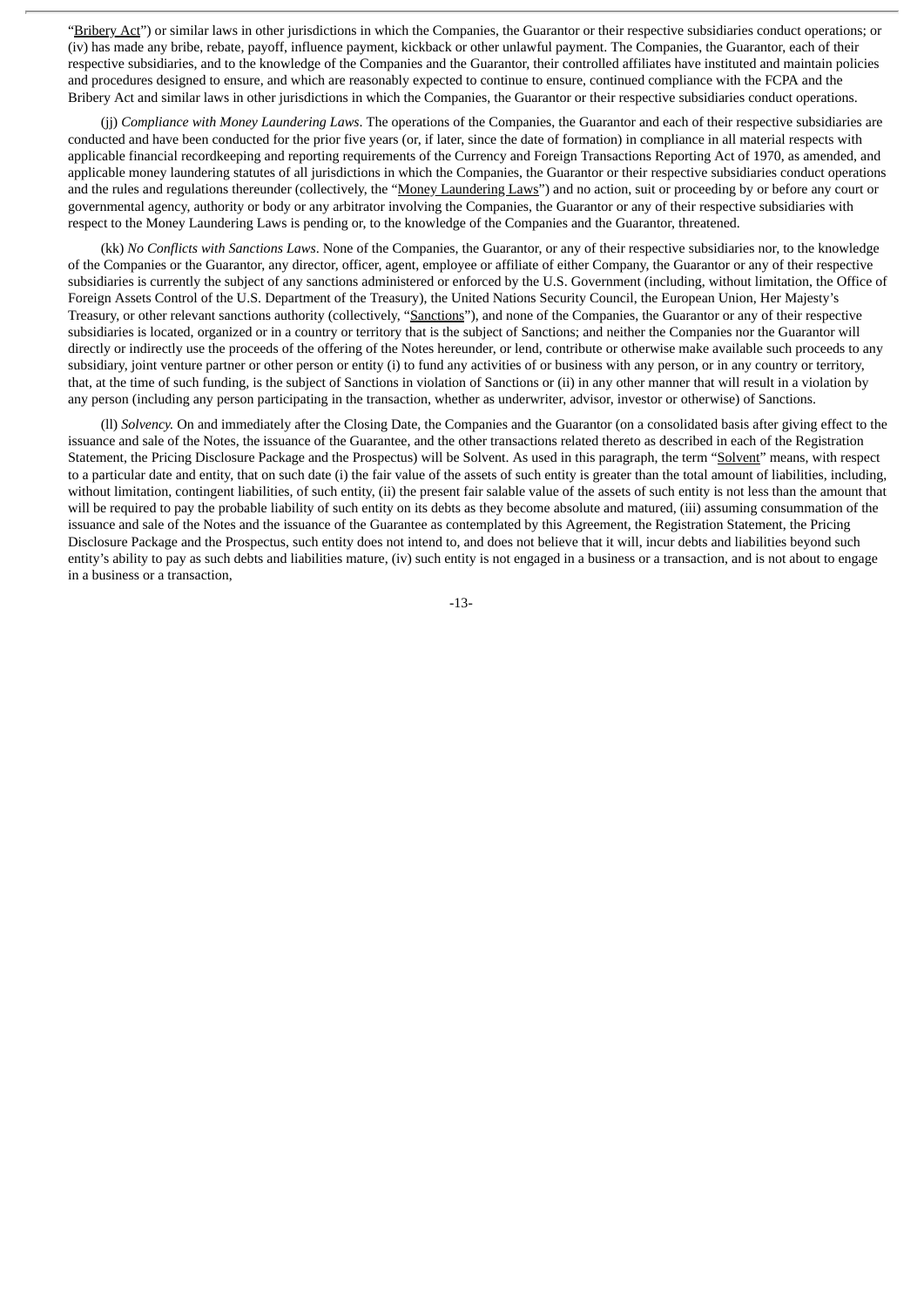for which such entity's Property would constitute an unreasonably small capital and (v) such entity is able to pay its debts as they become due and payable. For purposes of this definition, the amount of contingent liabilities at any time shall be computed as the amount that, in the light of all the facts and circumstances existing at such time, represents the amount that can reasonably be expected to become an actual or matured liability, without duplication.

(mm) *No Restrictions on Subsidiaries*. With the exception of any restrictions or limitations imposed by applicable gaming laws or as prohibited by the Indenture or the Credit Agreement, no subsidiary of either Company or the Guarantor is currently prohibited, directly or indirectly, under any agreement or other instrument to which it is a party or is subject, from paying any dividends to the Companies or to the Guarantor, from making any other distribution on such subsidiary's capital stock or similar ownership interest, from repaying to the Companies or the Guarantor any loans or advances to such subsidiary from the Companies or the Guarantor or from transferring any of such subsidiary's properties or assets to the Companies or the Guarantor or any of their respective subsidiaries.

(nn) *No Registration Rights*. No person has the right to require the Companies or any of their respective subsidiaries to register any securities for sale under the Securities Act by reason of the filing of the Registration Statement with the Commission or the issuance and sale of the Securities that has not been waived.

(oo) *No Stabilization.* None of the Companies or the Guarantor has taken, directly or indirectly, any action designed to or that would reasonably be expected to cause or result in any stabilization or manipulation of the price of the Notes.

(pp) *Margin Rules*. None of the Companies, the Guarantor, each of their respective subsidiaries or any agent acting on their behalf has taken or will take any action that would cause this Agreement, the sale of the Securities or the application of the proceeds thereof by the Companies as described in each of the Registration Statement, the Pricing Disclosure Package and the Prospectus to violate Regulation T, U or X of the Board of Governors of the Federal Reserve System or any other regulation of such Board of Governors, in each case as in effect, or as the same may hereafter be in effect, on the Closing Date.

(qq) *Industry Statistical and Market Data*. Nothing has come to the attention of the Companies or the Guarantor that has caused the Companies or the Guarantor to believe that the industry statistical and market-related data included or incorporated by reference in each of the Registration Statement, the Pricing Disclosure Package and the Prospectus is not based on or derived from sources that the Companies and the Guarantor believe to be reliable and accurate in all material respects.

(rr) *Sarbanes-Oxley Act.* There is and has been no failure on the part of the Companies or the Guarantor or any of the Companies' or the Guarantor's directors or officers, in their capacities as such, to comply with any provision of the Sarbanes-Oxley Act of 2002, as amended, and the rules and regulations promulgated in connection therewith (the "Sarbanes-Oxley Act"), including Section 402 related to loans and Sections 302 and 906 related to certifications.

(ss) *Status under the Securities Act*. At the time of filing the Registration Statement, at the earliest time thereafter that the Companies or any offering participant made a bona fide offer (within the meaning of Rule 164(h)(2) under the Securities Act) of the Securities and at the date hereof, the Guarantor was not, and is not, an "ineligible issuer" and the Guarantor is a well-known seasoned issuer, in each case as defined under Rule 405 under the Securities Act.

-14-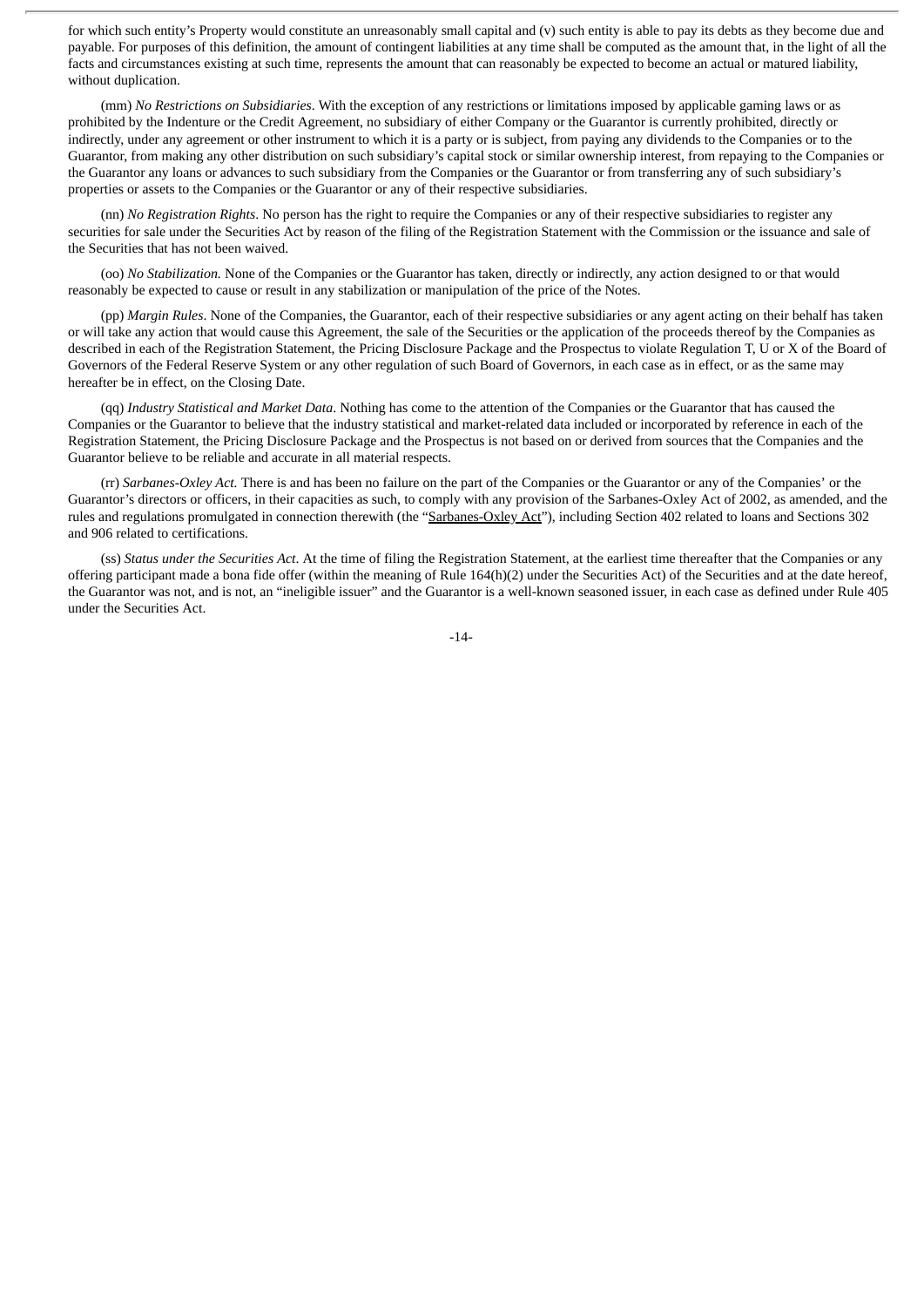(tt) *Cybersecurity; Data Protection*. To the knowledge of the Companies and the Guarantor, the Companies, the Guarantor and their respective subsidiaries' information technology assets and equipment, computers, systems, networks, hardware, software, websites, applications, and databases (collectively, "IT Systems") are adequate for, and operate and perform in all material respects as required in connection with the operation of the business of the Companies, the Guarantor and their respective subsidiaries as currently conducted, free and clear of all material bugs, errors, defects, Trojan horses, time bombs, malware and other corruptants, except as would not, individually or in the aggregate, have a Material Adverse Effect. The Companies, the Guarantor and their respective subsidiaries have implemented and maintained controls, policies, procedures, and safeguards reasonably consistent with industry standards and practices, to maintain and protect their material confidential information and the integrity, continuous operation, redundancy and security of all IT Systems and data (including all personal, personally identifiable, sensitive, confidential or regulated data ("Personal Data")) used in connection with their businesses, and there have been no breaches, violations, outages or unauthorized uses of or accesses to same, except as would not, individually or in the aggregate, have a Material Adverse Effect. The Companies, the Guarantor and their respective subsidiaries are presently in material compliance with all applicable laws or statutes and all judgments, orders, rules and regulations of any court or arbitrator or governmental or regulatory authority, internal policies and contractual obligations relating to the privacy and security of IT Systems and Personal Data and to the protection of such IT Systems and Personal Data from unauthorized use, access, misappropriation or modification.

4. Further Agreements of the Companies and the Guarantor. The Companies and the Guarantor jointly and severally covenant and agree with each Underwriter that:

(a) *Required Filings.* The Guarantor will file the Prospectus with the Commission within the time periods specified by Rule 424(b) and Rule 430B under the Securities Act and will file any Issuer Free Writing Prospectus that relates to the offering of the Notes (including the Pricing Term Sheet referred to in Annex A hereto) to the extent required by Rule 433 under the Securities Act; during the Prospectus Delivery Period (as defined below) the Guarantor will file promptly all reports and any definitive proxy or information statements required to be filed by the Guarantor with the Commission pursuant to Section 13(a), 13(c), 14 or 15(d) of the Exchange Act subsequent to the date of the Prospectus; and the Guarantor will furnish copies of the Prospectus and each Issuer Free Writing Prospectus (to the extent not previously delivered) that relates to the offering of the Notes to the Underwriters in New York City prior to 5:00 P.M., New York City time, on the business day next succeeding the date of this Agreement. The Guarantor will pay the registration fees for this offering within the time period required by Rule 456(b)(1) under the Securities Act (without giving effect to the proviso therein) and in any event prior to the Closing Date. As used herein, the term "Prospectus Delivery Period" means such period of time after the first date of the public offering of the Notes as in the opinion of counsel for the Underwriters a prospectus relating to the Notes is required by law to be delivered (or required to be delivered but for Rule 172 under the Securities Act) in connection with sales of the Notes by any Underwriter or dealer.

(b) *Delivery of Copies.* The Companies will deliver, without charge, (i) to the Representatives, one copy of the Registration Statement as originally filed and each amendment thereto, in each case including all exhibits and consents filed therewith, and (ii) to each Underwriter a conformed copy of the Registration Statement as originally filed and each amendment thereto, (excluding exhibits and consents filed therewith), in case of both (i) and (ii) only to the extent such documents are not publicly available on the Commission's Electronic Data Gathering, Analysis, and Retrieval system.

-15-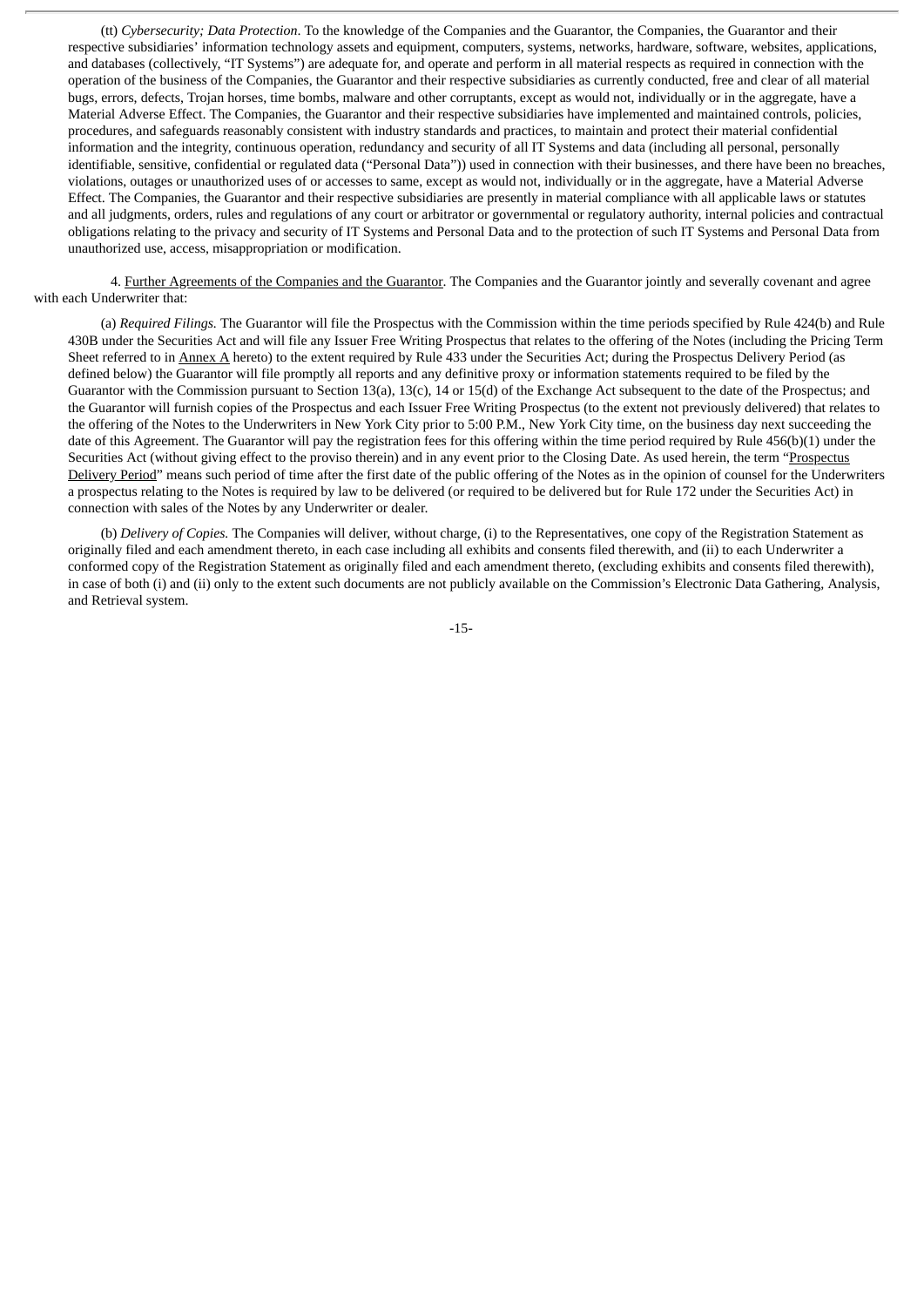(c) *Amendments or Supplements; Issuer Free Writing Prospectuses.* During the Prospectus Delivery Period, before making, preparing, using, authorizing, approving, referring to or filing any Issuer Free Writing Prospectus, and before filing any amendment or supplement to the Registration Statement or the Prospectus, whether before or after the time that the Registration Statement becomes effective the Guarantor will within a reasonable amount of time in advance of filing such report, furnish to the Representatives and counsel for the Underwriters a copy of the proposed Issuer Free Writing Prospectus, amendment or supplement for review and will not make, prepare, use, authorize, approve, refer to or file any such Issuer Free Writing Prospectus or file any such proposed amendment or supplement to which the Representatives reasonably object.

(d) *Notice to the Representatives.* The Guarantor will advise the Representatives promptly (i) when any amendment to the Registration Statement has been filed or becomes effective; (ii) when any supplement to the Prospectus or any amendment to the Prospectus or any Issuer Free Writing Prospectus has been filed; (iii) of any request by the Commission for any amendment to the Registration Statement or any amendment or supplement to the Prospectus or the receipt of any comments from the Commission relating to the Registration Statement or any other request by the Commission for any additional information; (iv) of the issuance by the Commission of any order suspending the effectiveness of the Registration Statement or preventing or suspending the use of any Preliminary Prospectus, and of the Pricing Disclosure Package or the Prospectus or the initiation or threatening of any proceeding for that purpose or pursuant to Section 8A of the Securities Act; (v) of the occurrence of any event or development within the Prospectus Delivery Period as a result of which the Prospectus, the Pricing Disclosure Package or any Issuer Free Writing Prospectus as then amended or supplemented would include any untrue statement of a material fact or omit to state a material fact necessary in order to make the statements therein, in the light of the circumstances existing when the Prospectus, the Pricing Disclosure Package or any such Issuer Free Writing Prospectus is delivered to a purchaser, not misleading, in the judgment of the Guarantor and its counsel; (vi) of the receipt by the Guarantor or the Companies of any notice of objection of the Commission to the use of the Registration Statement or any post-effective amendment thereto pursuant to Rule 401(g)(2) under the Securities Act; and (vii) of the receipt by the Guarantor or the Companies of any notice with respect to any suspension of the qualification of the Notes for offer and sale in any jurisdiction or, to the knowledge of the Companies and the Guarantor, the initiation or threatening of any proceeding for such purpose; and the Companies and the Guarantor will use their reasonable best efforts to prevent the issuance of any such order suspending the effectiveness of the Registration Statement, preventing or suspending the use of any Preliminary Prospectus, any of the Pricing Disclosure Package or the Prospectus or suspending any such qualification of the Notes and, if any such order is issued, will obtain as soon as possible the withdrawal thereof.

(e) *Pricing Disclosure Package.* If at any time prior to the Closing Date (i) any event shall occur or condition shall exist as a result of which any of the Pricing Disclosure Package as then amended or supplemented would include any untrue statement of a material fact or omit to state any material fact necessary in order to make the statements therein, in the light of the circumstances under which they were made, not misleading or (ii) it is necessary to amend or supplement the Pricing Disclosure Package to comply with applicable law, in each case, (A) in the judgment of the Guarantor and its counsel, the Guarantor will promptly notify the Underwriters thereof, or (B) in the reasonable judgment of the Underwriters and their counsel, the Underwriters will promptly notify the Guarantor thereof and, in either case, the Guarantor and the Companies shall prepare and, subject to paragraph (c) above, file with the Commission (to the extent required) and furnish to the Underwriters and to such dealers as the Representatives may designate such amendments or supplements to the Pricing Disclosure Package (or any document to be filed with the Commission and incorporated by reference therein) as may be necessary so that the Pricing

-16-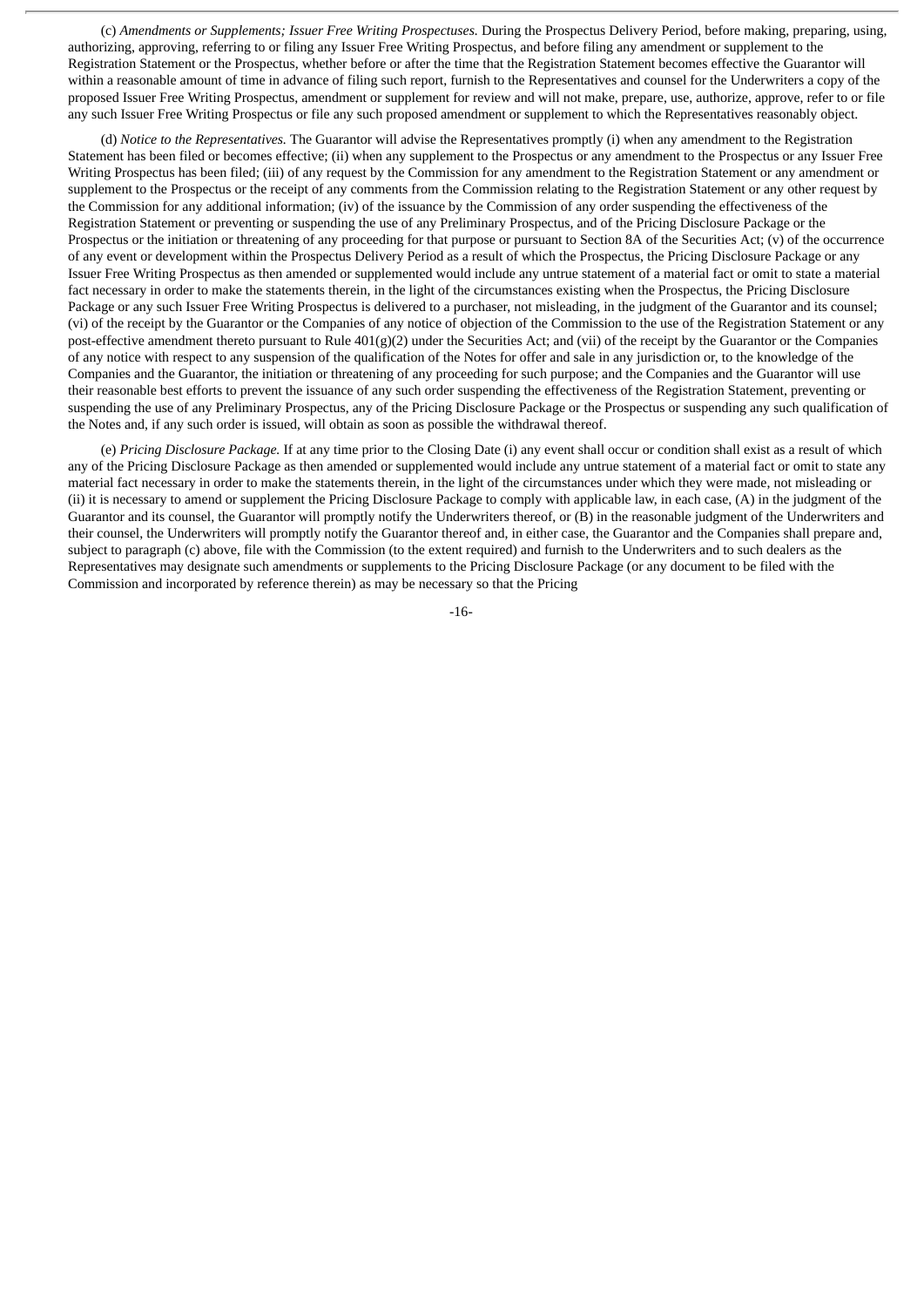Disclosure Package as so amended or supplemented (including such documents incorporated by reference therein) will not include any untrue statement of a material fact or omit to state any material fact necessary in order to make the statements therein, in the light of the circumstances under which they were made, not misleading or so that the Pricing Disclosure Package as so amended or supplemented will comply with applicable law.

(f) *Ongoing Compliance.* If during the Prospectus Delivery Period (i) any event or development shall occur or condition shall exist as a result of which the Prospectus as then amended or supplemented would include any untrue statement of a material fact or omit to state any material fact necessary in order to make the statements therein, in the light of the circumstances existing when the Prospectus is delivered to a purchaser, not misleading or (ii) it is necessary to amend or supplement the Prospectus to comply with law, the Guarantor will promptly notify the Underwriters thereof and forthwith prepare and, subject to paragraph (c) above, file with the Commission and furnish to the Underwriters and to such dealers as the Representatives may designate, such amendments or supplements to the Prospectus (or any document to be filed with the Commission and incorporated by reference therein) as may be necessary so that the statements in the Prospectus as so amended or supplemented, including such documents to be incorporated by reference, will not, in the light of the circumstances existing when the Prospectus is delivered to a purchaser, be misleading or so that the Prospectus will comply with law.

(g) *Blue Sky Compliance.* The Companies will cooperate with the Underwriters in arranging to qualify the Securities for offer and sale under the securities or blue sky laws of such jurisdictions as the Representatives shall reasonably request and will continue such qualifications in effect so long as required for the distribution of the Securities; provided that neither of the Companies nor the Guarantor shall be required to (i) qualify as a foreign corporation or other entity or as a dealer in securities in any such jurisdiction where it would not otherwise be required to so qualify, (ii) file any general consent to service of process in any such jurisdiction or take any action that would subject it to service of process in any such jurisdiction or (iii) subject itself to taxation in any such jurisdiction if it is not otherwise so subject.

(h) *Earning Statement.* The Guarantor will make generally available to their security holders and the Representatives as soon as practicable an earning statement that satisfies the provisions of Section 11(a) of the Securities Act and Rule 158 of the Commission promulgated thereunder covering a period of at least twelve months beginning with the first fiscal quarter of the Guarantor occurring after the "effective date" (as defined in Rule 158) of the Registration Statement.

(i) *Clear Market.* During the period from the date hereof through and including the Closing Date, the Companies and the Guarantor will not, without the prior written consent of the Representatives, offer, sell, contract to sell or otherwise dispose of any debt securities issued or guaranteed by the Companies or the Guarantor and having a tenor of more than one year; provided that the foregoing shall not apply to the sale of the Notes under this Agreement.

(j) *Use of Proceeds.* The Companies will apply the net proceeds from the sale of the Notes as described in each of the Registration Statement, the Pricing Disclosure Package and the Prospectus under the heading "Use of Proceeds."

(k) *DTC.* The Companies will assist the Underwriters in arranging for the Notes to be eligible for clearance and settlement through DTC.

-17-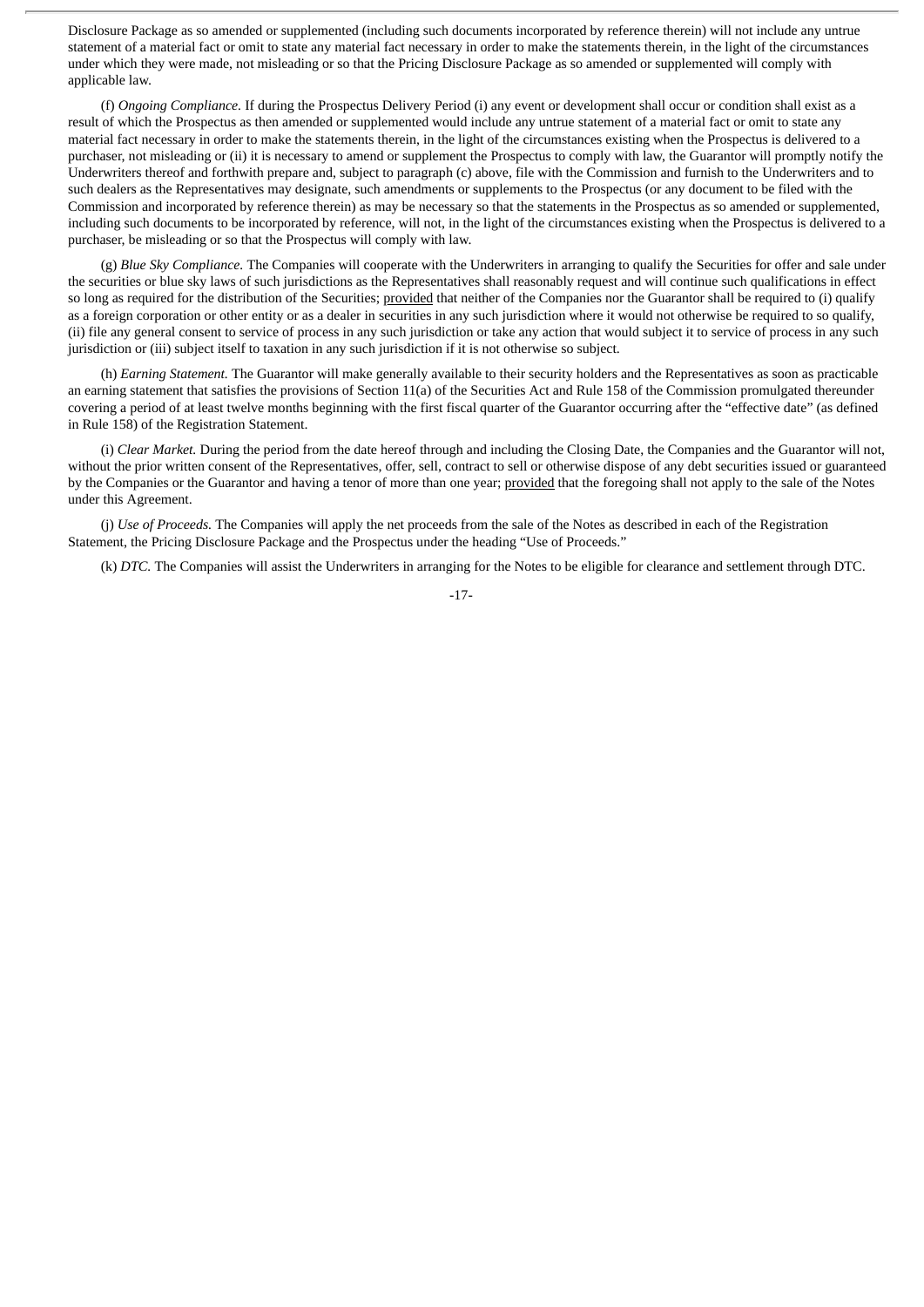(l) *No Stabilization.* Neither the Companies nor the Guarantor will take, directly or indirectly, any action designed to or that would reasonably be expected to cause or result in any stabilization or manipulation of the price of the Securities.

(m) *Record Retention*. The Companies will, pursuant to reasonable procedures developed in good faith, retain copies of each Issuer Free Writing Prospectus that is not filed with the Commission in accordance with Rule 433 under the Securities Act.

5. Certain Agreements of the Underwriters. Each Underwriter, severally and not jointly, hereby represents and agrees that it has not used, authorized use of, referred to or participated in the planning for use of, and will not use, authorize use of, refer to, or participate in the planning for use of, any "free writing prospectus", as defined in Rule 405 under the Securities Act (which term includes use of any written information furnished to the Commission by the Guarantor or either of the Companies and not incorporated by reference into the Registration Statement and any press release issued by the Guarantor or either of the Companies) that is required to be filed with the Commission other than (i) a free writing prospectus that contains no "issuer information" (as defined in Rule 433(h)(2) under the Securities Act) that was not included (including through incorporation by reference) in the Preliminary Prospectus or a previously filed Issuer Free Writing Prospectus, (ii) any Issuer Free Writing Prospectus listed on Annex A or prepared pursuant to Section 3(c) or Section 4(c) above (including any electronic road show), or (iii) any free writing prospectus prepared by such Underwriter and approved by the Companies in advance in writing (each such free writing prospectus referred to in clauses (i) or (iii), an "Underwriter Free Writing Prospectus").

6. Conditions of Underwriters' Obligations. The obligation of each Underwriter to purchase Notes on the Closing Date as provided herein is subject to the performance by the Companies and the Guarantor of their respective covenants and other obligations hereunder and to the following additional conditions:

(a) *Registration Compliance; No Stop Order.* No order suspending the effectiveness of the Registration Statement shall be in effect, and no proceeding for such purpose, pursuant to Rule 401(g)(2) or pursuant to Section 8A under the Securities Act shall be pending before or, to the knowledge of the Companies and the Guarantor, threatened by the Commission; the Prospectus and each Issuer Free Writing Prospectus shall have been timely filed with the Commission under the Securities Act (in the case of an Issuer Free Writing Prospectus, to the extent required by Rule 433 under the Securities Act) and in accordance with Section 4(a) hereof; and all requests by the Commission for additional information shall have been complied with to the reasonable satisfaction of the Representatives.

(b) *Representations and Warranties.* The representations and warranties of the Companies and the Guarantor contained herein shall be true and correct on the date hereof and on and as of the Closing Date; and the statements of the Companies, the Guarantor and each of their respective officers made in any certificates delivered pursuant to this Agreement shall be true and correct on and as of the Closing Date.

(c) *No Downgrade.* Subsequent to the earlier of (A) the Applicable Time and (B) the execution and delivery of this Agreement if there are any debt securities or preferred stock issued or guaranteed by, the Guarantor, the Companies or any of their respective subsidiaries that are rated by a "nationally recognized statistical rating organization" as such term is defined under Section 3(a)(62) under the Exchange Act (i) no downgrading shall have occurred in the rating accorded the Notes or any such debt securities or preferred stock issued or guaranteed by the Companies, the Guarantor or any of their respective subsidiaries and (ii) no such organization shall have publicly

-18-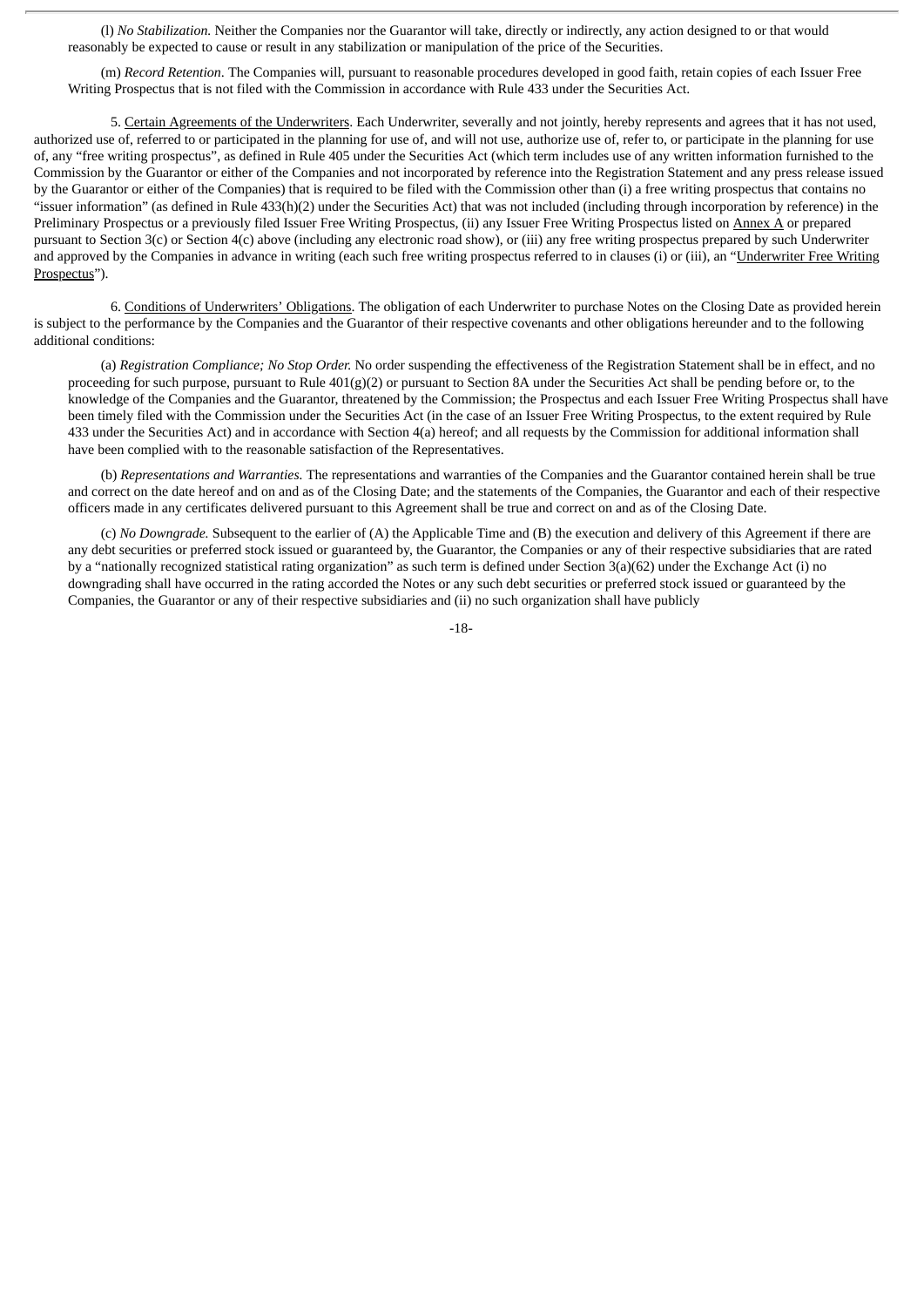announced that it has under surveillance or review, or has changed its outlook with respect to, its rating of the Notes or of any such debt securities or preferred stock issued or guaranteed by the Companies, the Guarantor or any of their respective subsidiaries (other than an announcement with positive implications of a possible upgrading).

(d) *No Material Adverse Change.* No event or condition of a type described in Section 3(h) hereof shall have occurred or shall exist, which event or condition is not described in the Pricing Disclosure Package (excluding any amendment or supplement thereto) and the Prospectus (excluding any amendment or supplement thereto), and the effect of which in the judgment of the Representatives makes it impracticable or inadvisable to proceed with the offering, sale or delivery of the Securities on the terms and in the manner contemplated by this Agreement, the Pricing Disclosure Package and the Prospectus.

(e) *Officer's Certificate.* The Representatives shall have received on and as of the Closing Date a certificate of the chief financial officer or chief accounting officer of the Guarantor (i) confirming that such officer has carefully reviewed the Registration Statement, the Pricing Disclosure Package and the Prospectus and, to the knowledge of such officer, the representations set forth in Sections 3(b) and 3(d) hereof are true and correct and (ii) confirming that, except for representations and warranties of the Companies and the Guarantor that speak as of a particular date (which representations and warranties are true and correct as of such date), the other representations and warranties of the Companies and the Guarantor in this Agreement are true and correct in all respects, as of the Closing Date and that the Companies and the Guarantor have complied with all agreements and satisfied all conditions on their part to be performed or satisfied hereunder at or prior to the Closing Date and (iii) to the effect set forth in paragraphs (a), (c) and (d) above.

(f) *Comfort Letters.* On the date of this Agreement and on the Closing Date, Deloitte shall have furnished to the Representatives, at the request of the Companies and the Guarantor, letters with respect to the Guarantor and its subsidiaries, dated the date of delivery thereof and addressed to the Underwriters, in form and substance reasonably satisfactory to the Representatives, containing statements and information of the type customarily included in accountants' "comfort letters" to underwriters with respect to the financial statements and certain financial information contained or incorporated by reference in the Registration Statement, the Pricing Disclosure Package and the Prospectus; provided that the letter delivered on the Closing Date shall use a "cut-off" date no more than three business days prior to the Closing Date.

# (g) *Opinion and Negative Assurance Letter of Counsel for the Companies*.

(i) Goodwin Procter LLP, counsel for the Companies and the Guarantor, shall have furnished to the Representatives, at the request of the Companies and the Guarantor, their written opinion and negative assurance letter, dated the Closing Date and addressed to the Representatives, in form and substance reasonably satisfactory to the Representatives. In rendering such opinion, Goodwin Procter LLP may rely upon representations and covenants of duly appointed officers of the Companies, the Guarantor and their respective subsidiaries (including, without limitation, any such representations, covenants or statements made in certificates provided by such officers to counsel) and may make such assumptions as are customary with commercial practices.

-19-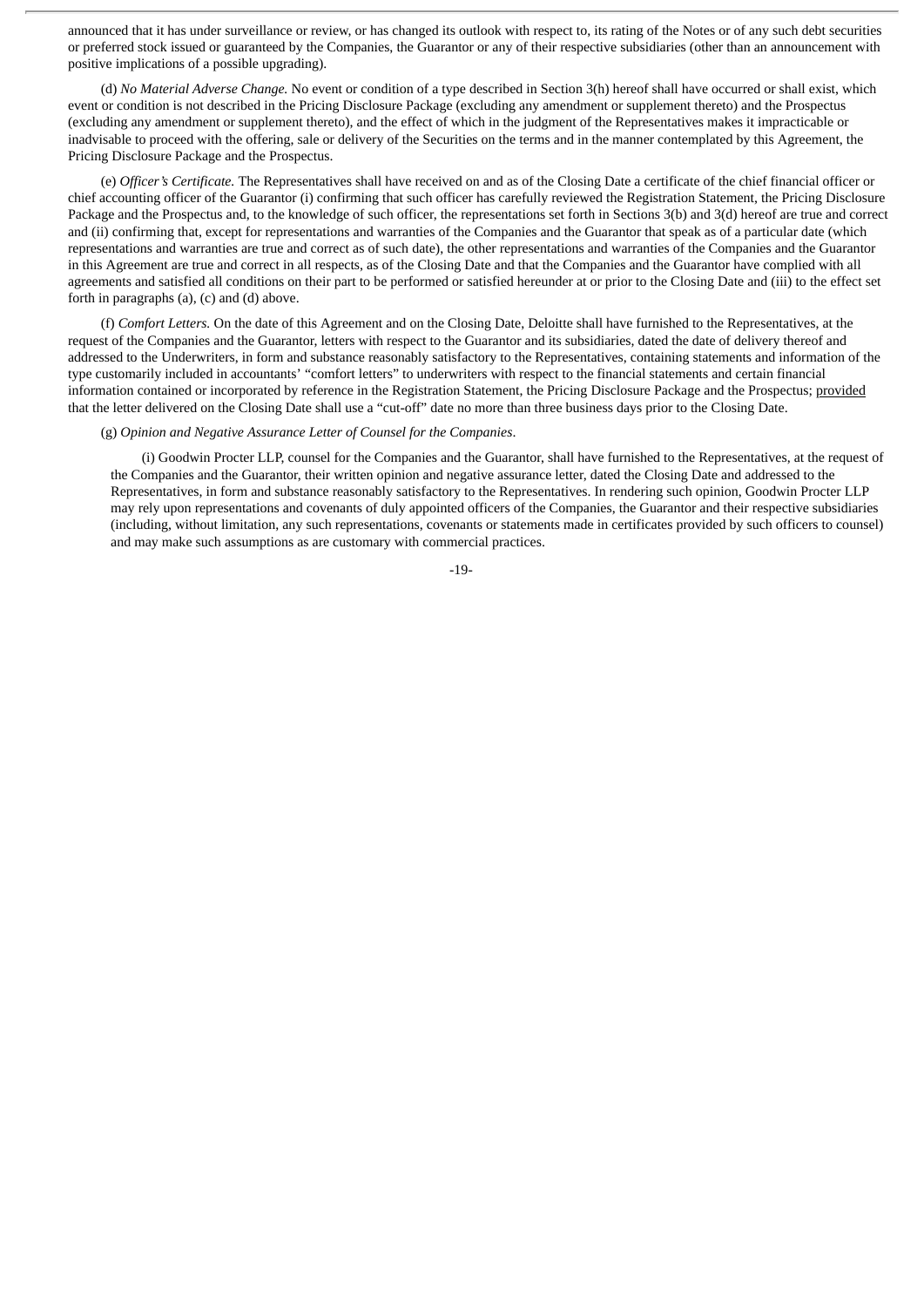(ii) Goodwin Procter LLP, tax counsel for the Companies and the Guarantor, shall have furnished to the Representatives, at the request of the Companies and the Guarantor, a written tax opinion, dated the Closing Date, addressed to the Underwriters, in form and substance reasonably satisfactory to the Representatives. In rendering such opinion, Goodwin Procter LLP may rely upon representations and covenants of duly appointed officers of the Companies, the Guarantor and their respective subsidiaries (including, without limitation, any such representations, covenants or statements made in certificates provided by such officers to counsel) and may make such assumptions as are customary with commercial practices.

(iii) Ballard Spahr, Pennsylvania counsel for the Companies and the Guarantor, shall have furnished to the Representatives, at the request of the Companies and the Guarantor, their written opinion, dated the Closing Date and addressed to the Underwriters, in form and substance reasonably satisfactory to the Representatives. In rendering such opinion, Ballard Spahr LLP may rely upon representations and covenants of duly appointed officers of the Companies, the Guarantor and their respective subsidiaries (including, without limitation, any such representations, covenants or statements made in certificates provided by such officers to counsel) and may make such assumptions as are customary with commercial practices.

(h) *Opinion and Negative Assurance Letter of Counsel for the Underwriters.* The Representatives shall have received on and as of the Closing Date an opinion and negative assurance letter, addressed to the Underwriters, of Cahill Gordon & Reindel LLP, counsel for the Underwriters, with respect to such matters as the Representatives may reasonably request, and such counsel shall have received such documents and information as they may reasonably request to enable them to pass upon such matters.

(i) *No Legal Impediment to Sale.* No action shall have been taken and no statute, rule, regulation or order shall have been enacted, adopted or issued by any federal, state or foreign governmental or regulatory authority that would, as of the Closing Date, prevent the issuance or sale of the Notes or the issuance of the Guarantee; and no injunction or order of any federal, state or foreign court shall have been issued that would, as of the Closing Date, prevent the issuance or sale of the Notes or the issuance of the Guarantee.

(j) *Good Standing*. The Representatives shall have received on and as of the Closing Date satisfactory evidence of the good standing of each of the Companies and the Guarantor in their respective jurisdictions of organization and their good standing as foreign entities in such other jurisdictions as the Representatives may reasonably request, in each case in writing or any standard form of telecommunication from the appropriate governmental authorities of such jurisdictions.

(k) *DTC.* The Notes shall be eligible for clearance and settlement through DTC.

(l) *The Eleventh Supplemental Indenture and the Notes*. The Eleventh Supplemental Indenture shall have been duly executed and delivered by a duly authorized officer of the Companies, the Guarantor and the Trustee, and the Notes shall have been duly executed and delivered by a duly authorized officer of the Companies and duly authenticated by the Trustee.

(m) [*Reserved*].

(n) *Additional Documents.* On or prior to the Closing Date, the Companies and the Guarantor shall have furnished to the Representatives such further certificates and documents as the Representatives may reasonably request for the purposes of enabling them to pass upon the issuance and sale of the Securities as contemplated herein, or in order to evidence the accuracy of any of the representations and warranties, or the satisfaction of any of the conditions or agreements contained herein.

-20-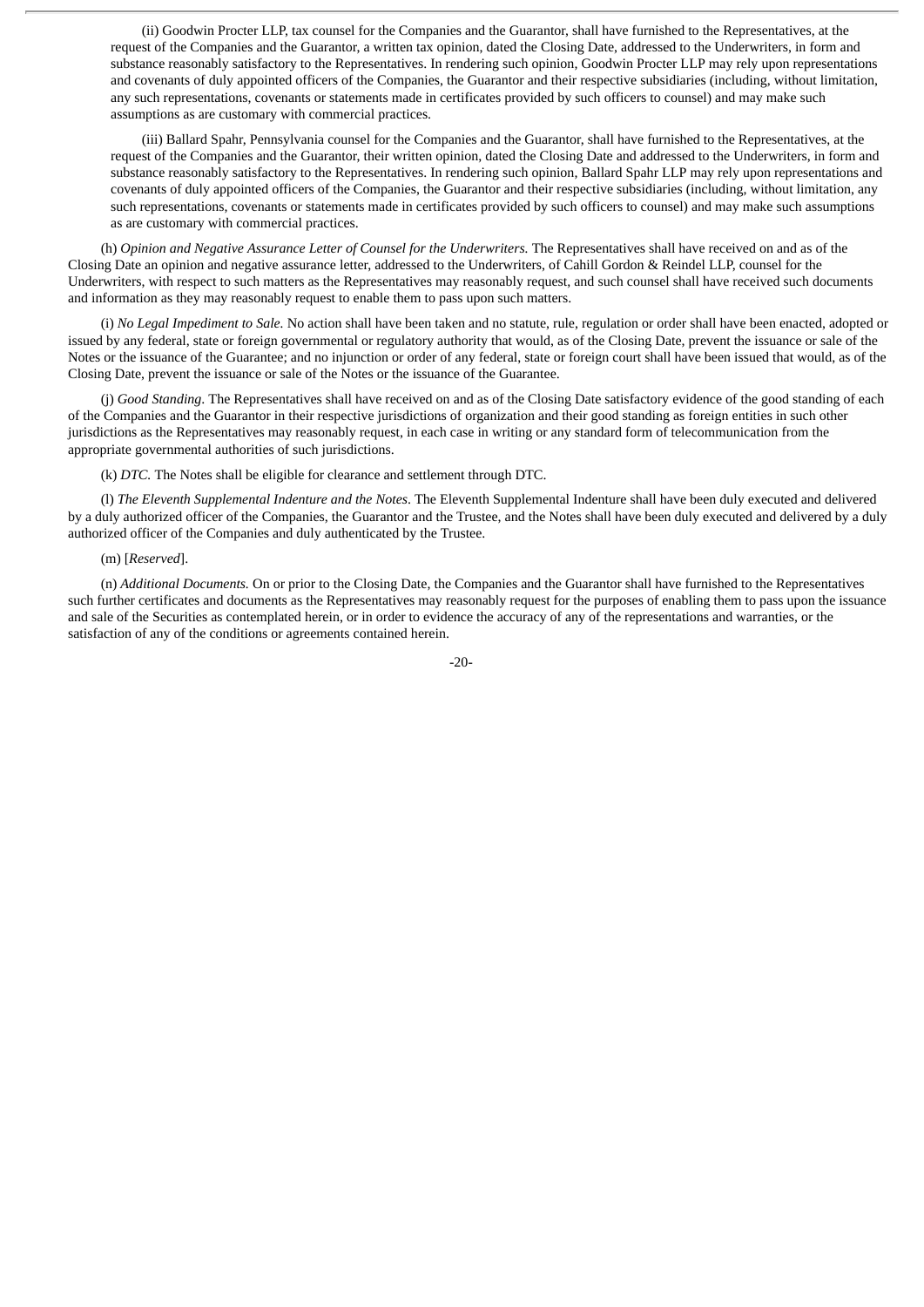All opinions, letters, certificates and evidence mentioned above or elsewhere in this Agreement shall be deemed to be in compliance with the provisions hereof only if they are in form and substance reasonably satisfactory to counsel for the Underwriters.

# 7. Indemnification and Contribution.

(a) *Indemnification of the Underwriters.* The Companies and the Guarantor jointly and severally agree to indemnify and hold harmless each Underwriter, its affiliates, directors and officers and each person, if any, who controls such Underwriter within the meaning of Section 15 of the Securities Act or Section 20 of the Exchange Act, from and against any and all losses, claims, damages and liabilities (including, without limitation, reasonable legal fees and other expenses incurred in connection with any suit, action or proceeding or any claim asserted as such expenses are incurred), joint or several, that arise out of, or are based upon, (i) any untrue statement or alleged untrue statement of a material fact contained in the Registration Statement or any omission or alleged omission to state therein a material fact required to be stated therein or necessary in order to make the statements therein, not misleading, or (ii) any untrue statement or alleged untrue statement of a material fact contained in the Prospectus (or any amendment or supplement thereto), any Issuer Free Writing Prospectus, any "issuer information" filed pursuant to Rule 433(d) under the Securities Act, any "road show" as defined in Rule 433(h) under the Securities Act (a "road show") or any Pricing Disclosure Package (including any Pricing Disclosure Package that has subsequently been amended), or caused by any omission or alleged omission to state therein a material fact necessary in order to make the statements therein, in the light of the circumstances under which they were made, not misleading, in each case except insofar as such losses, claims, damages or liabilities arise out of, or are based upon, any untrue statement or omission or alleged untrue statement or omission made in reliance upon and in conformity with any information relating to any Underwriter furnished to the Companies in writing by such Underwriter through the Representatives expressly for use therein, it being understood and agreed that the only such information furnished by any Underwriter consists of the information described as such in subsection (b) below.

(b) *Indemnification of the Companies and the Guarantor.* Each Underwriter agrees, severally and not jointly, to indemnify and hold harmless the Companies, the Guarantor, each of their respective directors and officers who signed the Registration Statement and each person, if any, who controls the Companies or the Guarantor within the meaning of Section 15 of the Securities Act or Section 20 of the Exchange Act to the same extent as the indemnity set forth in paragraph (a) above, but only with respect to any losses, claims, damages or liabilities that arise out of, or are based upon, any untrue statement or omission or alleged untrue statement or omission made in reliance upon and in conformity with any information relating to such Underwriter furnished to the Companies in writing by such Underwriter through the Representatives expressly for use in the Registration Statement, the Prospectus (or any amendment or supplement thereto), any Issuer Free Writing Prospectus, or any Pricing Disclosure Package, it being understood and agreed that the only such information furnished by any Underwriter consists of the following paragraphs in the Preliminary Prospectus and the Prospectus furnished on behalf of each Underwriter: the third paragraph, the second sentence of the fifth paragraph and the eighth paragraph under the heading "Underwriting (Conflicts of Interest)".

(c) *Notice and Procedures.* If any suit, action, proceeding (including any governmental or regulatory investigation), claim or demand shall be brought or asserted against any person in respect of which indemnification may be sought pursuant to either paragraph (a) or (b) above, such person (the "Indemnified Person") shall promptly notify the person against whom such indemnification may be sought (the "Indemnifying Person") in writing; provided that the failure to notify the Indemnifying Person

-21-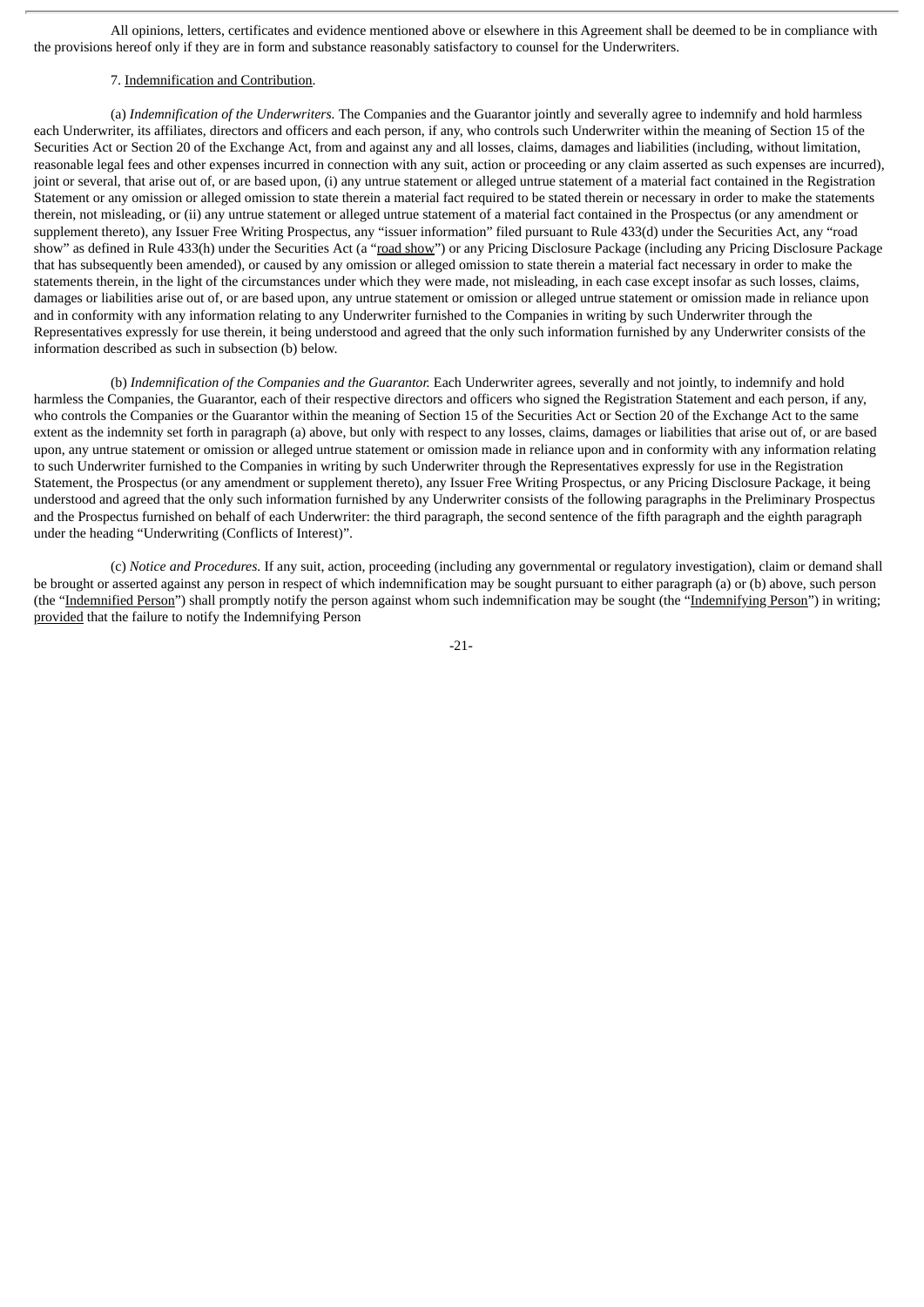shall not relieve it from any liability that it may have under paragraph (a) or (b) above except to the extent that it has been materially prejudiced (through the forfeiture of substantive rights or defenses) by such failure; and provided, further, that the failure to notify the Indemnifying Person shall not relieve it from any liability that it may have to an Indemnified Person otherwise than under paragraph (a) or (b) above. If any such proceeding shall be brought or asserted against an Indemnified Person and it shall have notified the Indemnifying Person thereof, the Indemnifying Person shall retain counsel reasonably satisfactory to the Indemnified Person (who shall not, without the consent of the Indemnified Person, be counsel to the Indemnifying Person) to represent the Indemnified Person and any others entitled to indemnification pursuant to this Section 7 that the Indemnifying Person may designate in such proceeding and shall pay the fees and expenses of such proceeding and shall pay the fees and expenses of such counsel related to such proceeding, as incurred. In any such proceeding, any Indemnified Person shall have the right to retain its own counsel, but the fees and expenses of such counsel shall be at the expense of such Indemnified Person unless (i) the Indemnifying Person and the Indemnified Person shall have mutually agreed to the contrary; (ii) the Indemnifying Person has failed within a reasonable time to retain counsel reasonably satisfactory to the Indemnified Person; (iii) the Indemnified Person shall have reasonably concluded that there may be legal defenses available to it that are different from or in addition to those available to the Indemnifying Person; or (iv) the named parties in any such proceeding (including any impleaded parties) include both the Indemnifying Person and the Indemnified Person and representation of both parties by the same counsel would be inappropriate due to actual or potential differing interests between them. It is understood and agreed that the Indemnifying Person shall not, in connection with any proceeding or related proceeding in the same jurisdiction, be liable for the fees and expenses of more than one separate firm (in addition to any local counsel) for all Indemnified Persons, and that all such fees and expenses shall be reimbursed as they are incurred. Any such separate firm for any Underwriter, its affiliates, directors and officers and any control persons of such Underwriter shall be designated in writing by the Representatives and any such separate firm for the Companies, the Guarantor, their respective directors and officers who signed the Registration Statement and any control persons of the Companies and the Guarantor shall be designated in writing by the Companies and the Guarantor. The Indemnifying Person shall not be liable for any settlement of any proceeding effected without its written consent, but if settled with such consent or if there be a final judgment for the plaintiff, the Indemnifying Person agrees to indemnify each Indemnified Person from and against any loss or liability by reason of such settlement or judgment. Notwithstanding the foregoing sentence, if at any time an Indemnified Person shall have requested that an Indemnifying Person reimburse the Indemnified Person for fees and expenses of counsel as contemplated by this paragraph, the Indemnifying Person shall be liable for any settlement of any proceeding effected without its written consent if (i) such settlement is entered into more than 60 days after receipt by the Indemnifying Person of such request, (ii) the Indemnifying Person shall not have reimbursed the Indemnified Person in accordance with such request prior to the date of such settlement and (iii) such Indemnifying Person shall have received notice of the terms of such settlement at least 45 days prior to such settlement being entered into. No Indemnifying Person shall, without the written consent of the Indemnified Person, effect any settlement of any pending or threatened proceeding in respect of which any Indemnified Person is or could have been a party and indemnification could have been sought hereunder by such Indemnified Person, unless such settlement (x) includes an unconditional release of such Indemnified Person, in form and substance reasonably satisfactory to such Indemnified Person, from all liability on claims that are the subject matter of such proceeding and (y) does not include any statement as to or any admission of fault, culpability or a failure to act by or on behalf of any Indemnified Person.

(d) *Contribution.* If the indemnification provided for in paragraphs (a) and (b) above is unavailable to an Indemnified Person or insufficient in respect of any losses, claims, damages or liabilities referred to therein, then each Indemnifying Person under such paragraph, in lieu of indemnifying such Indemnified Person thereunder, shall contribute to the amount paid or payable by such Indemnified Person as a result of such losses, claims, damages or liabilities (i) in such proportion as is appropriate to reflect the relative benefits received by the Companies and the Guarantor on the one hand and the Underwriters on the

-22-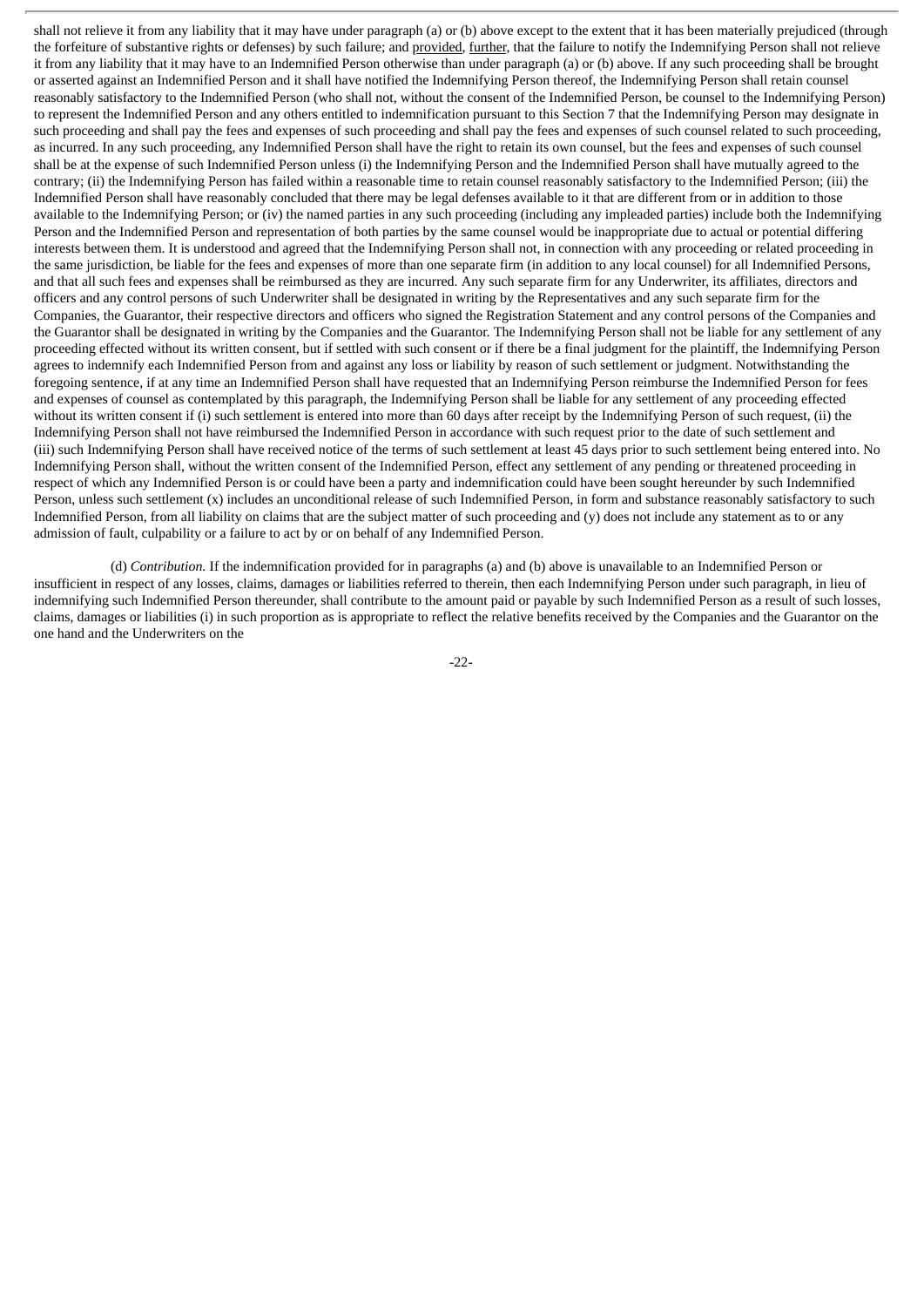other from the offering of the Securities or (ii) if the allocation provided by the foregoing clause (i) is not permitted by applicable law, in such proportion as is appropriate to reflect not only the relative benefits referred to in clause (i) but also the relative fault of the Companies and the Guarantor on the one hand and the Underwriters on the other in connection with the statements or omissions that resulted in such losses, claims, damages or liabilities, as well as any other relevant equitable considerations. The relative benefits received by the Companies and the Guarantor on the one hand and the Underwriters on the other shall be deemed to be in the same respective proportions as the net proceeds (before deducting expenses) received by the Companies from the sale of the Securities and the total discounts and commissions received by the Underwriters in connection therewith, in each case as set forth in the table on the cover of the Prospectus, bear to the aggregate offering price of the Securities. The relative fault of the Companies and the Guarantor on the one hand and the Underwriters on the other shall be determined by reference to, among other things, whether the untrue or alleged untrue statement of a material fact or the omission or alleged omission to state a material fact relates to information supplied by the Companies or the Guarantor or by the Underwriters and the parties' relative intent, knowledge, access to information and opportunity to correct or prevent such statement or omission.

(e) *Limitation on Liability.* The Companies, the Guarantor and the Underwriters agree that it would not be just and equitable if the amount of such contribution pursuant to paragraph (d) above were determined by pro rata allocation (even if the Underwriters were treated as one entity for such purpose) or by any other method of allocation that does not take account of the equitable considerations referred to in paragraph (d) above. The amount paid or payable by an Indemnified Person as a result of the losses, claims, damages and liabilities referred to in paragraph (d) above shall be deemed to include, subject to the limitations set forth above, any legal or other expenses incurred by such Indemnified Person in connection with any such action or claim. Notwithstanding the provisions of paragraphs (d) and (e), in no event shall an Underwriter be required to contribute any amount in excess of the amount by which the total discounts and commissions received by such Underwriter with respect to the offering of the Securities exceeds the amount of any damages that such Underwriter has otherwise been required to pay by reason of such untrue or alleged untrue statement or omission or alleged omission. No person guilty of fraudulent misrepresentation (within the meaning of Section 11(f) of the Securities Act) shall be entitled to contribution from any person who was not guilty of such fraudulent misrepresentation. The Underwriters' obligations to contribute pursuant to paragraphs (d) and (e) are several in proportion to their respective purchase obligations hereunder and not joint.

(f) *Non-Exclusive Remedies.* The remedies provided for in this Section 7 are not exclusive and shall not limit any rights or remedies which may otherwise be available to any Indemnified Person at law or in equity.

8. Effectiveness of Agreement. This Agreement shall become effective upon execution and delivery hereof by the parties hereto.

9. Termination. This Agreement may be terminated in the discretion of the Representatives, by notice to the Operating Partnership, if after the execution and delivery of this Agreement and on or prior to the Closing Date (i) trading generally shall have been suspended or materially limited by either of the New York Stock Exchange or the Nasdaq; (ii) trading of any securities issued or guaranteed by the Companies or the Guarantor shall have been suspended on any such exchanges or in any over-the-counter market; (iii) a general moratorium on commercial banking activities shall have been declared by federal or New York State authorities; or (iv) there shall have occurred any outbreak or escalation of hostilities or any change in financial markets or any calamity or crisis, either within or outside the United States, that, in the judgment of the Representatives, is material and adverse and makes it impracticable or inadvisable to proceed with the offering, sale or delivery of the Securities on the Closing Date on the terms and in the manner contemplated by this Agreement, the Pricing Disclosure Package and the Prospectus.

-23-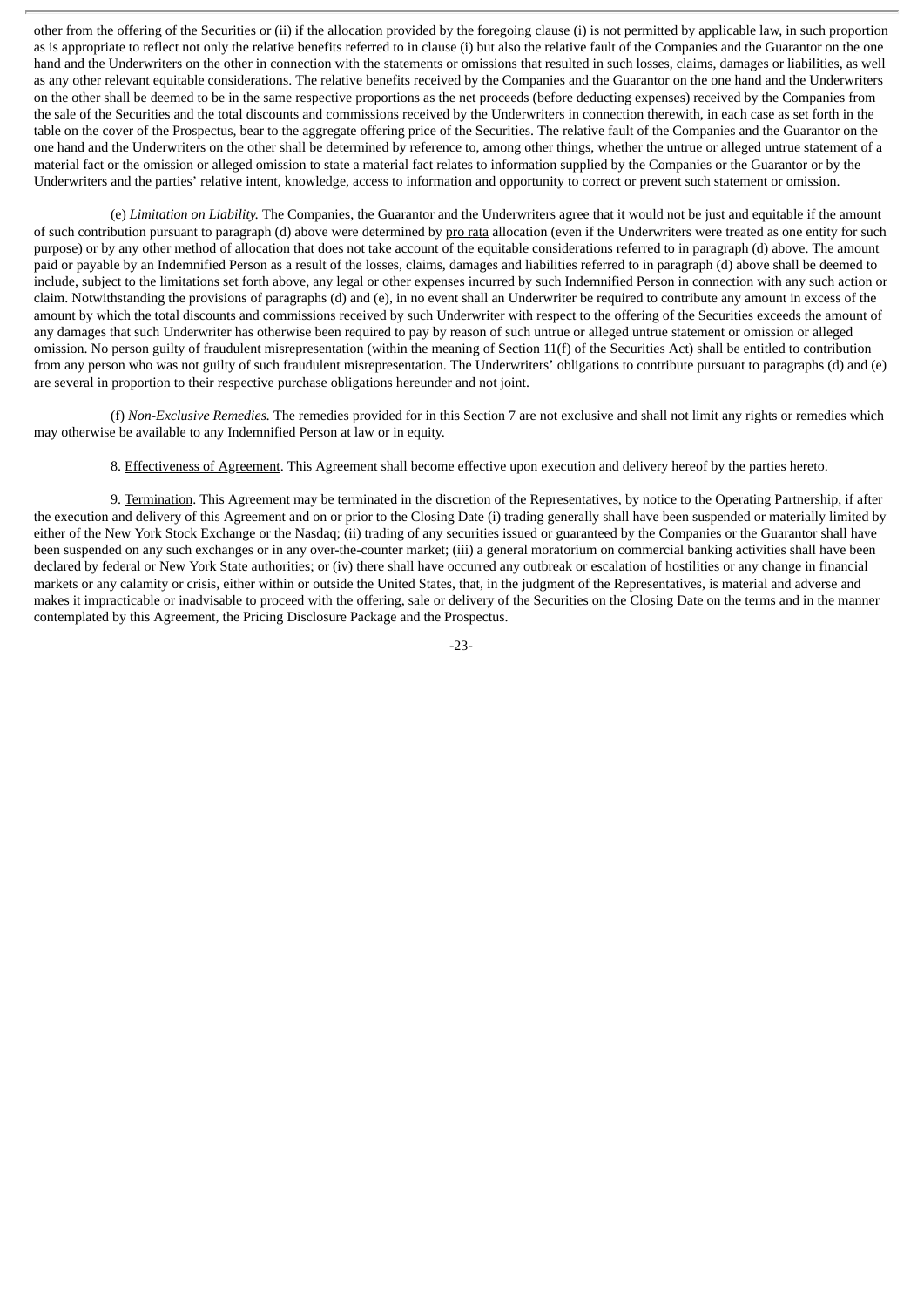# 10. Defaulting Underwriter.

(a) If, on the Closing Date, any Underwriter defaults on its obligation to purchase the Securities of a series that it has agreed to purchase hereunder, the non-defaulting Underwriters may in their discretion arrange for the purchase of such Securities of the applicable series by other persons satisfactory to the Companies on the terms contained in this Agreement. If, within 36 hours after any such default by any Underwriter, the non-defaulting Underwriters do not arrange for the purchase of such Securities of the applicable series, then the Companies shall be entitled to a further period of 36 hours within which to procure other persons satisfactory to the non-defaulting Underwriters to purchase such Securities of the applicable series on such terms. If other persons become obligated or agree to purchase the Securities of such series of a defaulting Underwriter, either the non-defaulting Underwriters or the Companies may postpone the Closing Date for up to five full business days in order to effect any changes that in the opinion of counsel for the Companies or counsel for the Underwriters may be necessary in the Registration Statement and the Prospectus or in any other document or arrangement, and the Companies agree to promptly prepare any amendment or supplement to the Registration Statement and the Prospectus that effects any such changes. As used in this Agreement, the term "Underwriter" includes, for all purposes of this Agreement unless the context otherwise requires, any person not listed in Schedule 1 hereto that, pursuant to this Section 10, purchases Securities of the applicable series that a defaulting Underwriter agreed but failed to purchase.

(b) If, after giving effect to any arrangements for the purchase of the Securities of a series of a defaulting Underwriter or Underwriters by the non-defaulting Underwriters and the Companies as provided in paragraph (a) above, the aggregate principal amount of such Securities of the applicable series that remains unpurchased does not exceed one-eleventh of the aggregate principal amount of all the Securities of the applicable series, then the Companies shall have the right to require each non-defaulting Underwriter to purchase the principal amount of Securities of the applicable series that such Underwriter agreed to purchase hereunder plus such Underwriter's pro rata share (based on the principal amount of Securities of the applicable series that such Underwriter agreed to purchase hereunder) of the Securities of the applicable series of such defaulting Underwriter or Underwriters for which such arrangements have not been made.

(c) If, after giving effect to any arrangements for the purchase of the Securities of a series of a defaulting Underwriter or Underwriters by the non-defaulting Underwriters and the Companies as provided in paragraph (a) above, the aggregate principal amount of such Securities of the applicable series that remains unpurchased exceeds one-eleventh of the aggregate principal amount of all the Securities of the applicable series, or if the Companies shall not exercise the right described in paragraph (b) above, then this Agreement shall terminate without liability on the part of the non-defaulting Underwriters. Any termination of this Agreement pursuant to this Section 10 shall be without liability on the part of the Companies or the Guarantor, except that the Companies and the Guarantor will continue to be liable for the payment of expenses as set forth in Section 11 hereof and except that the provisions of Section 7 hereof shall not terminate and shall remain in effect.

(d) Nothing contained herein shall relieve a defaulting Underwriter of any liability it may have to the Companies, the Guarantor or any non-defaulting Underwriter for damages caused by its default.

 $-24-$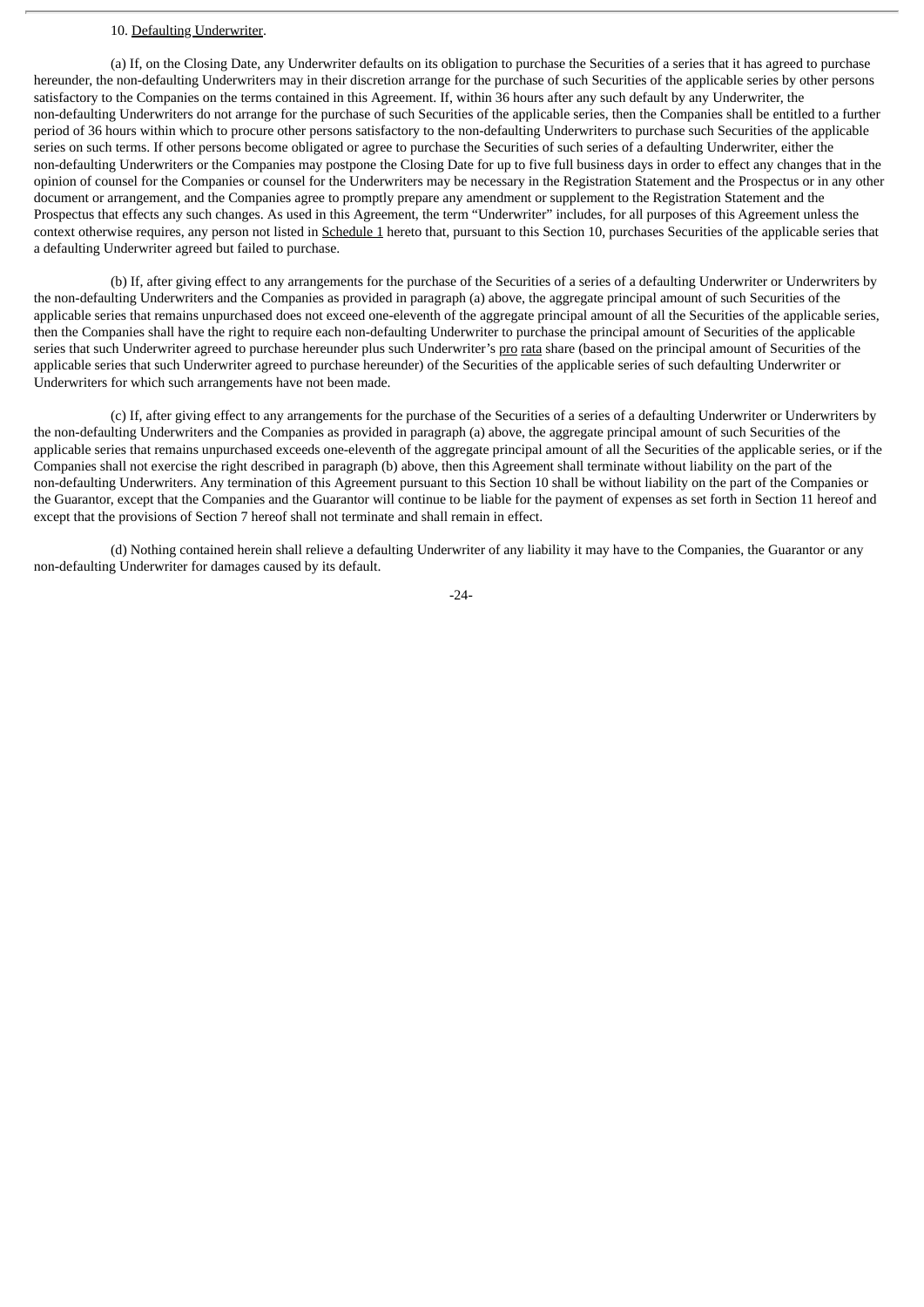# 11. Payment of Expenses*.*

(a) Whether or not the transactions contemplated by this Agreement are consummated or this Agreement is terminated, the Companies and the Guarantor, jointly and severally, agree to pay or cause to be paid all costs and expenses incident to the performance of their obligations hereunder, including without limitation, (i) the costs incident to the authorization, issuance, sale, preparation and delivery of the Securities and any taxes payable in that connection; (ii) the costs incident to the preparation, printing and filing under the Securities Act of the Registration Statement, the Preliminary Prospectus, any Issuer Free Writing Prospectus, any Pricing Disclosure Package and the Prospectus (including all exhibits, amendments and supplements thereto) and the distribution thereof; (iii) the fees and expenses of the Companies' and the Guarantor's counsel and the Companies' and the Guarantor's independent accountants; (iv) the fees and expenses incurred in connection with the registration or qualification and determination of eligibility for investment of the Securities under the laws of such jurisdictions as the Representatives may designate and the preparation, printing and distribution of a "blue sky" memorandum (including the related reasonable fees and expenses of counsel for the Underwriters); (v) any fees charged by rating agencies for rating the Securities; (vi) the fees and expenses of the Trustee and any paying agent (including related fees and expenses of any counsel to such parties); (vii) all expenses and application fees incurred in connection with the approval of the Notes for book-entry transfer by DTC; (vii) the fees and expenses of the Trustee, including the fees and disbursements of counsel for the Trustee in connection with the Indenture, the Eleventh Supplemental Indenture and the Securities, (ix) [reserved] and (x) all expenses incurred by the Companies and the Guarantor in connection with any "road show" presentation to potential investors provided that private aircraft travel expenses incurred in connection with such "road show" and other meetings shall be allocated 50% to the Companies and the Guarantor, on one hand, and 50% to the Underwriters on the other hand, and the Companies and the Guarantor on one hand, and the Underwriters in the aggregate (but severally as to their portion) on the other hand, shall each pay their own expenses for all other travel expenses. Except as provided in Section 7 and in this Section 11, the Underwriters shall pay their own expenses, including the fees and disbursements of their counsel.

(b) If (i) this Agreement is terminated pursuant to Section 9, (ii) the Companies for any reason fail to tender the Securities for delivery to the Underwriters (other than solely by reason of a default by the Underwriters of their obligations hereunder after all conditions hereunder have been satisfied in accordance herewith), or (iii) the Underwriters decline to purchase the Securities for any reason permitted under this Agreement, the Companies and the Guarantor jointly and severally agree to reimburse the Underwriters (other than a defaulting underwriter) for all documented out-of-pocket costs and expenses (including the fees and expenses of their counsel) reasonably incurred by the Underwriters in connection with this Agreement and the offering contemplated hereby.

12. Persons Entitled to Benefit of Agreement. This Agreement shall inure to the benefit of and be binding upon the parties hereto and their respective successors and any controlling persons referred to in Section 7 hereof, the officers and directors of the Companies and the Guarantor referred to herein, and the officers, directors and affiliates of each Underwriter referred to in Section 7 hereof. Nothing in this Agreement is intended or shall be construed to give any other person any legal or equitable right, remedy or claim under or in respect of this Agreement or any provision contained herein. No purchaser of Securities from any Underwriter shall be deemed to be a successor merely by reason of such purchase.

13. Survival. The respective indemnities, rights of contribution, representations, warranties and agreements of the Companies, the Guarantor, and the Underwriters contained in this Agreement or made by or on behalf of the Companies, the Guarantor or the Underwriters pursuant to this Agreement or any certificate delivered pursuant hereto shall survive the delivery of and payment for the Securities and shall remain in full force and effect, regardless of any termination of this Agreement or any investigation made by or on behalf of the Companies, the Guarantor or the Underwriters.

-25-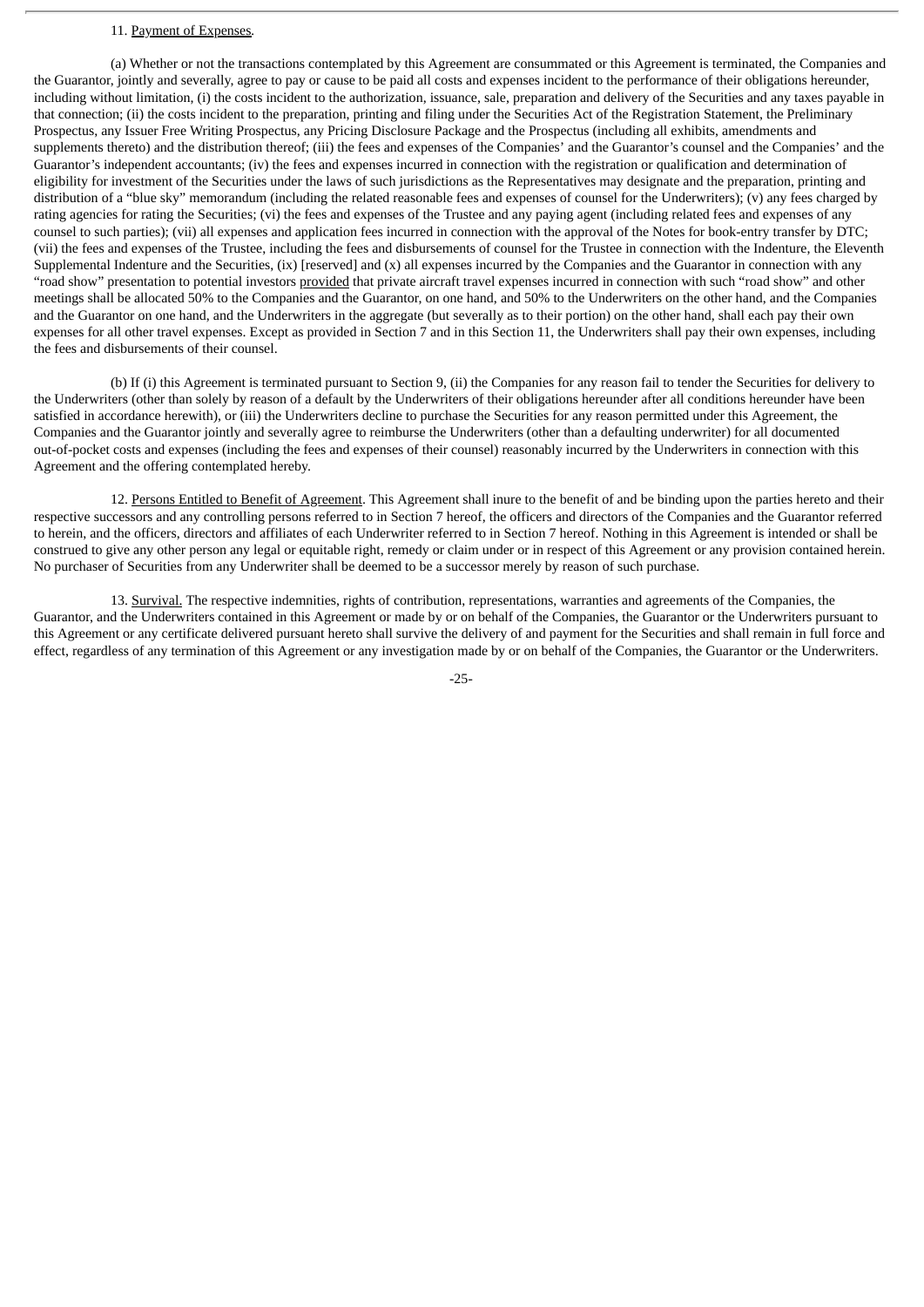14. Certain Defined Terms. For purposes of this Agreement, (a) except where otherwise expressly provided, the term "affiliate" has the meaning set forth in Rule 405 under the Securities Act; (b) the term "business day" means any day other than a day on which banks are permitted or required to be closed in New York City and (c) the term "subsidiary" has the meaning set forth in Rule 405 under the Securities Act.

# 15. Recognition of the U.S. Special Resolution Regimes.

(a) In the event that any Underwriter that is a Covered Entity (as defined below) becomes subject to a proceeding under a U.S. Special Resolution Regime (as defined below), the transfer from such Underwriter of this Agreement, and any interest and obligation in or under this Agreement, will be effective to the same extent as the transfer would be effective under the U.S. Special Resolution Regime if this Agreement, and any such interest and obligation, were governed by the laws of the United States or a state of the United States.

(b) In the event that any Underwriter that is a Covered Entity or a BHC Act Affiliate (as defined below) of such Underwriter becomes subject to a proceeding under a U.S. Special Resolution Regime, Default Rights (as defined below) under this Agreement that may be exercised against such Underwriter are permitted to be exercised to no greater extent than such Default Rights could be exercised under the U.S. Special Resolution Regime if this Agreement were governed by the laws of the United States or a state of the United States.

For purposes of this Section 15, (i) the term "BHC Act Affiliate" has the meaning assigned to the term "affiliate" in, and shall be interpreted in accordance with, 12 U.S.C. § 1841(k); (ii) "Covered Entity" means any of the following: (x) a "covered entity" as that term is defined in, and interpreted in accordance with, 12 C.F.R. § 252.82(b), (y) a "covered bank" as that term is defined in, and interpreted in accordance with, 12 C.F.R. § 47.3(b), or a "covered FSI" as that term is defined in, and interpreted in accordance with, 12 C.F.R. § 382.2(b); (iii) "Default Right" has the meaning assigned to that term in, and shall be interpreted in accordance with, 12 C.F.R. §§ 252.81, 47.2 or 382.1, as applicable; and (iv) "U.S. Special Resolution Regime" means each of (x) the Federal Deposit Insurance Act and the regulations promulgated thereunder and (y) Title II of the Dodd-Frank Wall Street Reform and Consumer Protection Act and the regulations promulgated thereunder.

16. Compliance with USA Patriot Act. In accordance with the requirements of the USA Patriot Act (Title III of Pub. L. 107-56 (signed into law October 26, 2001)), the Underwriters are required to obtain, verify and record information that identifies their respective clients, including the Companies, which information may include the name and address of their respective clients, as well as other information that will allow the Underwriters to properly identify their respective clients.

#### 17. Miscellaneous.

(a) *Authority of the Representatives.* Any action by the Underwriters hereunder may be taken by the Representatives on behalf of the Underwriters, and any such action taken by the Representatives shall be binding upon the Underwriters.

(b) *Notices.* All notices and other communications hereunder shall be in writing and shall be deemed to have been duly given if mailed or transmitted and confirmed by any standard form of telecommunication. Notices to the Underwriters shall be given to the Representatives at: (i) Wells Fargo Securities, LLC, 550 South Tryon Street, 5th Floor, Charlotte, NC 28202, Attention: Transaction Management, fax no. (704) 410-0326 (with such fax to be confirmed by telephone to (704) 410-4792); (ii)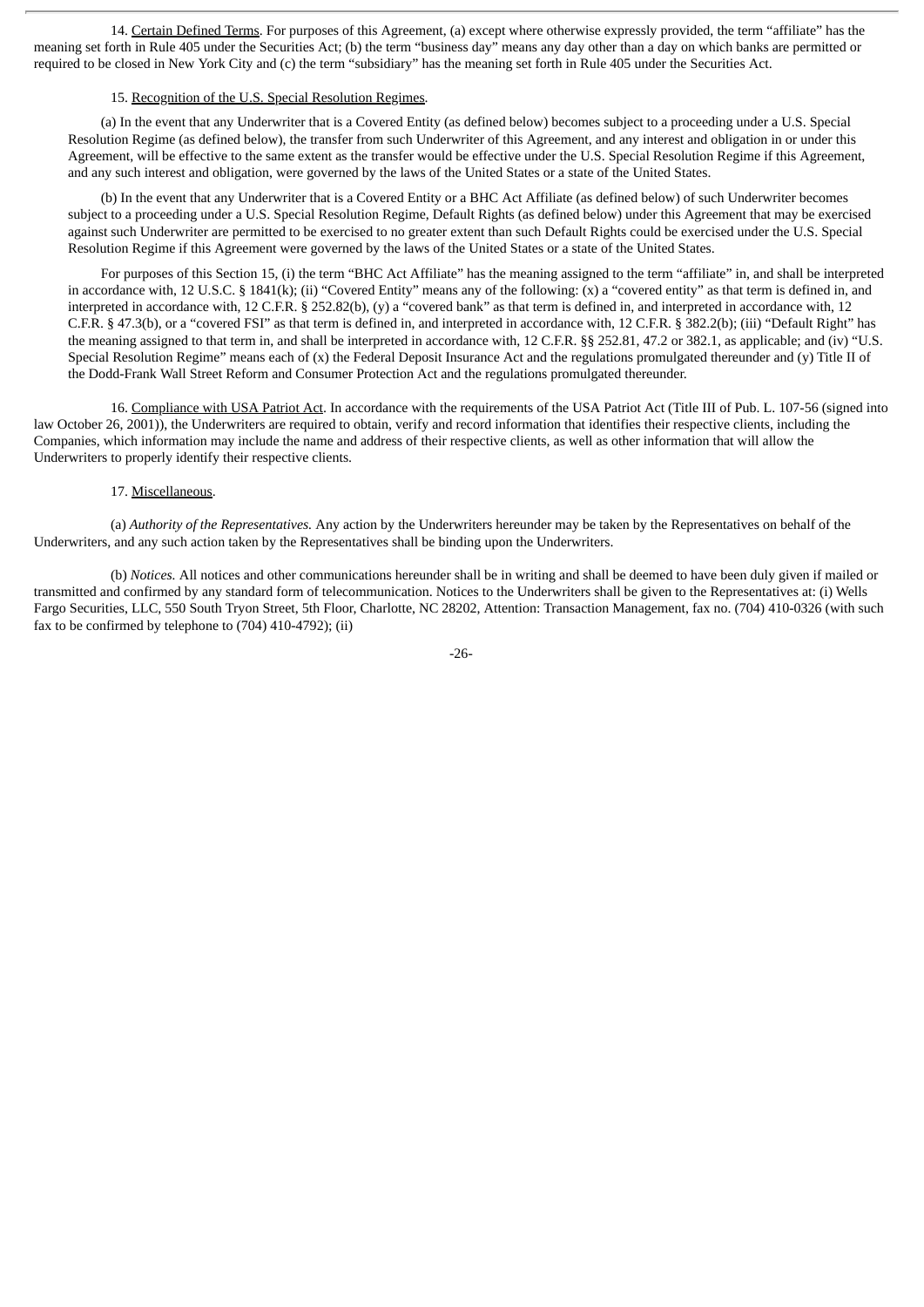BofA Securities, Inc., 1540 Broadway, NY8-540-26-02, New York, New York 10036, Attention: High Grade Transaction Management/Legal, fax no. (646) 855-5958, email: dg.hg\_ua\_notices@bofa.com; (iii) Fifth Third Securities, Inc., 38 Fountain Square Plaza, Cincinnati, Ohio 45263, Attention: Legal Department, fax no. (312) 704-7365; and (iv) J.P. Morgan Securities LLC, 383 Madison Avenue, New York, New York, 10179 (fax 212-834-6081); Attention: Investment Grade Syndicate Desk. Notices to the Company shall be given to them at Gaming and Leisure Properties, Inc., 845 Berkshire Blvd., Suite 200, Wyomissing, Pennsylvania 19610, Attention: General Counsel; with a copy to Goodwin Procter LLP, 620 Eighth Avenue, New York, NY 10018, Attention: Yoel Kranz.

(c) *Governing Law.* This Agreement and any claim, controversy or dispute arising under or related to this Agreement shall be governed by and construed in accordance with the laws of the State of New York.

(d) *Submission to Jurisdiction*. Each party hereby submits to the exclusive jurisdiction of the U.S. federal and New York state courts in the Borough of Manhattan in The City of New York in any suit or proceeding arising out of or relating to this Agreement or the transactions contemplated hereby (except for proceedings instituted in regard to the enforcement of a judgment of any such court, as to which such jurisdiction is non-exclusive). Each party irrevocably and unconditionally waives any objection which it may now or hereafter have to the laying of venue of any such suit or proceeding in such courts. Each party agrees that final judgment in any such suit, action or proceeding brought in such court shall be conclusive and binding upon the parties.

(e) *Waiver of Jury Trial.* The Companies, the Guarantor and each of the Underwriters hereby waives any right to trial by jury in any suit or proceeding arising out of or relating to this Agreement.

(f) *Counterparts.* This Agreement may be signed in counterparts (which may include counterparts delivered by any standard form of telecommunication), each of which shall be an original and all of which together shall constitute one and the same instrument. Delivery of an executed counterpart of a signature page to this Agreement by telecopier, facsimile or other electronic transmission (i.e., a "pdf" or "tif") (including any electronic signature complying with the New York Electronic Signatures and Records Act (N.Y. State Tech. §§ 301-309), as amended from time to time, or other applicable law) shall be effective as delivery of a manually executed counterpart thereof.

(g) *Amendments or Waivers.* No amendment or waiver of any provision of this Agreement, nor any consent or approval to any departure therefrom, shall in any event be effective unless the same shall be in writing and signed by the parties hereto.

(h) *Headings.* The headings herein are included for convenience of reference only and are not intended to be part of, or to affect the meaning or interpretation of, this Agreement.

[Signature Pages Follow]

-27-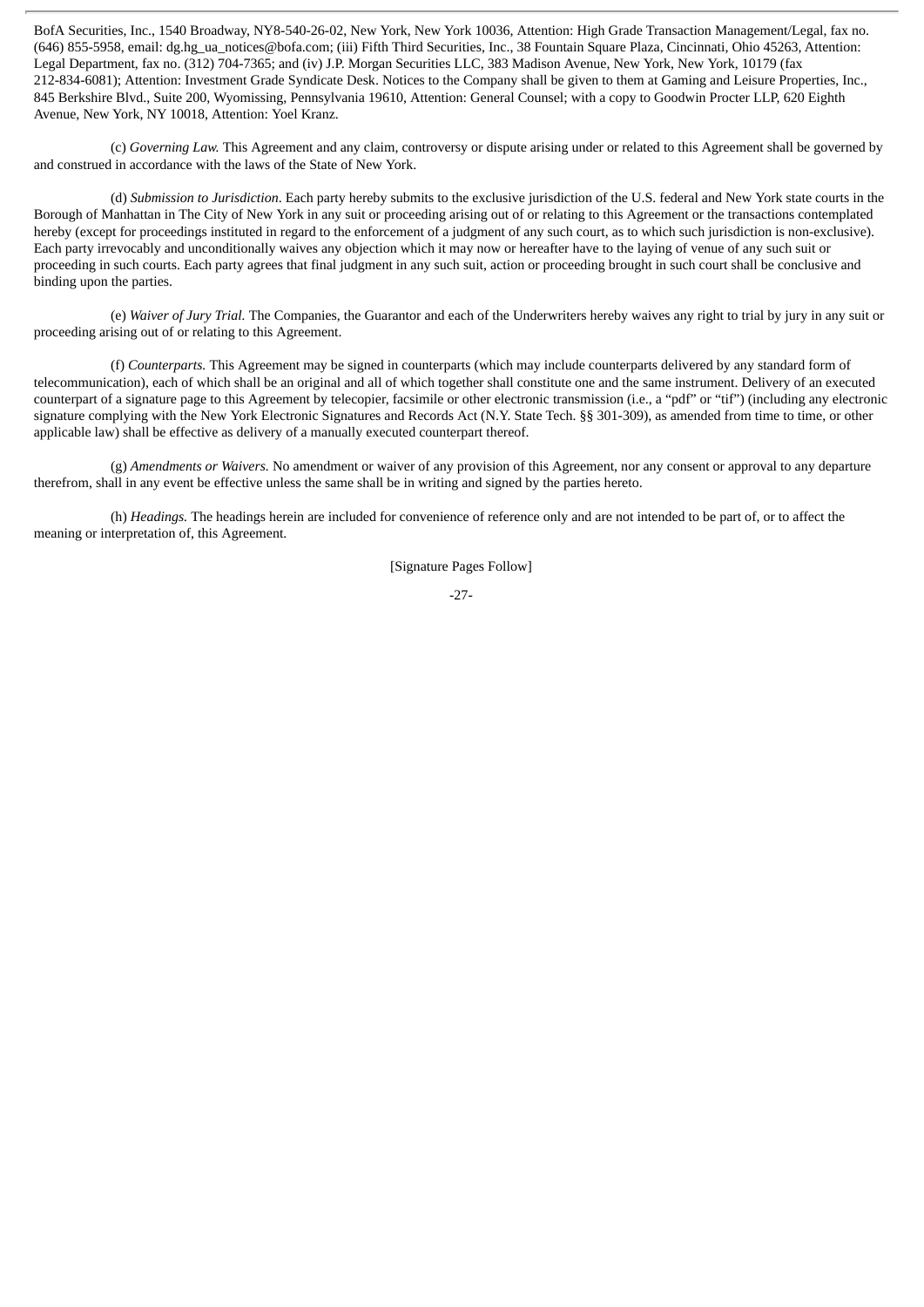If the foregoing is in accordance with your understanding, please indicate your acceptance of this Agreement by signing in the space provided below.

Very truly yours,

GLP Capital, L.P.

By: Gaming and Leisure Properties, Inc., its general partner

By: /s/ Brandon J. Moore Name: Brandon J. Moore Title: EVP, General Counsel and Secretary

GLP Financing II, Inc.

By: /s/ Brandon J. Moore

Name: Brandon J. Moore Title: Vice President and Secretary

Gaming and Leisure Properties, Inc.

By: /s/ Brandon J. Moore Name: Brandon J. Moore

Title: EVP, General Counsel and Secretary

[Signature Page to Debt Underwriting Agreement]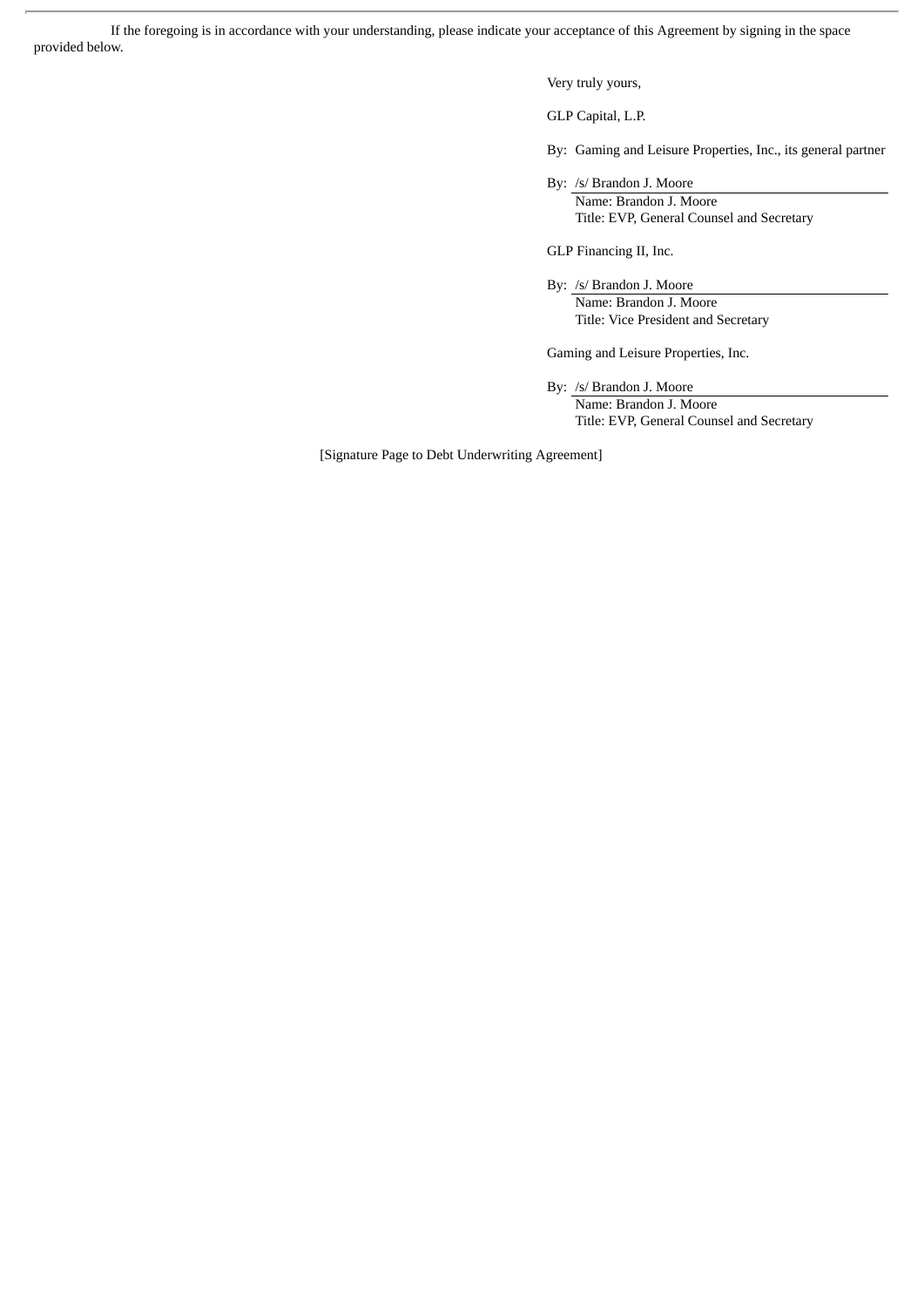Accepted: As of the date first written above

# WELLS FARGO SECURITIES, LLC

For itself and on behalf of the several Underwriters listed in Schedule 1 hereto.

By: /s/ Carolyn Hurley Name: Carolyn Hurley Title: Managing Director

BOFA SECURITIES, INC.

For itself and on behalf of the several Underwriters listed in Schedule 1 hereto.

By: /s/ Evan Ladouceur

Name: Evan Ladouceur Title: Managing Director

FIFTH THIRD SECURITIES, INC.

For itself and on behalf of the several Underwriters listed in Schedule 1 hereto.

By: /s/ Maria T. Yamat Name: Maria T. Yamat Title: Managing Director

J.P. MORGAN SECURITIES LLC

For itself and on behalf of the several Underwriters listed in Schedule 1 hereto.

By: /s/ Som Bhattacharyya

Name: Som Bhattacharyya Title: Executive Director

[Signature Page to Debt Underwriting Agreement]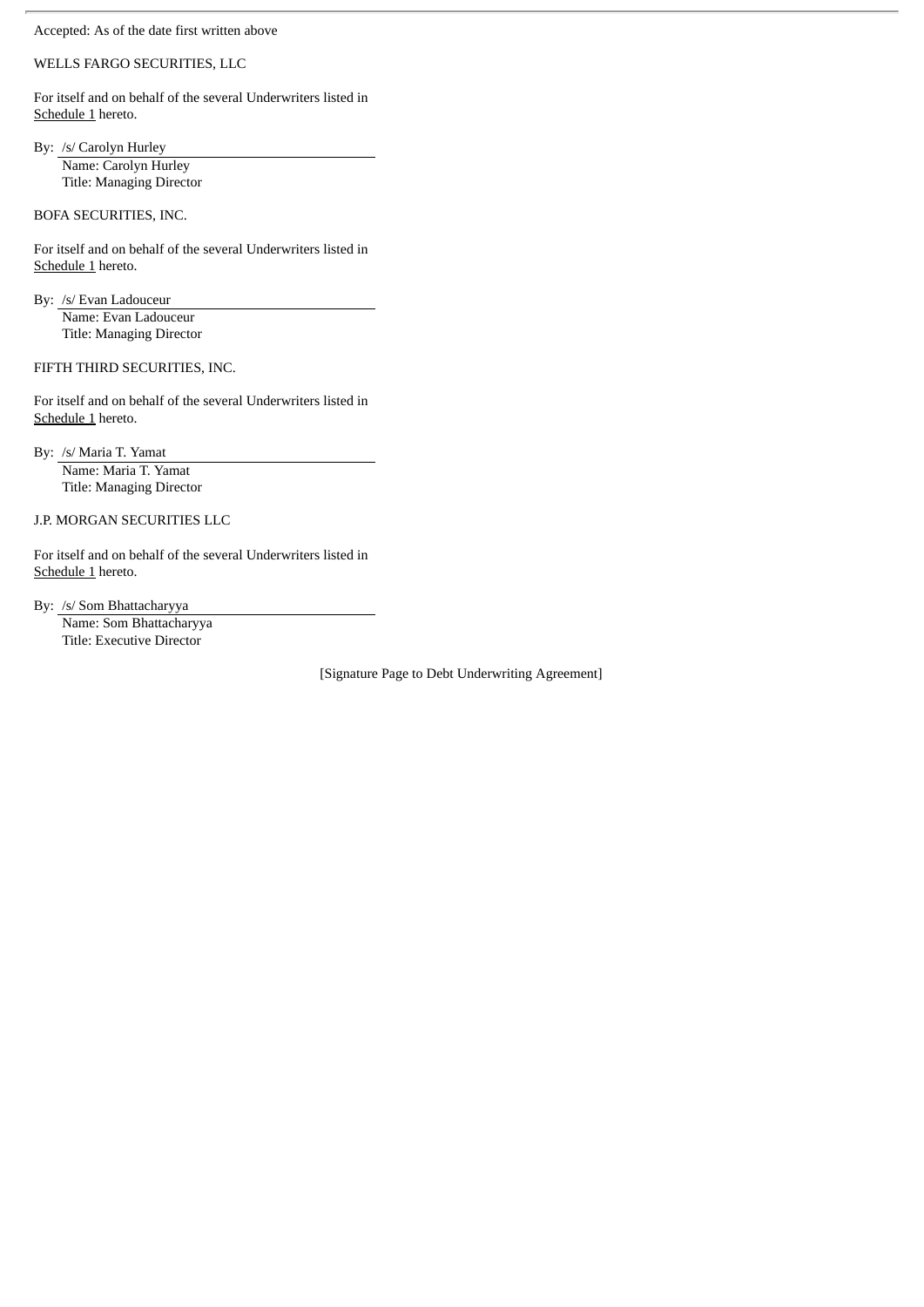# SCHEDULE 1

| Underwriter                               | Principal<br><b>Amount of</b> |
|-------------------------------------------|-------------------------------|
| Wells Fargo Securities, LLC               | <b>Notes</b><br>\$90,000,000  |
|                                           |                               |
| BofA Securities, Inc.                     | \$78,000,000                  |
| Fifth Third Securities, Inc.              | \$78,000,000                  |
| J.P. Morgan Securities LLC                | \$78,000,000                  |
| Citizens Capital Markets, Inc.            | \$65,000,000                  |
| Truist Securities, Inc.                   | \$65,000,000                  |
| Barclays Capital Inc.                     | \$50,000,000                  |
| KeyBanc Capital Markets Inc.              | \$50,000,000                  |
| M&T Securities, Inc.                      | \$50,000,000                  |
| Capital One Securities, Inc.              | \$ 35,000,000                 |
| Credit Agricole Securities (USA) Inc.     | \$ 35,000,000                 |
| Goldman Sachs & Co. LLC                   | \$35,000,000                  |
| Mizuho Securities USA LLC                 | \$35,000,000                  |
| Raymond James & Associates, Inc.          | \$12,310,000                  |
| Scotia Capital (USA) Inc.                 | \$12,310,000                  |
| Stifel Nicolaus and Company, Incorporated | \$12,310,000                  |
| Ladenburg Thalmann & Co. Inc.             | 6,770,000<br>\$               |
| SMBC Nikko Securities America, Inc.       | 6,770,000                     |
| <b>CBRE Securities, LLC</b>               | 3,840,000<br>\$               |
| Bancroft Capital, LLC                     | \$<br>1,690,000               |
| <b>Total</b>                              | \$800,000,000                 |

Sch I-1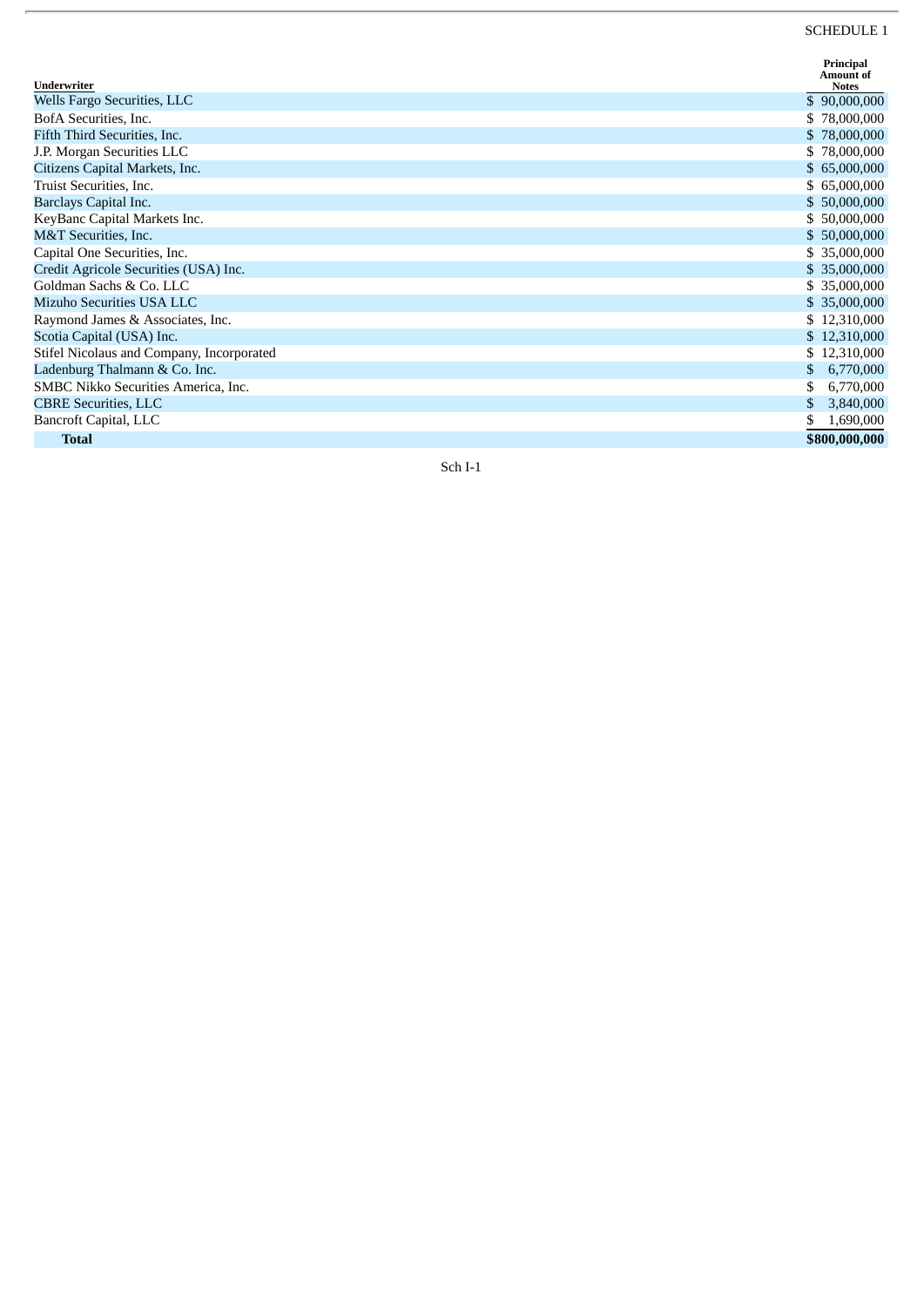### Pricing Term Sheet.

[See attached.]

Ann A-1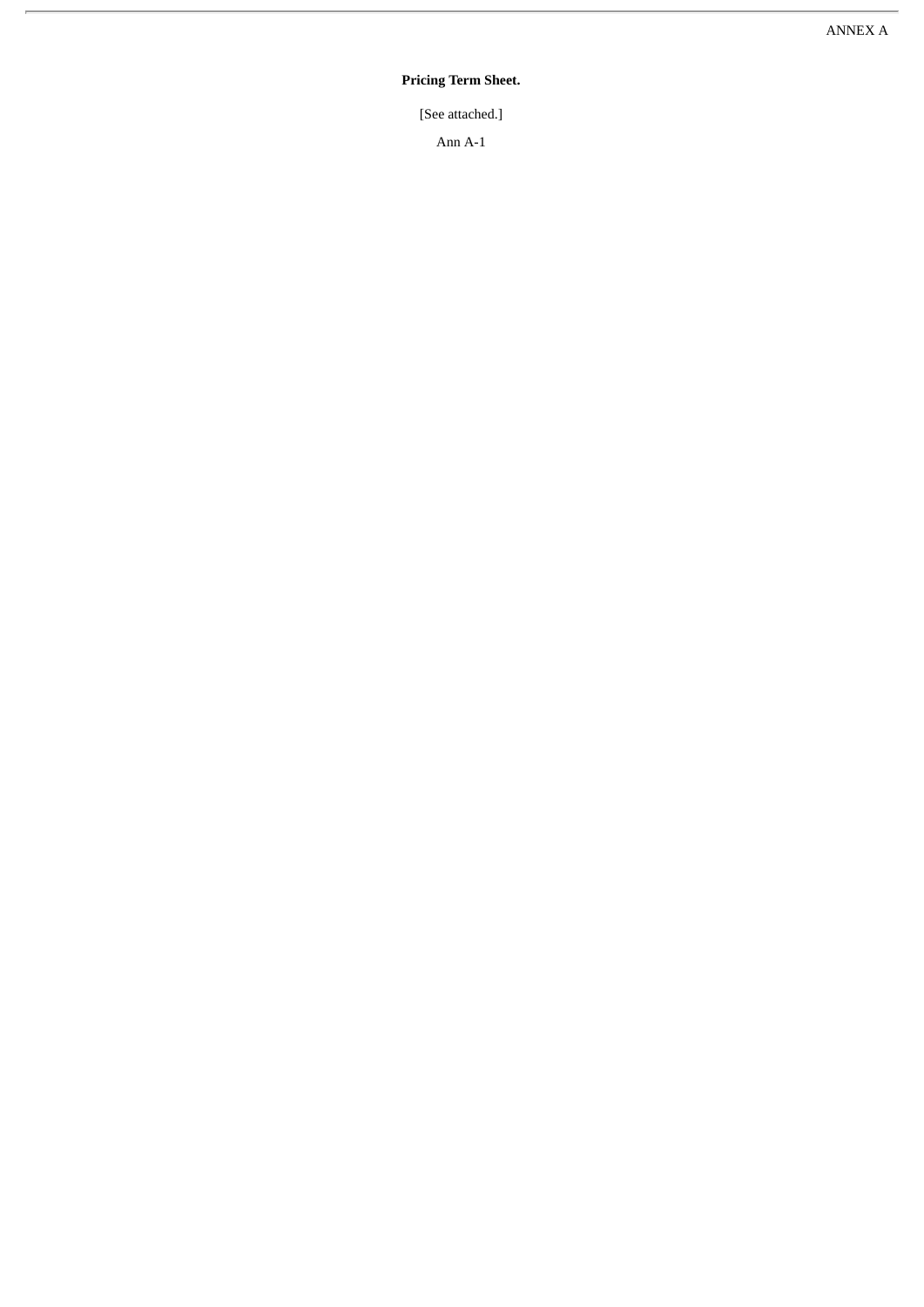ISSUER FREE WRITING PROSPECTUS (RELATING TO PRELIMINARY PROSPECTUS SUPPLEMENT DATED DECEMBER 7, 2020 AND PROSPECTUS DATED AUGUST 12, 2019) FILED PURSUANT TO RULE 433 REGISTRATION NUMBERS 333-233213, 333-233213-01 and 333-233213-02



# **GLP Capital, L.P. GLP Financing II, Inc.**

This term sheet is qualified in its entirety by reference to the Preliminary Prospectus Supplement and the accompanying Prospectus (as supplemented through and including the date hereof, the "Preliminary Prospectus"). The information in this term sheet supplements the Preliminary Prospectus and supersedes the information in the Preliminary Prospectus to the extent inconsistent with the information in the Preliminary Prospectus. Other information (including financial information) presented in the Preliminary Prospectus is deemed to have changed to the extent affected by the changes described herein. Capitalized terms used herein without definition shall have the meanings ascribed thereto in the Preliminary Prospectus.

| <b>Issuers:</b>                      | GLP Capital, L.P. (the "Operating Partnership") and GLP Financing II, Inc. (together with the Operating<br>Partnership, the "Issuers") |
|--------------------------------------|----------------------------------------------------------------------------------------------------------------------------------------|
| <b>Guarantor:</b>                    | Gaming and Leisure Properties, Inc.                                                                                                    |
| Distribution:                        | SEC Registered (Registration Nos. 333-233213, 333-233213-01 and 333-233213-02)                                                         |
| <b>Title of Security:</b>            | 3.250% Senior Notes due 2032                                                                                                           |
| <b>Principal Amount:</b>             | \$800,000,000                                                                                                                          |
| <b>Coupon (Interest Rate):</b>       | $3.250\%$ per annum                                                                                                                    |
| <b>Benchmark Treasury:</b>           | UST 1.375% due November 15, 2031                                                                                                       |
| <b>Benchmark Treasury Yield:</b>     | 1.473%                                                                                                                                 |
| <b>Spread to Benchmark Treasury:</b> | $+185$ basis points                                                                                                                    |
| <b>Yield to Maturity:</b>            | 3.323%                                                                                                                                 |
| <b>Scheduled Maturity Date:</b>      | January 15, 2032                                                                                                                       |
| <b>Public Offering Price:</b>        | 99.376% of the principal amount plus accrued interest, if any, from December 13, 2021                                                  |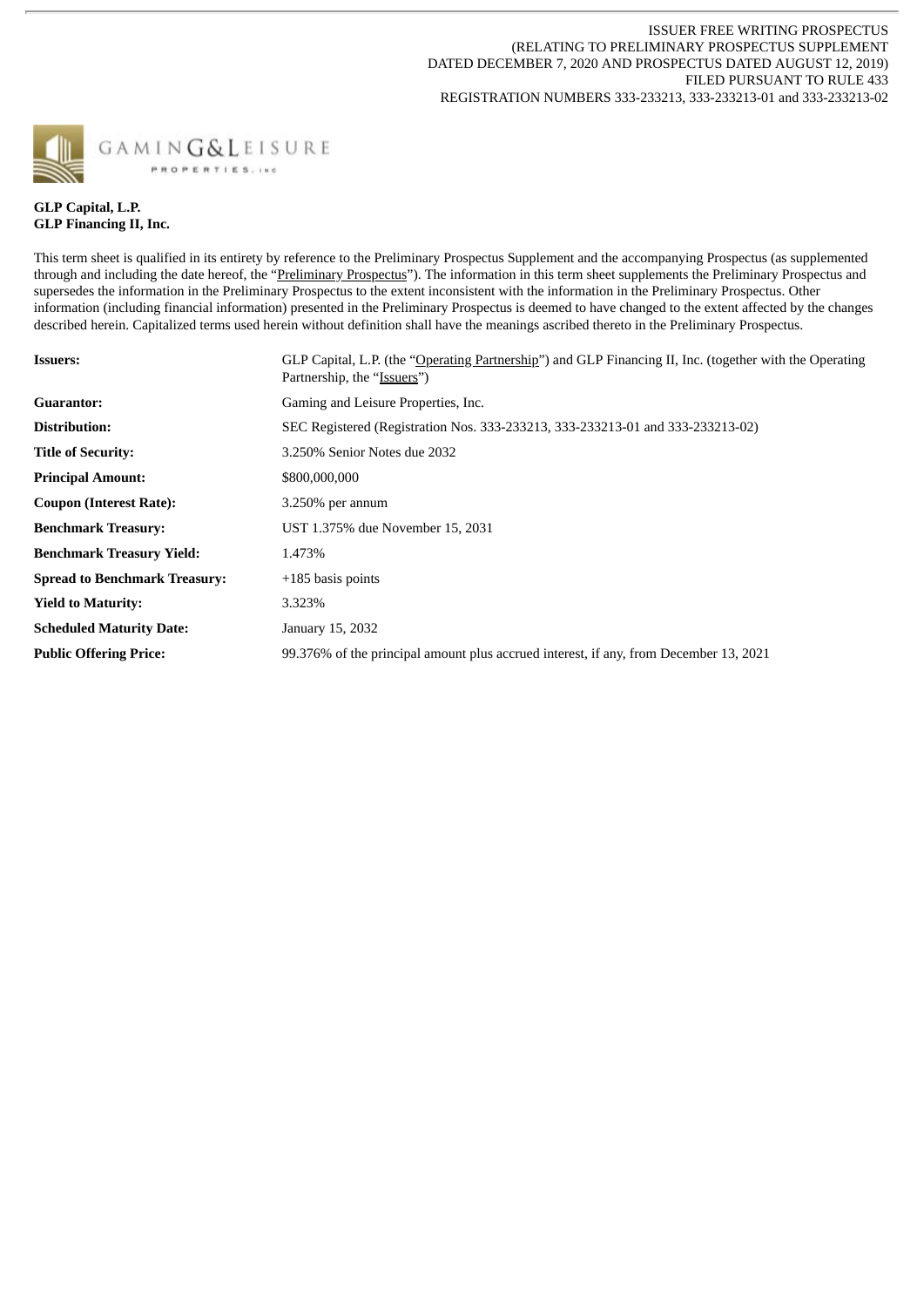| <b>Optional Redemption:</b>    | The Issuers may redeem all or part of the notes at any time at their option at a redemption price equal to the<br>greater of:                                                                                                                                                                                                                                                                                                                                                                                                                                                                                                                                                                                                                                                                                  |
|--------------------------------|----------------------------------------------------------------------------------------------------------------------------------------------------------------------------------------------------------------------------------------------------------------------------------------------------------------------------------------------------------------------------------------------------------------------------------------------------------------------------------------------------------------------------------------------------------------------------------------------------------------------------------------------------------------------------------------------------------------------------------------------------------------------------------------------------------------|
|                                | (1) 100% of the principal amount of the notes to be redeemed, and                                                                                                                                                                                                                                                                                                                                                                                                                                                                                                                                                                                                                                                                                                                                              |
|                                | (2) the sum of the present values of the remaining scheduled payments of principal and interest on the<br>notes that would be due if such notes matured three months prior to their maturity date (the "Par Call<br>Date") but for the redemption thereof (exclusive of interest accrued to, but not including, the date of<br>redemption) discounted to the date of redemption on a semi-annual basis (assuming a 360-day year<br>consisting of twelve 30-day months) at the Adjusted Treasury Rate plus 30 basis points,                                                                                                                                                                                                                                                                                     |
|                                | plus, in the case of both clauses (1) and (2) above, accrued and unpaid interest on the principal amount of<br>the notes being redeemed to, but not including, the date of redemption; provided, however, that if we<br>redeem the notes on or after the Par Call Date, the redemption price will equal 100% of the principal<br>amount of the notes to be redeemed plus accrued and unpaid interest on the amount being redeemed to, but<br>not including, the date of redemption; provided, further, that installments of interest that are due and payable<br>on any interest payment dates falling on or prior to a redemption date shall be payable on such interest<br>payment dates to the persons who were registered holders of the notes at the close of business on the<br>applicable record dates. |
| <b>CUSIP / ISIN Numbers:</b>   | 361841 AR0 (CUSIP)<br>US361841AR08 (ISIN)                                                                                                                                                                                                                                                                                                                                                                                                                                                                                                                                                                                                                                                                                                                                                                      |
| <b>Interest Payment Dates:</b> | January 15 and July 15 of each year, commencing on July 15, 2022                                                                                                                                                                                                                                                                                                                                                                                                                                                                                                                                                                                                                                                                                                                                               |
| <b>Record Dates:</b>           | January 1 and July 1 of each year                                                                                                                                                                                                                                                                                                                                                                                                                                                                                                                                                                                                                                                                                                                                                                              |
| <b>Trade Date:</b>             | December 7, 2021                                                                                                                                                                                                                                                                                                                                                                                                                                                                                                                                                                                                                                                                                                                                                                                               |
| <b>Settlement Date:</b>        | December 13, 2021 (T+4)                                                                                                                                                                                                                                                                                                                                                                                                                                                                                                                                                                                                                                                                                                                                                                                        |
|                                | The settlement date of the notes is expected to be December 13, 2021, the fourth business day following the<br>trade date (such settlement date being referred to as "T+4"). Under Rule 15c6-1 under the Securities<br>Exchange Act of 1934, as amended, trades in the secondary market are required to settle in two business<br>days, unless the parties to any such trade expressly agree otherwise. Accordingly, purchasers who wish to<br>trade notes prior to the date that is two business days preceding the settlement date will be required, by                                                                                                                                                                                                                                                      |

-2-

during such period should consult their advisors.

virtue of the fact that the notes initially settle in T+4 to specify an alternate settlement arrangement at the time of any such trade to prevent a failed settlement. Purchasers of the notes who wish to trade the notes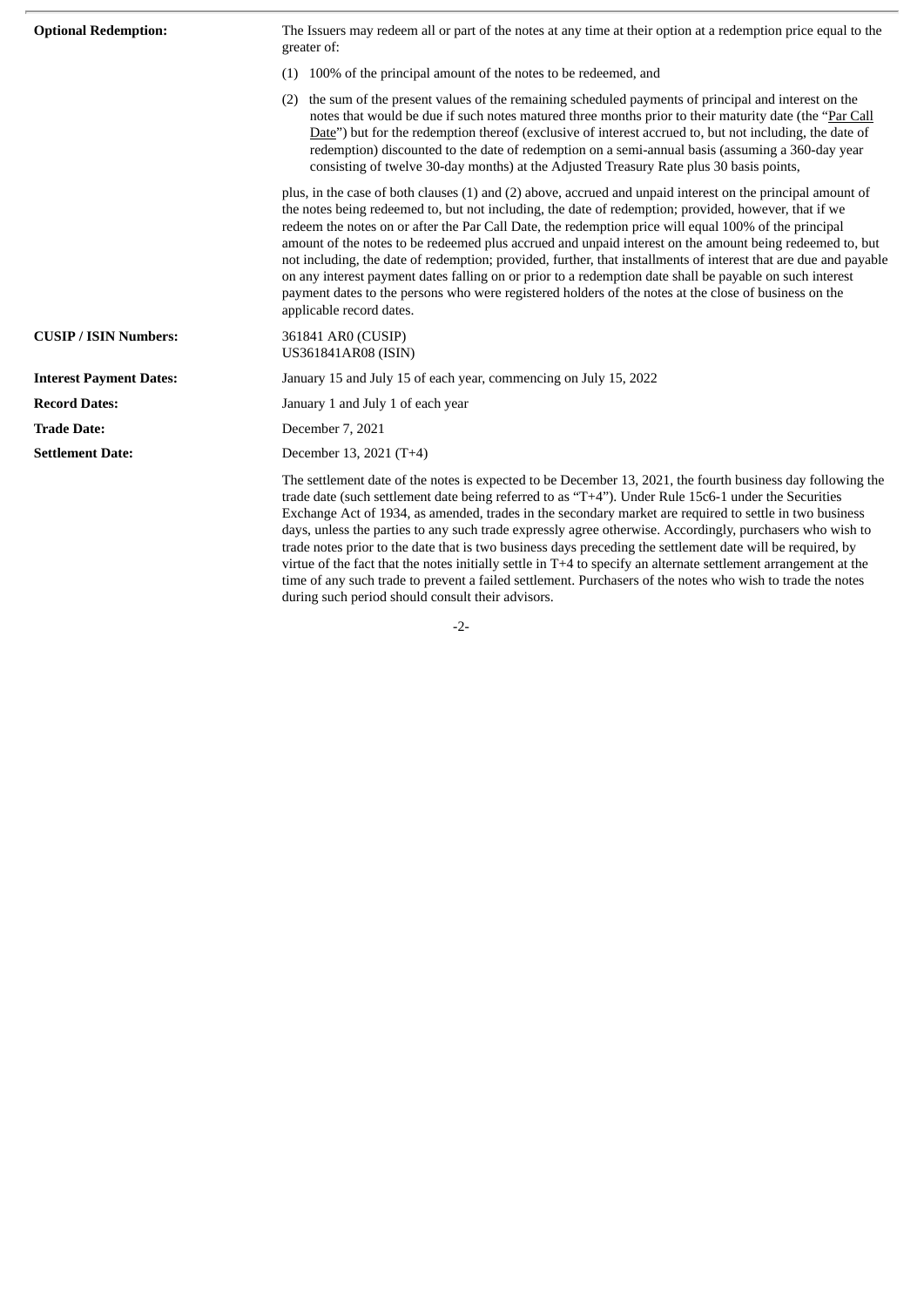| <b>Use of Proceeds</b>              | The estimated net proceeds from the offering are expected to be approximately \$787.8 million after<br>deducting underwriting discounts and commissions and estimated offering expenses payable by the Issuers.                                                                                                                                                                                                                                                                                                                                                                           |
|-------------------------------------|-------------------------------------------------------------------------------------------------------------------------------------------------------------------------------------------------------------------------------------------------------------------------------------------------------------------------------------------------------------------------------------------------------------------------------------------------------------------------------------------------------------------------------------------------------------------------------------------|
|                                     | The Issuers intend to use the net proceeds from the offering to partially fund the Cordish Acquisitions and to<br>pay fees and expenses related to the offering, as further described in the Preliminary Prospectus.                                                                                                                                                                                                                                                                                                                                                                      |
|                                     | Pending the closing of the Cordish Acquisitions, the Issuers to use the net proceeds from the offering to<br>repay borrowings under the Term Loan A-2 or invest in interest-bearing accounts and short-term, interest-<br>bearing securities consistent with their intention to maintain the qualification of Gaming and Leisure<br>Properties, Inc. for taxation as a REIT, including, for example, government and governmental agency<br>securities, certificates of deposit and interest-bearing bank deposits.                                                                        |
|                                     | The offering is not conditioned upon the successful completion of the Cordish Acquisitions and there is no<br>assurance that the Cordish Acquisitions will be consummated on the anticipated schedule or at all. In the<br>event the Issuers do not consummate the Cordish Acquisitions, the Issuers intend to use the net proceeds<br>from the offering for working capital and general corporate purposes, which may include the acquisition,<br>development and improvement of properties, the repayment of indebtedness, capital expenditures and other<br>general business purposes. |
| <b>Joint Book-Running Managers:</b> | Wells Fargo Securities, LLC<br>BofA Securities, Inc.<br>Fifth Third Securities, Inc.<br>J.P. Morgan Securities LLC<br>Citizens Capital Markets, Inc.<br>Truist Securities, Inc.<br>Barclays Capital Inc.<br>KeyBanc Capital Markets Inc.<br>M&T Securities, Inc.<br>Capital One Securities, Inc.<br>Credit Agricole Securities (USA) Inc.<br>Goldman Sachs & Co. LLC<br>Mizuho Securities USA LLC                                                                                                                                                                                         |
| <b>Co-Managers:</b>                 | Raymond James & Associates, Inc.<br>Scotia Capital (USA) Inc.<br>Stifel, Nicolaus & Company, Incorporated<br>Ladenburg Thalmann & Co. Inc.<br>SMBC Nikko Securities America, Inc.<br><b>CBRE Securities, LLC</b><br><b>Bancroft Capital, LLC</b>                                                                                                                                                                                                                                                                                                                                          |

The Guarantor and the Issuers have filed a registration statement (including the Preliminary Prospectus) with the Securities and Exchange Commission (the "SEC") for the offering to which this communication relates. Before you invest, you should read the Preliminary Prospectus **in that registration statement and other documents the Guarantor has filed with the SEC that are**

-3-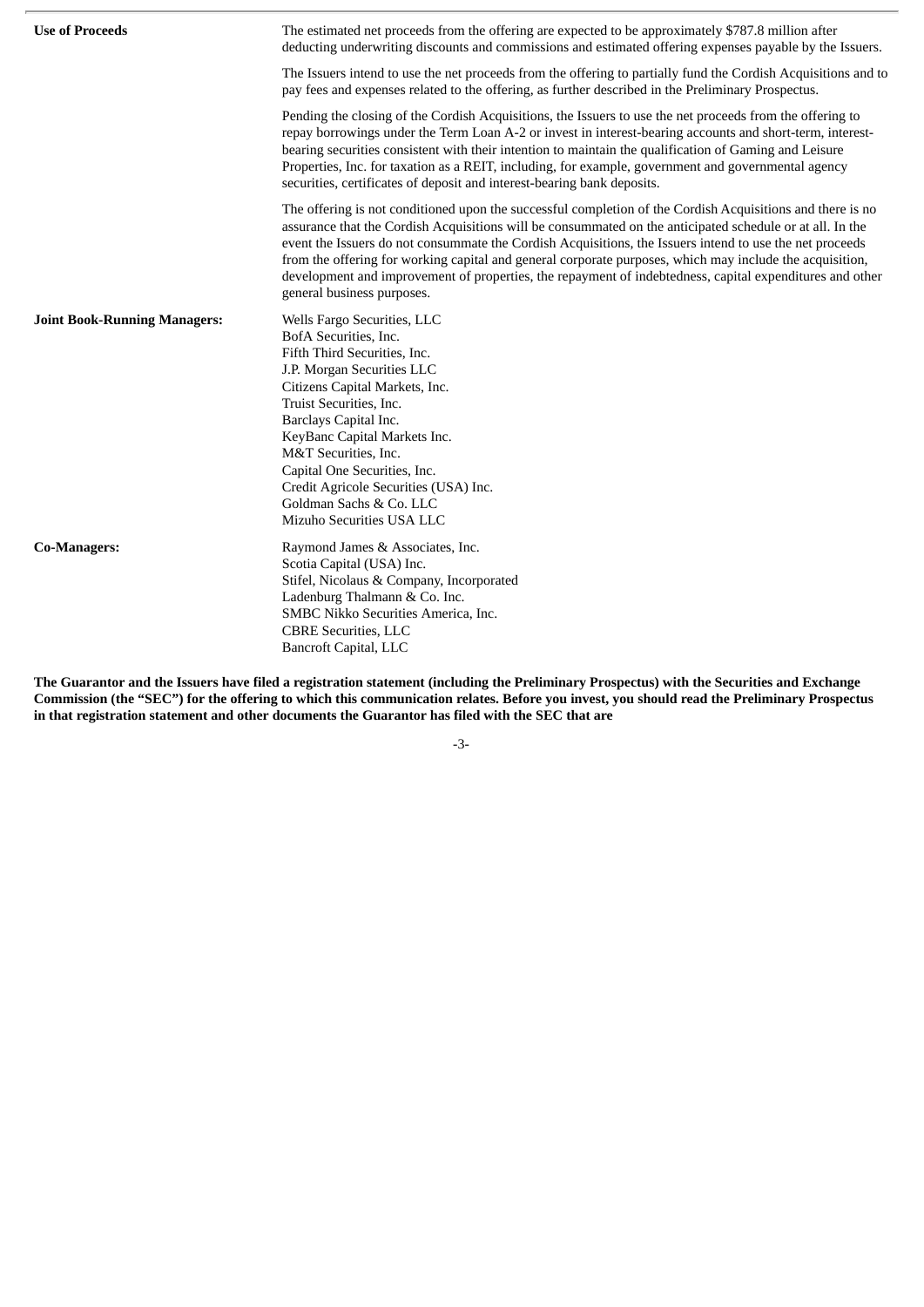incorporated by reference into the Preliminary Prospectus for more complete information about the Issuers, the Guarantor and this offering. You may get these documents for free by visiting EDGAR on the SEC website at www.sec.gov. Alternatively, copies may be obtained from Wells Fargo Securities, LLC by calling 1-800-645-3751, BofA Securities, Inc. by calling 1-800-294-1322, Fifth Third Securities, Inc. by calling **1-866-531-5353 or J.P. Morgan Securities LLC by calling collect 1-212-834-4533.**

**ANY DISCLAIMERS OR OTHER NOTICES THAT MAY APPEAR BELOW ARE NOT APPLICABLE TO THIS COMMUNICATION AND SHOULD BE DISREGARDED. SUCH DISCLAIMERS OR OTHER NOTICES WERE AUTOMATICALLY GENERATED AS A RESULT OF THIS COMMUNICATION BEING SENT VIA BLOOMBERG OR ANOTHER EMAIL SYSTEM.**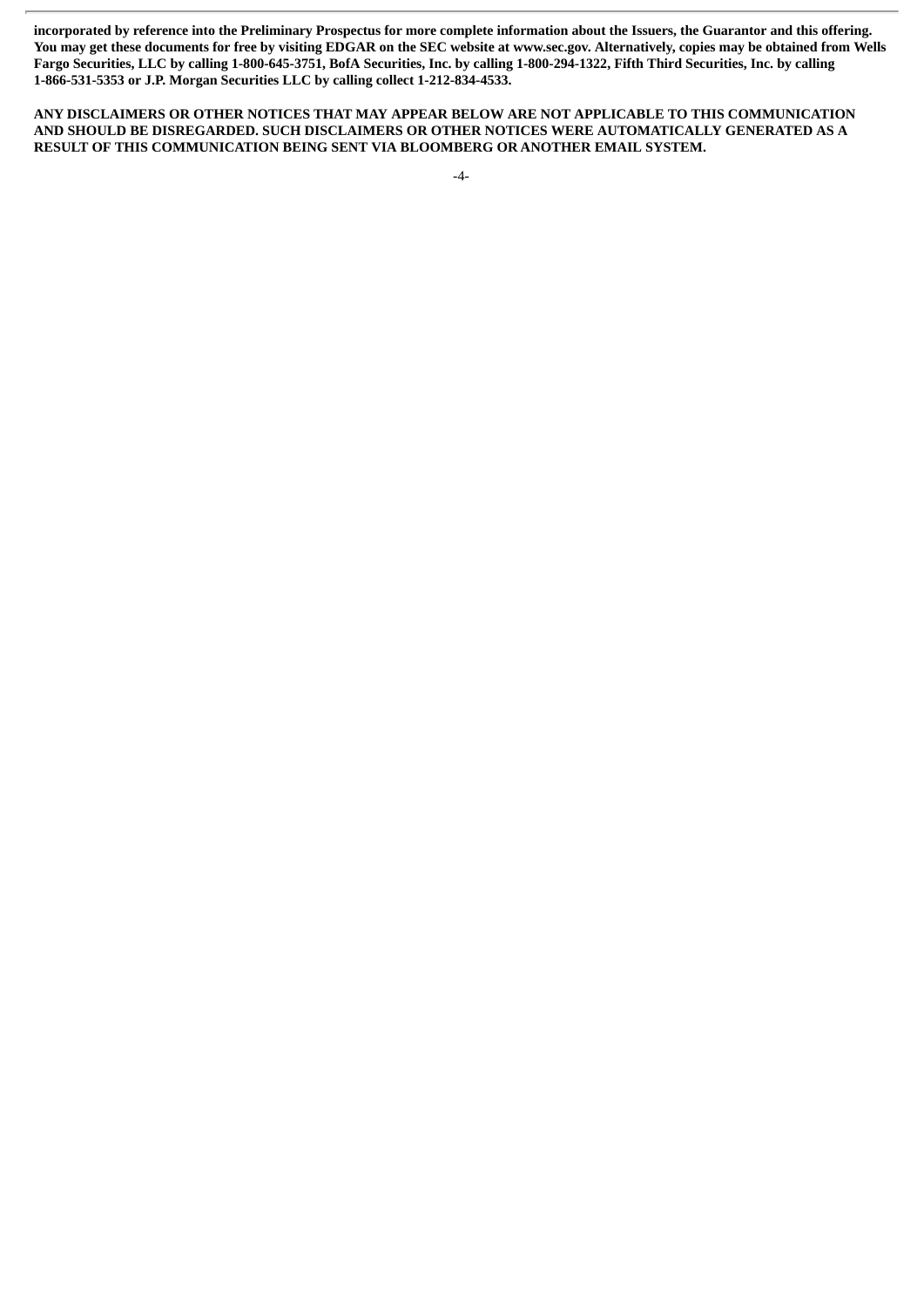# <span id="page-39-0"></span>**Ballard Spahr**

1735 Market Street, 51st Floor Philadelphia, PA 19103-7599 TEL 215.665.8500 FAX 215.864.8999 www.ballardspahr.com

December 10, 2021

GLP Capital, L.P. Gaming and Leisure Properties, Inc. 845 Berkshire Blvd., Suite 200 Wyomissing, Pennsylvania 19610

Re: GLP Capital, L.P., a Pennsylvania limited partnership (the "Partnership")—Issuance and sale of \$800,000,000 aggregate principal amount of 3.250% Senior Notes due 2032 (the "Notes") co-issued by the Partnership and GLP Financing, II, Inc., a Delaware corporation and a wholly owned subsidiary of the Partnership (the "Co-Issuer" and, together with the Partnership, the "Issuers") and guaranteed by Gaming and Leisure Properties, Inc., a Pennsylvania corporation and the general partner of the Partnership (the "Company"), pursuant to a Registration Statement on Form S-3 (Registration No. 333-233213) filed with the Securities and Exchange Commission (the "Commission") on August 12, 2019 (the "Registration Statement")

Ladies and Gentlemen:

We have acted as Pennsylvania counsel to the Partnership and the Company in connection with the registration of the Notes under the Securities Act of 1933, as amended (the "Act"), pursuant to the Registration Statement. You have requested our opinion with respect to the matters set forth below.

In our capacity as Pennsylvania counsel to the Partnership and the Company and for the purposes of this opinion, we have examined originals, or copies certified or otherwise identified to our satisfaction, of the following documents (collectively, the "Documents"):

- (i) the Certificate of Limited Partnership of the Partnership, as certified by the Secretary of State of the Commonwealth of Pennsylvania on August 5, 2020 (the "Certificate of Limited Partnership");
- (ii) the Agreement of Limited Partnership of the Partnership, dated as of March 13, 2013 (the "Partnership Agreement");
- (iii) the Amended and Restated Articles of Incorporation of the Company, as certified by the Secretary of State of the Commonwealth of Pennsylvania on August 5, 2020 (the "Articles of Incorporation");
- (iv) the Amended and Restated Bylaws of the Company, as currently in effect (the "Bylaws");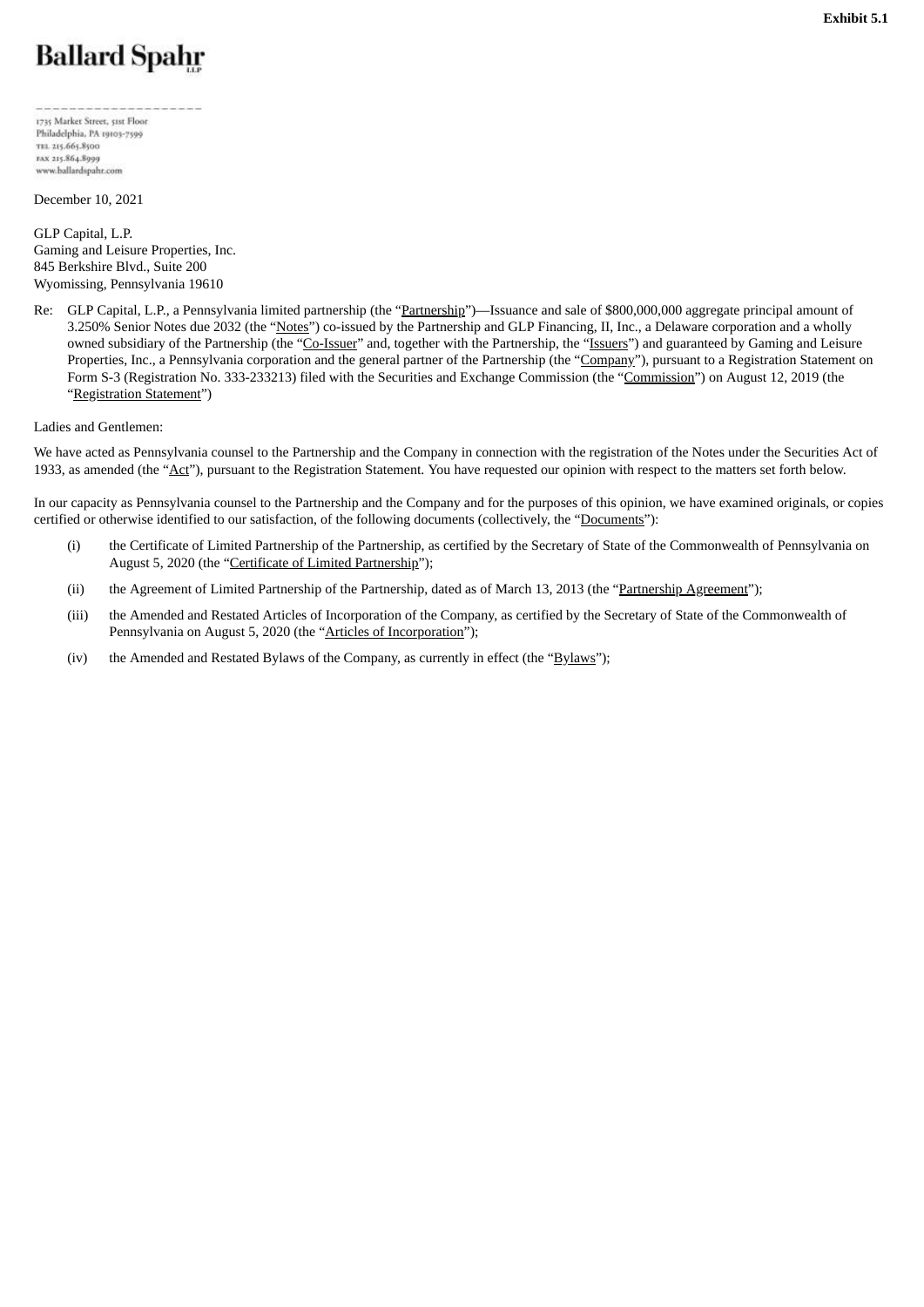- (v) a copy of (1) the written consent of the sole director of the Company, dated as of October 10, 2013, which includes resolutions of the Company as general partner of the Partnership, (2) the resolutions of the board of directors of the Company (the "Board of Directors"), adopted on December 6, 2021, which includes resolutions of the Company as general partner of the Partnership, and (3) the resolutions of the Pricing Committee of the Board of Directors, adopted on December 7, 2021, which includes resolutions of the Company as general partner of the Partnership (collectively, the "Directors' Resolutions");
- (vi) the Registration Statement and the related form of prospectus included therein;
- (vii) the preliminary prospectus supplement, dated as of December 7, 2021 (the "Preliminary Prospectus Supplement");
- (viii) the prospectus supplement, dated as of December 7, 2021 (the "Final Prospectus Supplement");
- (ix) the Indenture, dated as of October 30, 2013, among the Issuers, the Company, and Wells Fargo Bank, National Association, as Trustee, as amended by the First Supplemental Indenture, dated as of March 28, 2016, among the Issuers, the Company, and Wells Fargo Bank, National Association, as Trustee (collectively, the "Indenture");
- (x) the Underwriting Agreement, dated December 7, 2021, among the Issuers, the Company, Wells Fargo Securities, LLC, BofA Securities, Inc., Fifth Third Securities, Inc and J.P. Morgan Securities LLC as representatives of the underwriters;
- (xi) the form of the global note, to be registered in the name of The Depository Trust Company's nominee Cede & Co. representing the Notes (the "Global Note");
- (xii) the form of the notation of guarantee, to be made by the Company for the benefit of the holders of the Notes, annexed to the Global Note (the "Guarantee");
- (xiii) subsistence certificates from the Secretary of State of the Commonwealth of Pennsylvania as to the Company and the Partnership, each dated August 5, 2020 (the "Pennsylvania Subsistence Certificates");
- (xiv) a certificate of Brandon J. Moore, Executive Vice President, General Counsel and the Secretary of the Company, on behalf of the Company in its own capacity and in its capacity as general partner of the Partnership, dated as of a recent date (the "Secretary's Certificate"); and
- (xv) such other laws, records, documents, certificates, opinions and instruments as we have deemed necessary to render this opinion, subject to the limitations, assumptions and qualifications noted below.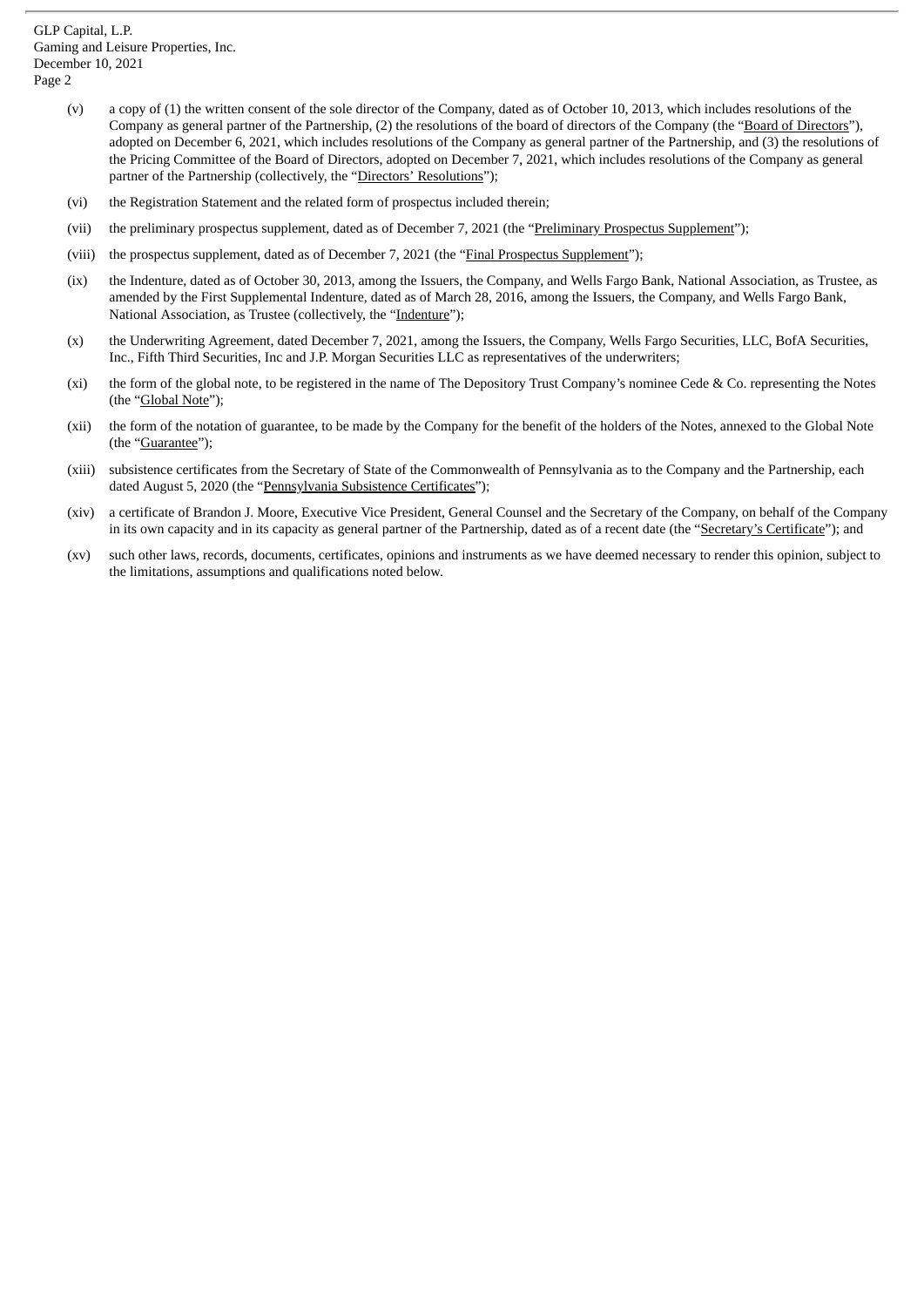In reaching the opinions set forth below, we have assumed the following:

- (a) each person executing any of the Documents on behalf of any party (other than the Partnership and the Company) is duly authorized to do so;
- (b) each natural person executing any Document is legally competent to do so;
- (c) any of the Documents submitted to us as originals are authentic; the form and content of any Documents submitted to us as unexecuted drafts do not differ in any respect relevant to this opinion from the form and content of such documents as executed and delivered; any of the Documents submitted to us as certified, facsimile or photostatic copies conform to the original Documents; all signatures on all of the Documents are genuine; all public records reviewed or relied upon by us or on our behalf are true and complete; all statements and information contained in the Documents are true and complete; there has been no modification of, or amendment to, any of the Documents, and there has been no waiver of any provision of any of the Documents by action or omission of the parties or otherwise;
- (d) the Notes will be issued under, and subject to the terms of, the Indenture; and the Notes will be issued in book entry form, represented by the Global Note (including the Guarantee of the Company annexed thereto), and will be authenticated by the Trustee in accordance with, and subject to, the terms of the Indenture;
- (e) the Indenture will remain in full force and effect for so long as the Notes are outstanding;
- (f) the parties to the Indenture and the Notes (other than the Partnership and the Company) have the power and authority to enter into and perform the Indenture and the Notes and have duly authorized, executed and delivered the Indenture and duly authorized the Global Note and the Notes and will have executed and delivered the Notes; the Co-Issuer has been duly incorporated and is validly existing as a corporation and in good standing under the laws of the State of Delaware; and none of the terms of the Indenture or the Notes or any agreements related thereto, nor the issuance and delivery of the Notes containing such terms, nor the compliance by the Co-Issuer with such terms of the Indenture and the Notes, will violate any applicable law or will conflict with, or result in a breach or violation of, the certificate of incorporation or bylaws of the Co-Issuer or any instrument or agreement to which the Co-Issuer is a party or by which the Co-Issuer is bound, or any order or decree of any court, administrative or governmental body having jurisdiction over the Co-Issuer; and
- (g) the Secretary's Certificate and all of the other certificates submitted to us are true, correct and complete both when made and as of the date hereof.

Based on the foregoing, and subject to the assumptions and qualifications set forth herein, it is our opinion that:

- 1. The Partnership is a limited partnership presently subsisting under the laws of the Commonwealth of Pennsylvania.
- 2. The Company is a corporation presently subsisting under the laws of the Commonwealth of Pennsylvania.
- 3. The Partnership has the limited partnership power to create the obligation evidenced by the Notes.
- 4. The Company has the corporate power to create the obligation evidenced by the Guarantee.
- 5. The issuance of the Notes by the Partnership, and the execution and delivery of the Notes, pursuant to the Indenture and as contemplated by the Registration Statement, have been duly authorized by the Partnership by all necessary limited partnership action required under the Certificate of Limited Partnership, the Partnership Agreement and the Pennsylvania Uniform Limited Partnership Act of 2016.
- 6. The guarantee of the Notes by the Company, and the execution and delivery of the Guarantee, pursuant to the Indenture and as contemplated by the Registration Statement, have been duly authorized by the Company by all necessary corporate action required under the Articles of Incorporation and Bylaws of the Company and the Pennsylvania Business Corporation Law of 1988.

The foregoing opinion is limited to the substantive laws of the Commonwealth of Pennsylvania, and we do not express any opinion herein concerning any other law. We express no opinion as to the applicability or effect of any federal or state securities laws, including the securities laws of the Commonwealth of Pennsylvania, or as to federal or state laws regarding fraudulent transfers. To the extent that any matter as to which our opinion is expressed herein would be governed by the laws of any jurisdiction other than the Commonwealth of Pennsylvania, we do not express any opinion on such matter.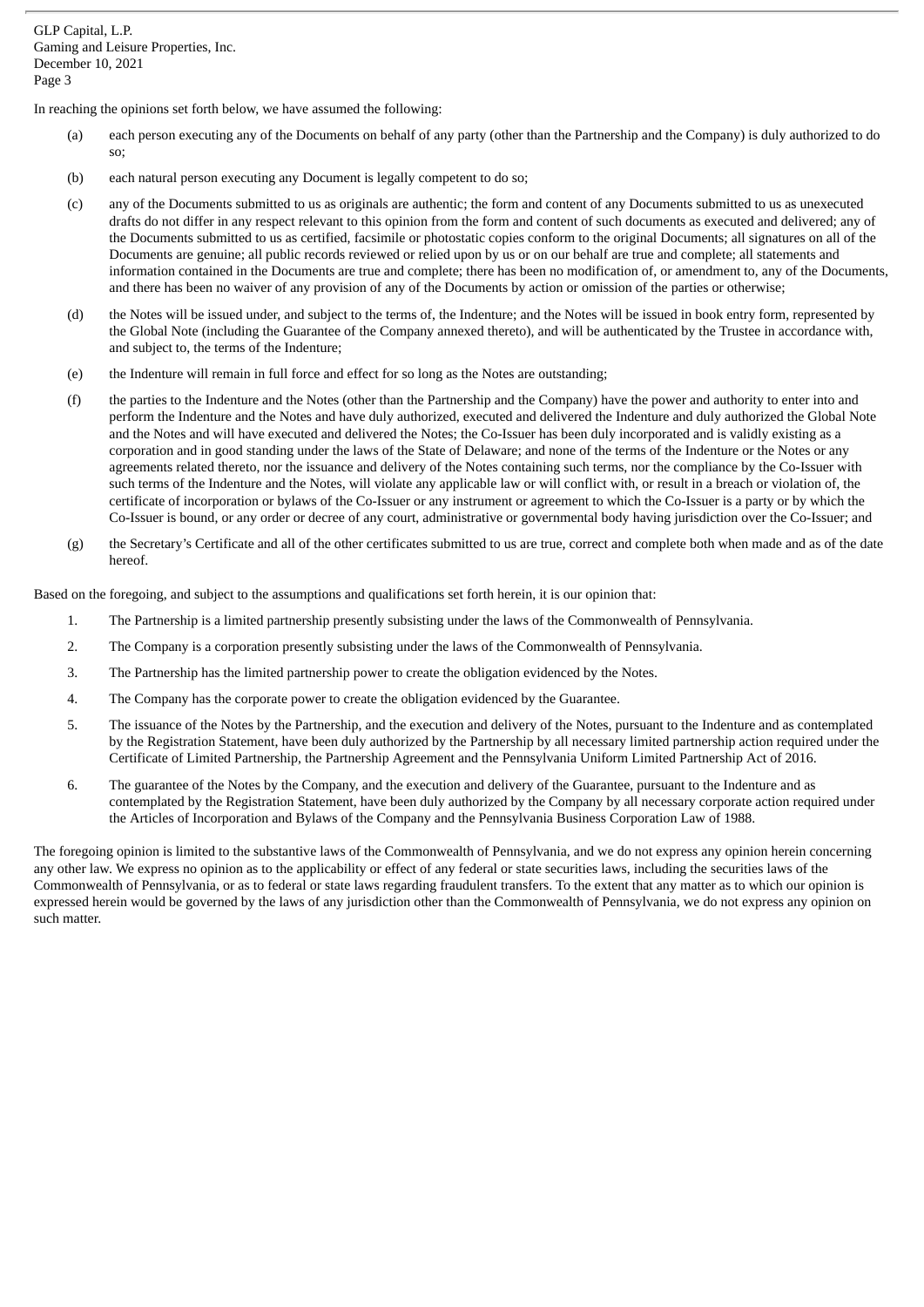This opinion letter is issued as of the date hereof and is necessarily limited to laws now in effect and facts and circumstances presently existing and brought to our attention. We assume no obligation to supplement this opinion letter if any applicable laws change after the date hereof, or if we become aware of any facts or circumstances that now exist or that occur or arise in the future and may change the opinions expressed herein after the date hereof.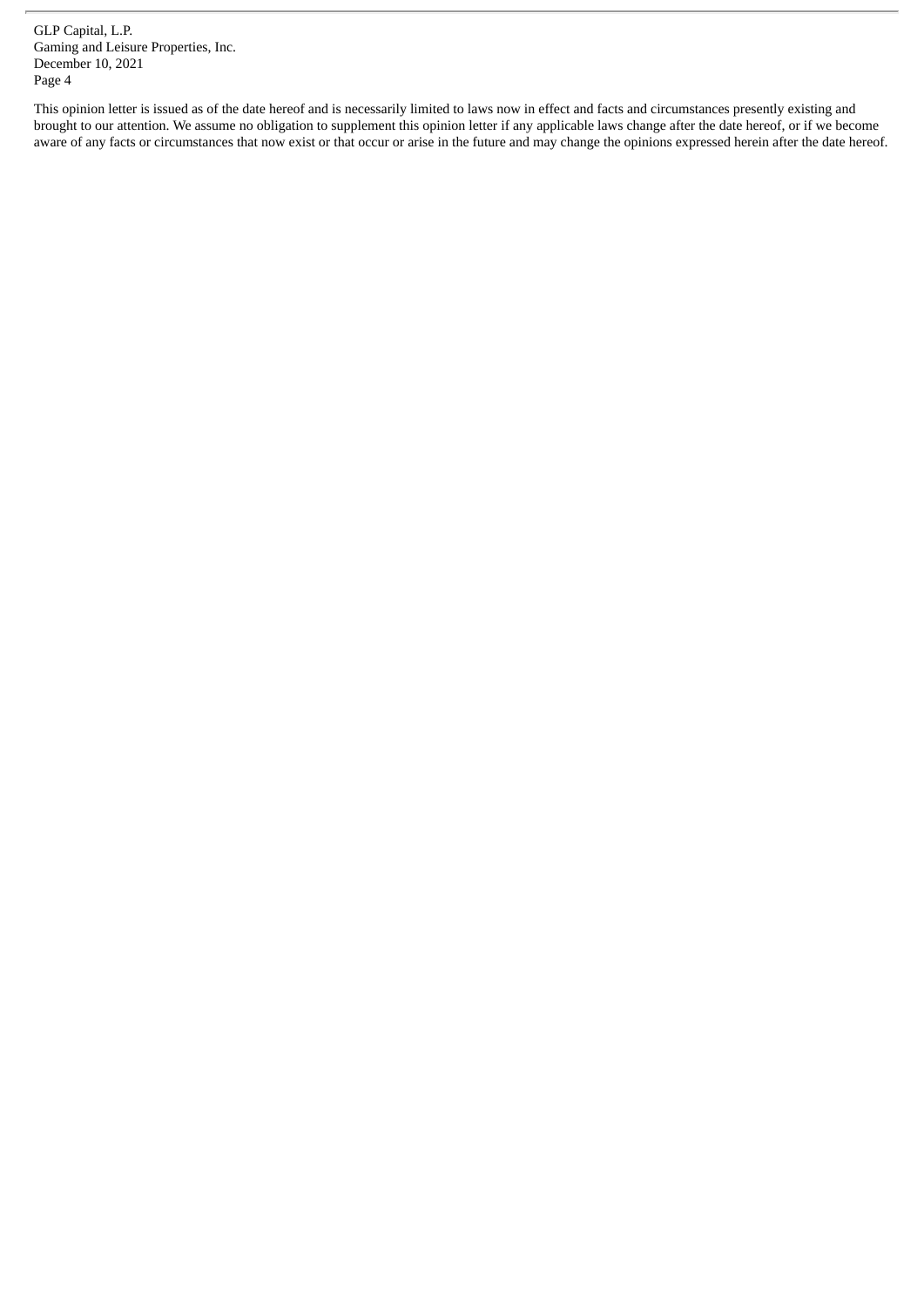We consent to your filing this opinion as an exhibit to a Current Report on Form 8-K (and its incorporation by reference into the Registration Statement). We also consent to the identification of our firm as Pennsylvania counsel to the Partnership and the Company in the section of the Preliminary Prospectus Supplement and Final Prospectus Supplement entitled "Legal Matters". In giving this consent, we do not admit that we are within the category of persons whose consent is required by Section 7 of the Act.

Very truly yours,

/s/ Ballard Spahr LLP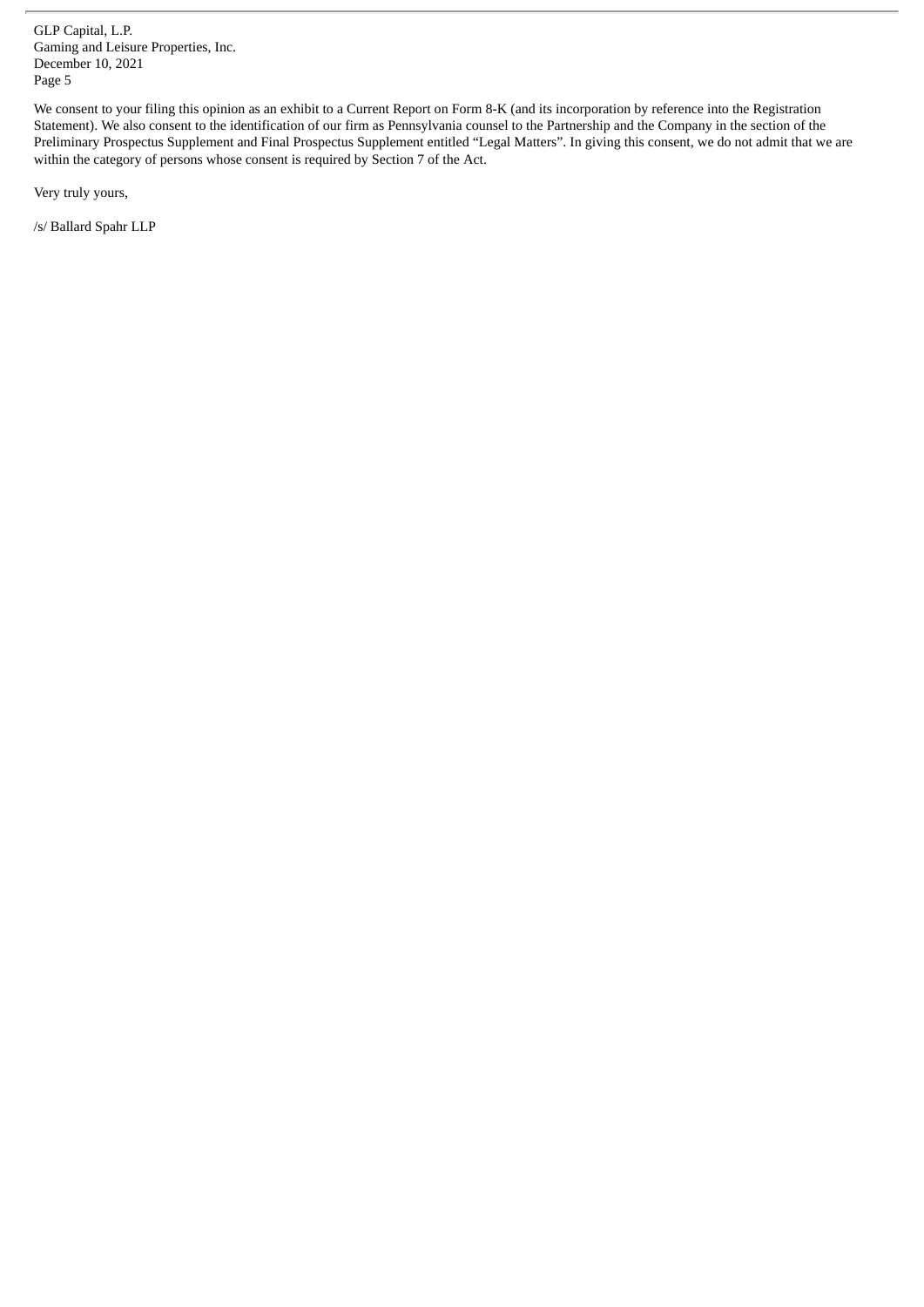# [Goodwin Procter LLP letterhead] December 10, 2021

<span id="page-44-0"></span>Gaming and Leisure Properties, Inc. GLP Capital, L.P. GLP Financing II, Inc. 845 Berkshire Blvd. Wyomissing PA, 19610

Re: Securities Registered under Registration Statement on Form S-3

# Ladies and Gentlemen:

We have acted as counsel to you in connection with your filing of a Registration Statement on Form S-3 (File Nos. 333-233213, 333-233213-01 and 333-233213-02) (as amended or supplemented, the "**Registration Statement**") filed on August 12, 2019 with the Securities and Exchange Commission (the "**Commission**") pursuant to the Securities Act of 1933, as amended (the "**Securities Act**"), relating to the registration of the offer of, among other securities, (i) debt securities (the "**Debt Securities**") of GLP Capital, L.P. (the "**Operating Partnership**"), a Pennsylvania limited partnership, and GLP Financing II, Inc., a Delaware corporation (together with the Operating Partnership, "the "**Issuers**"), and (ii) the guarantee of the Debt Securities (the "**Guarantee**") by Gaming and Leisure Properties, Inc., a Pennsylvania corporation (the "**Guarantor**"). The Registration Statement became effective upon filing with the Commission on August 12, 2019.

Reference is made to our opinion letter dated August 12, 2019 and included as Exhibit 5.2 to the Registration Statement. We are delivering this supplemental opinion letter in connection with the prospectus supplement (the "**Prospectus Supplement**") filed on December 8, 2021 by the by the Issuers and the Guarantor with the Commission pursuant to Rule 424 under the Securities Act. The Prospectus Supplement relates to the offering by the Issuers of \$800.0 million aggregate principal amount of Debt Securities in the form of 3.250% senior notes due 2032 (the "**Notes**") and the Guarantee of the Notes by the Guarantor (the "**Note Guarantee**").

The Notes and the Note Guarantee are being sold to the several underwriters named in, and pursuant to, an underwriting agreement dated December 7, 2021, by and among the Issuers, the Guarantor and Wells Fargo Securities, LLC, BofA Securities, Inc., Fifth Third Securities, Inc. and J.P. Morgan Securities LLC, as representatives of the several underwriters (the "**Underwriting Agreement**").

We have reviewed such documents and made such examination of law as we have deemed appropriate to give the opinions set forth below. We have relied, without independent verification, on certificates of public officials and, as to matters of fact material to the opinions set forth below, on certificates of officers of the Issuers and the Guarantor.

We refer to the Eleventh Supplemental Indenture, which is anticipated to be dated on or about December 13, 2021 and entered into by the Issuers, the Guarantor and Wells Fargo Bank, National Association, as trustee (the "**Trustee**"), establishing the terms of the Notes and the Note Guarantee, in a form consistent with that authorized by the Issuers and the Guarantor (the "**Eleventh Supplemental Indenture**"). The Eleventh Supplemental Indenture will amend and supplement the Indenture, dated as of October 30, 2013, by and among the Issuers, the Guarantor and the Trustee (the "**Base Indenture**"), as amended and supplemented by the First Supplemental Indenture, dated as of March 28, 2016, by and among the Issuers, the Guarantor and the Trustee (together with the Base Indenture, the "**Indenture**"). We refer to the Indenture, as amended and supplemented by the Eleventh Supplemental Indenture as the "**Notes Indenture**".

We refer to the Notes Indenture, the Notes and the Note Guarantee as the "**Subject Documents**".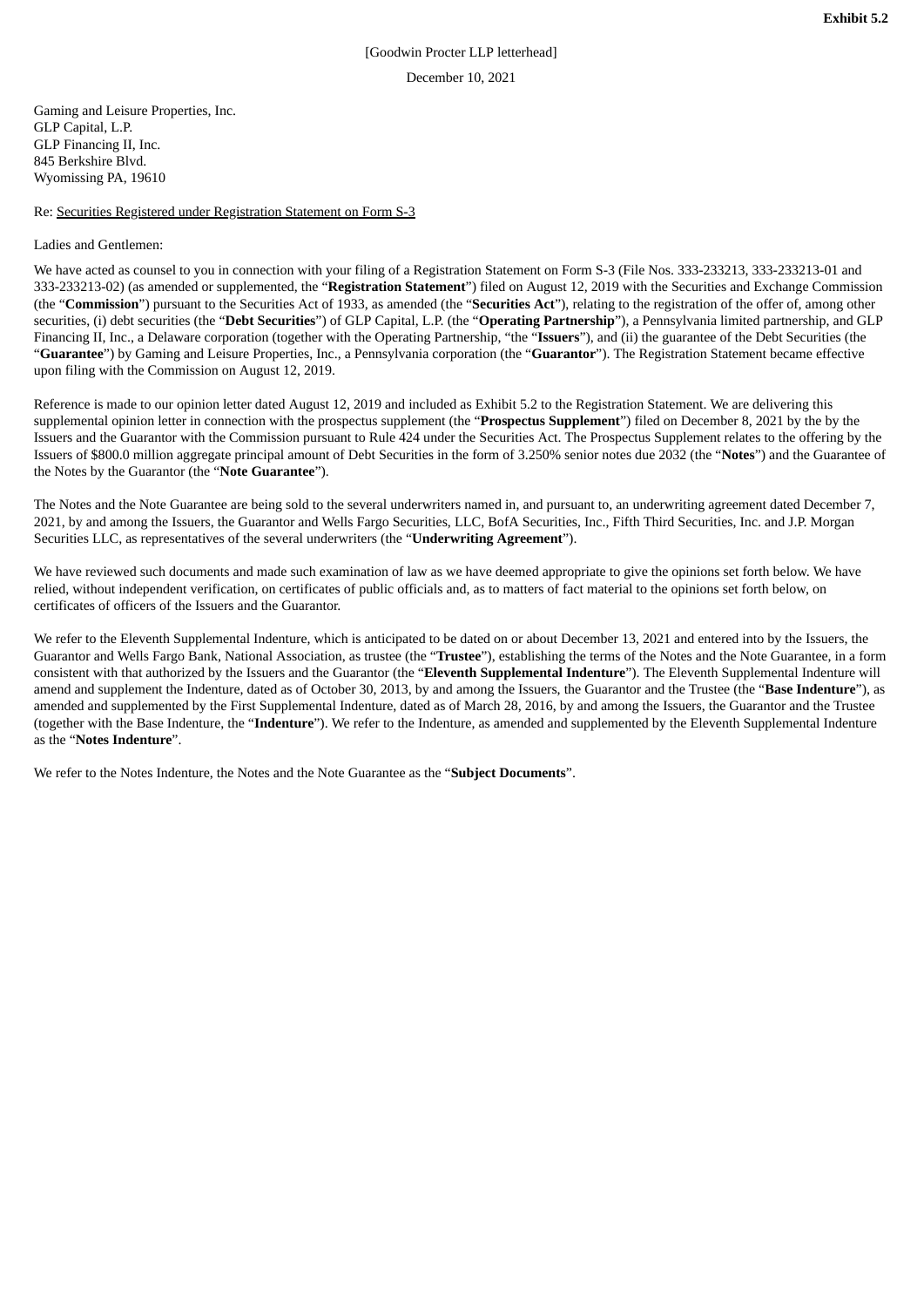In our examination of the Subject Documents and other documents relevant to the opinions set forth below, we have assumed, without independent verification, (i) the genuineness of all signatures, (ii) the legal capacity of all natural persons, (iii) the authenticity and completeness of all Subject Documents submitted to us as originals, (iv) the conformity to originals of any Subject Documents submitted to us as copies or by facsimile or other means of electronic transmission and (v) the truth, accuracy and completeness of information, representations and warranties contained in the Subject Documents. We have also assumed the validity and constitutionality of each relevant statute, rule, regulation and action by governmental agencies covered by this opinion letter, unless a reported decision of a court in the relevant jurisdiction has held otherwise.

The opinions set forth below are limited to the Delaware General Corporation Law and the law of New York.

We have assumed that each of the Guarantor and the Operating Partnership, which are not formed in Delaware, is validly existing and good standing and has duly authorized, executed and delivered its Note Guarantee and the Notes under the law of the jurisdiction under whose law it was formed. These matters are addressed in the opinion letter of Ballard Spahr LLP, which has been separately provided to you.

Based on the foregoing, and subject to the additional qualifications set forth below, we are of the opinion that:

- (1) Upon the due execution and delivery of the Eleventh Supplemental Indenture by each of the parties thereto and the execution, authentication and issuance of the Notes against payment therefor pursuant to the Underwriting Agreement and in accordance with the terms of the Notes Indenture, the Notes will be valid and binding obligations of the Issuers, enforceable against the Issuers in accordance with their terms.
- (2) Upon the due execution and delivery of the Eleventh Supplemental Indenture by each of the parties thereto, the execution, authentication and issuance of the Notes against payment therefor pursuant to the Underwriting Agreement and in accordance with the terms of the Notes Indenture and the execution and issuance of the Note Guarantee in accordance with the terms of the Notes Indenture, the Note Guarantee will be a valid and binding obligation of the Guarantor, enforceable against it in accordance with its terms.

The opinions set forth above are subject to the following additional qualifications:

- (i) Our opinions set forth above as to enforceability are subject to and limited by the effect of any applicable bankruptcy, insolvency, fraudulent transfer, reorganization, moratorium and other similar laws of general application affecting the rights and remedies of creditors and to general principles of equity.
- (ii) Without limiting the qualification in clause (i) above, we express no opinion with respect to: (a) the Guarantor being primarily liable rather than liable as a surety; (b) the waiver of modifications of any guaranteed obligation to the extent such modifications constitute a novation; or (c) the election of remedies that may impair the subrogation or reimbursement rights of any Guarantor against the principal obligor or otherwise prejudice the Guarantor without its consent.
- (iii) We express no opinion with respect to any provision of any of the Subject Documents relating to: (a) non-reliance, exculpation, disclaimer, limitation of liability, indemnification, contribution, waiver, limitation or exclusion of remedies; (b) liquidated damages, forfeitures, default interest, late charges, make-whole premiums, payment of attorneys' fees, collection upon acceleration of amounts that might be determined to constitute unearned interest thereon, or other economic remedies, in each case to the extent it constitutes a penalty or is prohibited by law; (c) concepts of materiality, reasonableness, good faith, fair dealing or unconscionability; (d) governing law (except for the enforceability of any provision choosing New York law as a Subject Document's governing law pursuant to the statutes referred to in paragraph (iv) below); (e) the waiver of the right to trial by jury or of usury, stay, extension and similar laws; (f) rights or remedies not being exclusive, not preventing the concurrent assertion of any other right or remedy, being cumulative and exercisable